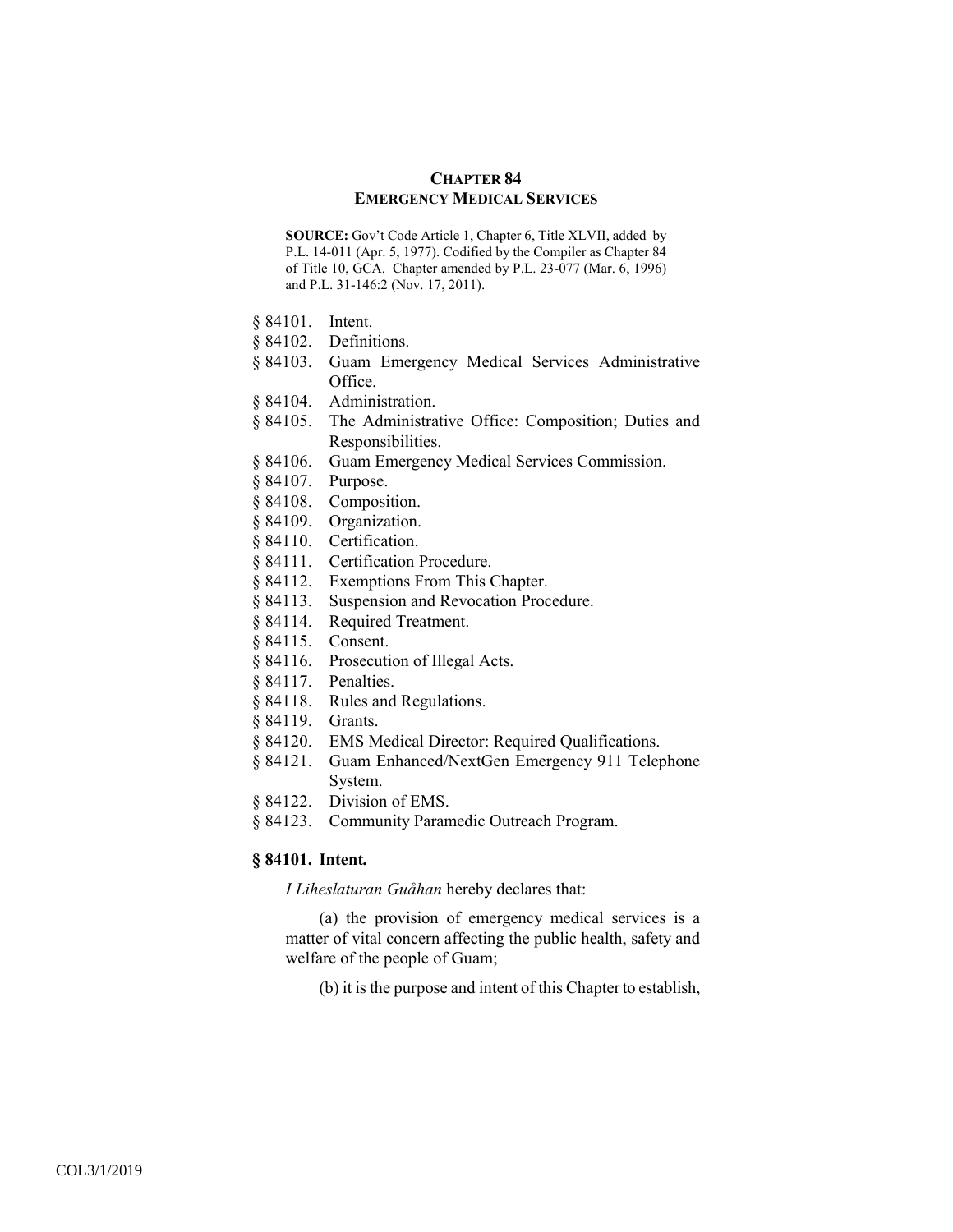promote and maintain a comprehensive emergency medical services system throughout Guam. The system will provide for the arrangement of personnel, facilities, and equipment for the effective and coordinated delivery of health care services under emergency conditions, whether occurring as the result of a patient's condition or of natural disasters or other causes. The system *shall* also provide for personnel, personnel training, communications, emergency transportation, facilities, coordination with emergency medical and critical care services, coordination and use of available public safety agencies, promotion of consumer participation, accessibility to care, mandatory standard medical recordkeeping, consumer information and education, independent review and evaluation, disaster linkage, mutual aid agreements, and other components necessary to meet the purposes of this Chapter. Further, it is the policy of the government of Guam that people *shall* be encouraged and trained to assist others at the scene of a medical emergency. The local government, agencies, and other organizations *shall* be encouraged to offer training in cardiopulmonary resuscitation and lifesaving first aid techniques so that people may be adequately trained, prepared, and encouraged to assist others immediately;

(c) it is the intent of *I Liheslatura* to assure the island community that prompt, efficient and effective emergency medical services will be provided as mandated by Public Law 17-78, § 72105 which states that the Guam Fire Department *shall* have the authority and responsibility of operating an emergency medical and rescue services system. Therefore, *I Liheslatura* recognizes the Guam Fire Department in its role as the designated central agency for the overall operation of the island's enhanced 911 emergency medical services system. Furthermore, *I Liheslatura* finds that in order for the Guam Fire Department to provide prompt, efficient and effective quality emergency medical care, coordination between EMS agencies and the EMS Commission is a key element in a functioning EMS System; and

(d) it is the intent of *I Liheslatura* to improve the integration of the emergency medical services into the health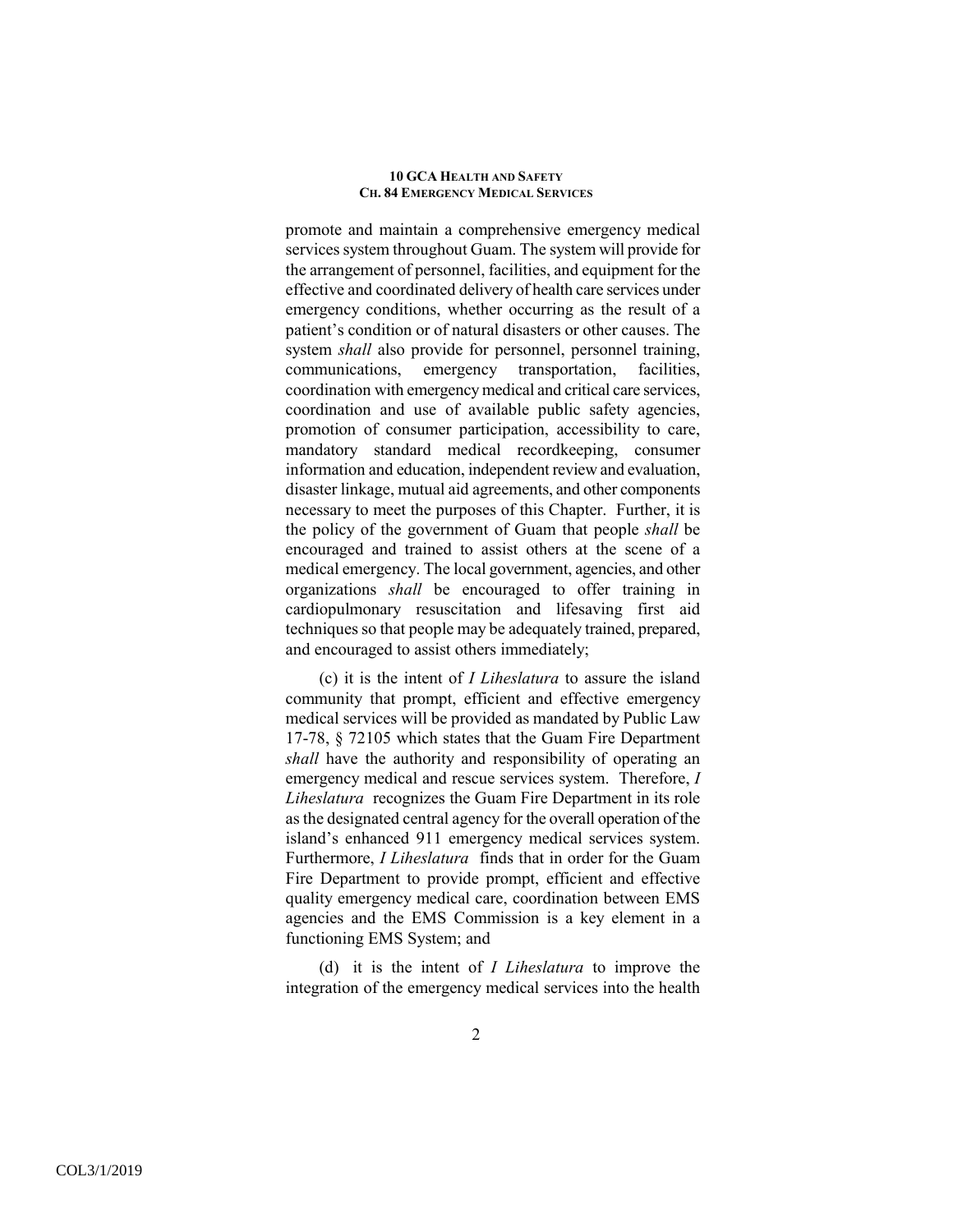care continuum of the Guam health care system. Therefore, *I Liheslatura* recognizes the need to develop outreach programs to improve access to and the quality of our health care delivery system. Thus, a program such as the Community Paramedic Outreach Program concept *shall* be placed into the EMS system; and

(e) it is the intent of *I Liheslatura* in enacting this Chapter to prescribe and exercise the degree of government of Guam direction and supervision over emergency medical services as will provide for the government of Guam action immunity under federal antitrust laws for activities undertaken by local governmental entities in carrying out their prescribed functions under this Chapter.

**SOURCE:** Gov't Code Article 1, Chapter 6, Title XLVII, codified by the Compiler as Chapter 84 of Title 10, GCA. Subsection (c) added by P.L. 23-077:9-10 (Mar. 6, 1996). Amended by P.L. 31- 146:2 (Nov. 17, 2011). Subsection (d) renumbered to subsection (e) and a new subsection (d) added by P.L. 34-168:2 (Dec. 29, 2018).

# **§ 84102. Definitions.**

*Unless* the context otherwise requires, the definitions contained in this Chapter *shall* govern the provisions of this Commission:

(a) *Emergency medical service* means a service designated by the Commission as providing emergency medical assistance on the scene, enroute, and at designated emergency medical services facilities.

(b) *Administrator* means the Administrator, or his/her designee, of the Guam Emergency Medical Services Administrative Office created under this Chapter.

(c) *Advanced life support or "ALS"* for ambulance services, means special services designed to provide definitive pre-hospital emergency medical care, including, but *not* limited to, cardiopulmonary resuscitation, cardiac monitoring, cardiac defibrillation, advanced airway management, intravenous therapy, administration of specified drugs and other medicinal preparations, and other specified techniques and procedures administered by authorized personnel under the direct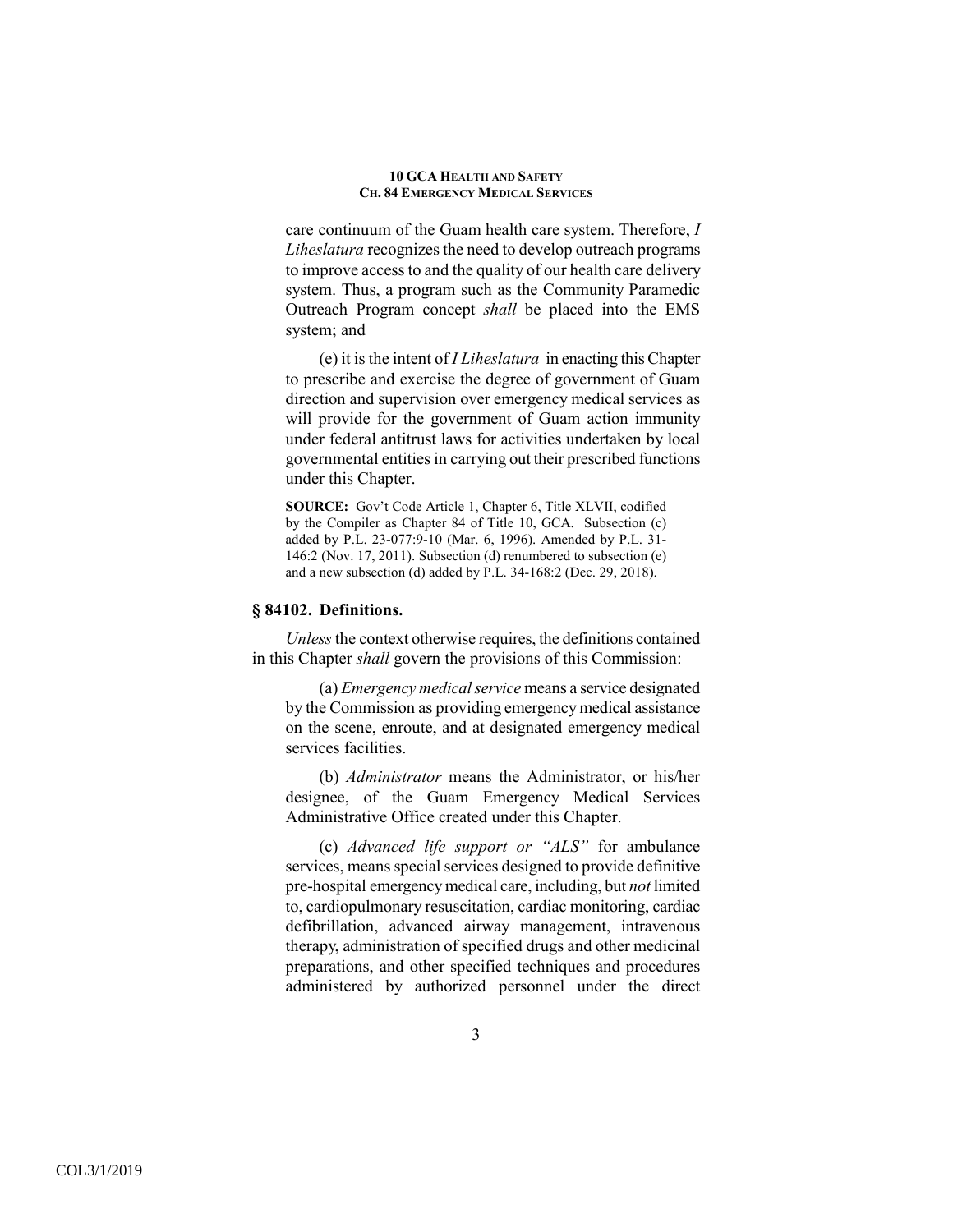supervision of a hospital as part of a local EMS system at the scene of an emergency, during transport to an acute care hospital, during interfacility transfer, and while in the emergency department of an acute care hospital, until responsibility is assumed by the emergency or other medical staff of that hospital.

(d) *Authority* means the Emergency Medical Services authority established by this Chapter.

(e) *Basic life support* or "BLS" means emergency first aid and cardiopulmonary resuscitation procedures which, as a minimum, include recognizing respiratory and cardiac arrest and starting the proper application of cardiopulmonary resuscitation to maintain life without invasive techniques until the victim may be transported or until advanced life support is available.

(f) *Commission* means the Guam Emergency Medical Services Commission created under this Chapter.

(g) *Cardiopulmonary resuscitation* or "CPR*"* means the combination of rescue breathing and chest compressions used to establish adequate ventilation and circulation in a patient who is not breathing and has no pulse.

(h) *Disaster situation* includes "mass casualties", "national emergency", "natural disaster", or person-caused disaster.

(i) *A mass casualty* means so many persons being injured, incapacitated, made ill, or killed that ordinary resources for emergency treatment are strained beyond capacity.

(j) *Medical direction on-line* means advice, assistance, supervision, and control provided from a state designated regional medical facility staffed by emergency physicians supplying professional support through radio, telephonic, or any written or oral communication for on-site and in- transit basic and advanced life support services given by pre-hospital field personnel.

(k) *Emergency patient* means an individual who is acutely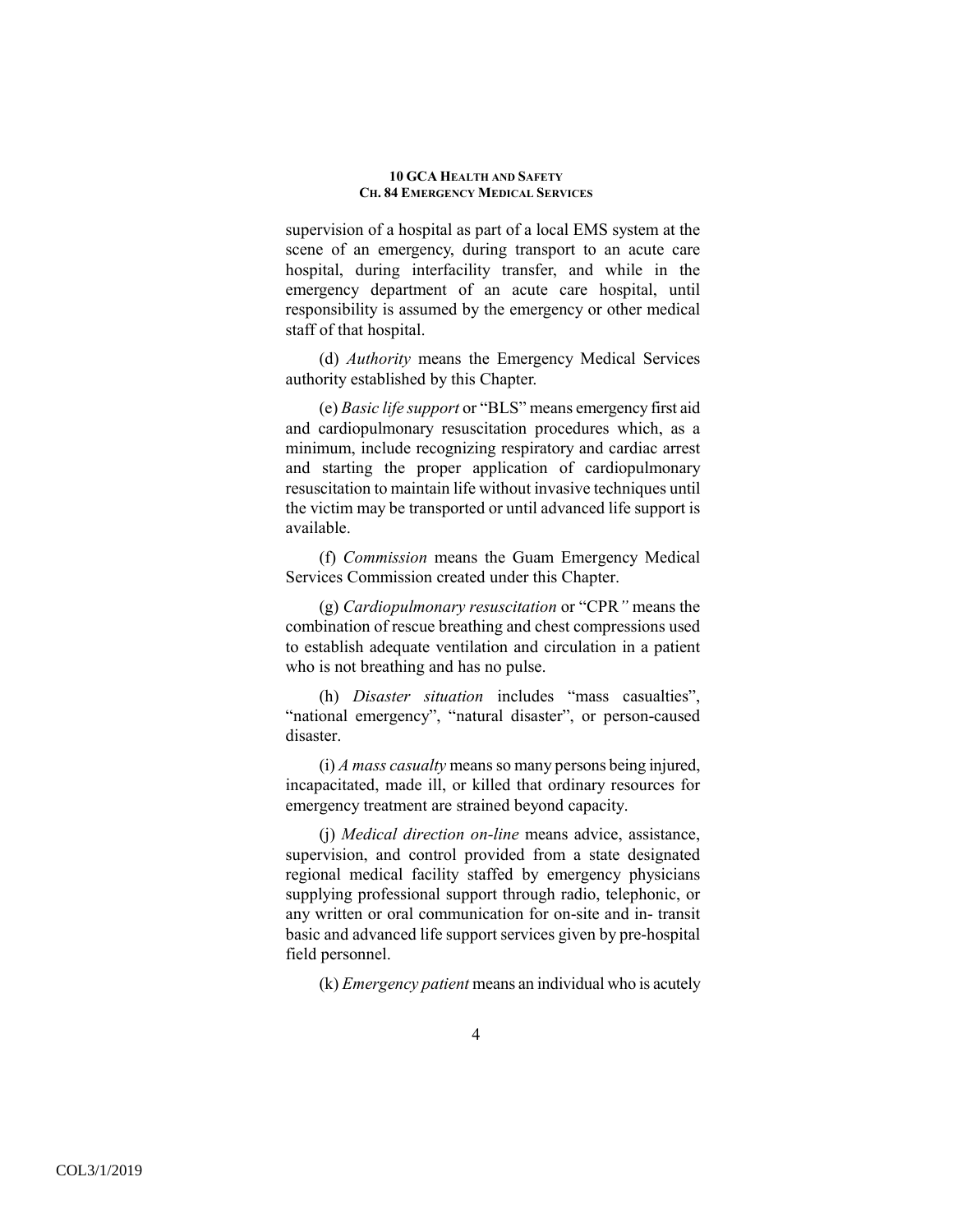ill, injured, incapacitated or helpless, and who requires emergency care.

(l) *Ambulance* means any privately or publicly owned ground motor vehicle, watercraft, or aircraft that is specially designed, constructed, equipped and approved pursuant to the Guam EMS Office regulations intended to be used for and maintained or operated for the transportation of patients with medical conditions unable to use other means of transportation, *except* any such ground motor vehicle, watercraft, or aircraft owned or operated under the direct control of the United States.

(m) *Emergency ambulance services* means the transportation of emergency medical services to emergency patients before or during such transportation.

(n) *Ambulance service* means an individual, partnership, association, corporation, private or government, whether for profit or not, engaged in the activity of providing emergency medical care and the transportation of either emergency or nonemergency sick, injured, or otherwise medically or psychologically incapacitated individuals by ambulances staffed by BLS or ALS personnel to, from, or between general hospitals or other healthcare facilities.

(o) *Emergency Medical Technician-Basic* means someone who has a valid certificate issued by the Guam Office of EMS, who has been trained in all facets of basic emergency care skills, including automated external defibrillation, use of a definitive airway adjunct, and assisting patients with certain medications, and other training and certifications as required by the EMS Administrator under this Chapter.

(p) *Emergency medical service facility* means a facility that is certified and operated under the laws of Guam, and is equipped, prepared, and staffed to provide medical care for emergency patients appropriate to its classification.

(q) *Person* means any natural person or persons, firm, partnership, corporation, company, association or joint stock association, and the legal successors thereof, including any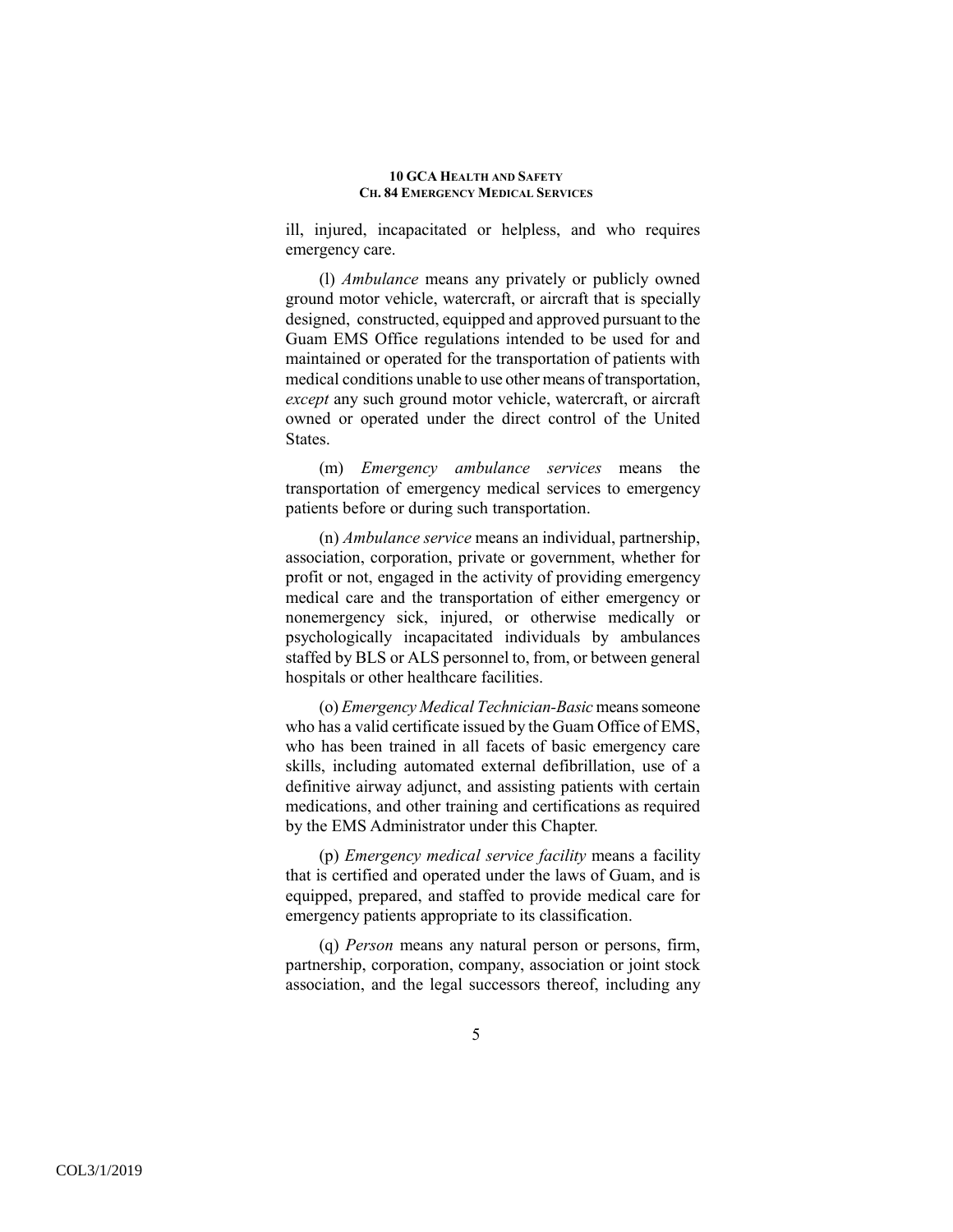governmental agency or instrumentality other than an agency or instrumentality of the United States.

(r) *Emergency Medical Technician Paramedic* (EMT-P) means an individual who holds a current, valid certificate issued by the Office of EMS, who has extensive training in advanced life support, including IV (intravenous) therapy, pharmacology, cardiac monitoring, and other advanced assessment and treatment skills as required by the EMS Administrator.

(s) *Emergency Medical Technician Intermediate* (EMT-I) means an individual who holds a current, valid certificate issued by the Office of EMS, who has training in advanced life support, including IV (intravenous) therapy, interpretation of cardiac rhythms and defibrillation and or tracheal intubation, whose scope of practice is to provide advanced life support, and who meets specialized extensive training in advance assessment and treatment skills as required by the EMS Administrator.

(t) *Emergency Medical Responder* means the first trained individual, such as police officer, firefighter, lifeguard, or other rescuer, to arrive at the scene of an emergency to provide initial medical assistance.

### (u) *Certificate or Certification*

(1) *Certificate* or *license* means a specific document issued by the Administrator to an individual denoting competence in the named area of pre-hospital service either paid or volunteer;

(2) *Certification status* or *license status* means the active, expired, denied, suspended, revoked, or placed on probation designation applied to a certificate or license issued pursuant to this Chapter; (3) Certification is a process in which a person, an institution, or a program is evaluated and recognized as meeting certain predetermined standards to provide safe and ethical care.

(v) *Competency based curriculum* means a curriculum in which specific objectives are defined for each process in which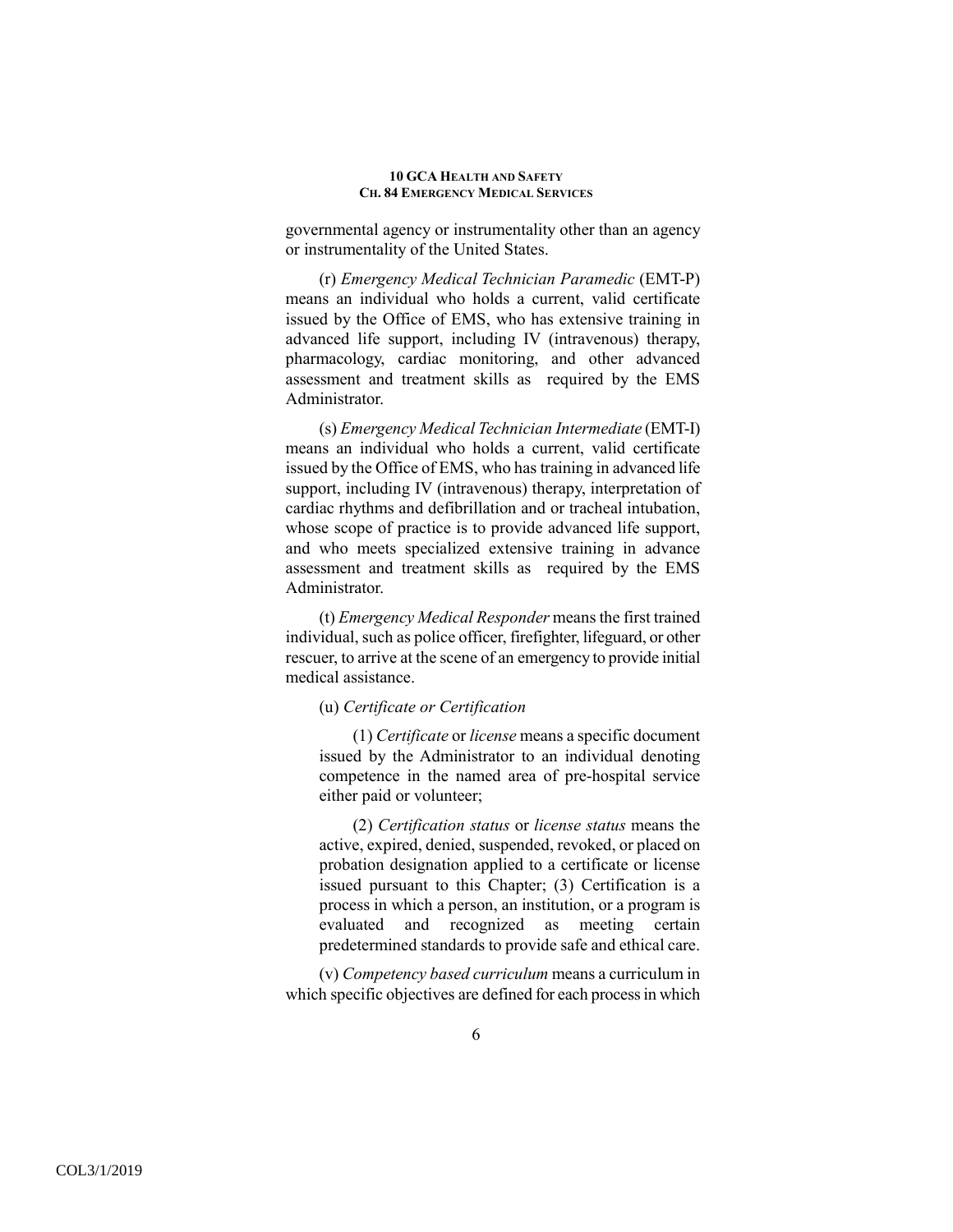a person, an institution, or a program is evaluated and recognized as meeting predetermined standards of the separate skills taught in training programs with integrated didactic and practical instruction and successful completion of an examination demonstrating mastery of every skill.

(w) *Designated facility* means a hospital and/or urgent care clinic, which has been designated by a local EMS agency to perform specified emergency medical services systems functions pursuant to guidelines established by the Authority.

(x) *Emergency Medical Services Personnel* means personnel approved by the Administrator to provide emergency medical assistance on the scene, enroute, and at designated emergency medical services facilities.

(y) *Emergency* means a serious condition or situation, such as illness or injury, in which an individual or group has a need for immediate medical attention that threatens the life or welfare of a person or group of people and requires immediate intervention, or where the potential for such need is perceived by emergency medical personnel or a public safety agency.

(z) *Emergency Medical Services System* means a collective system which provides the coordination and arrangement of personnel, facilities, regulations, and equipment for the effective and coordinated delivery of efficient and effective quality emergency medical care.

(aa) *EMS Medical Director* means a Guam licensed physician who provides overall medical direction for the Emergency Medical Services System.

(bb) *Commercial Ambulance Service* means a nongovernmental ambulance service.

(cc) *Treatment Protocol* means written guidelines (also known as *Off-line Medical Direction)* approved by the Medical Director providing pre-hospital personnel with a standardized approach to commonly encountered patient problems that is related to medical or trauma, thus encountering immediate care.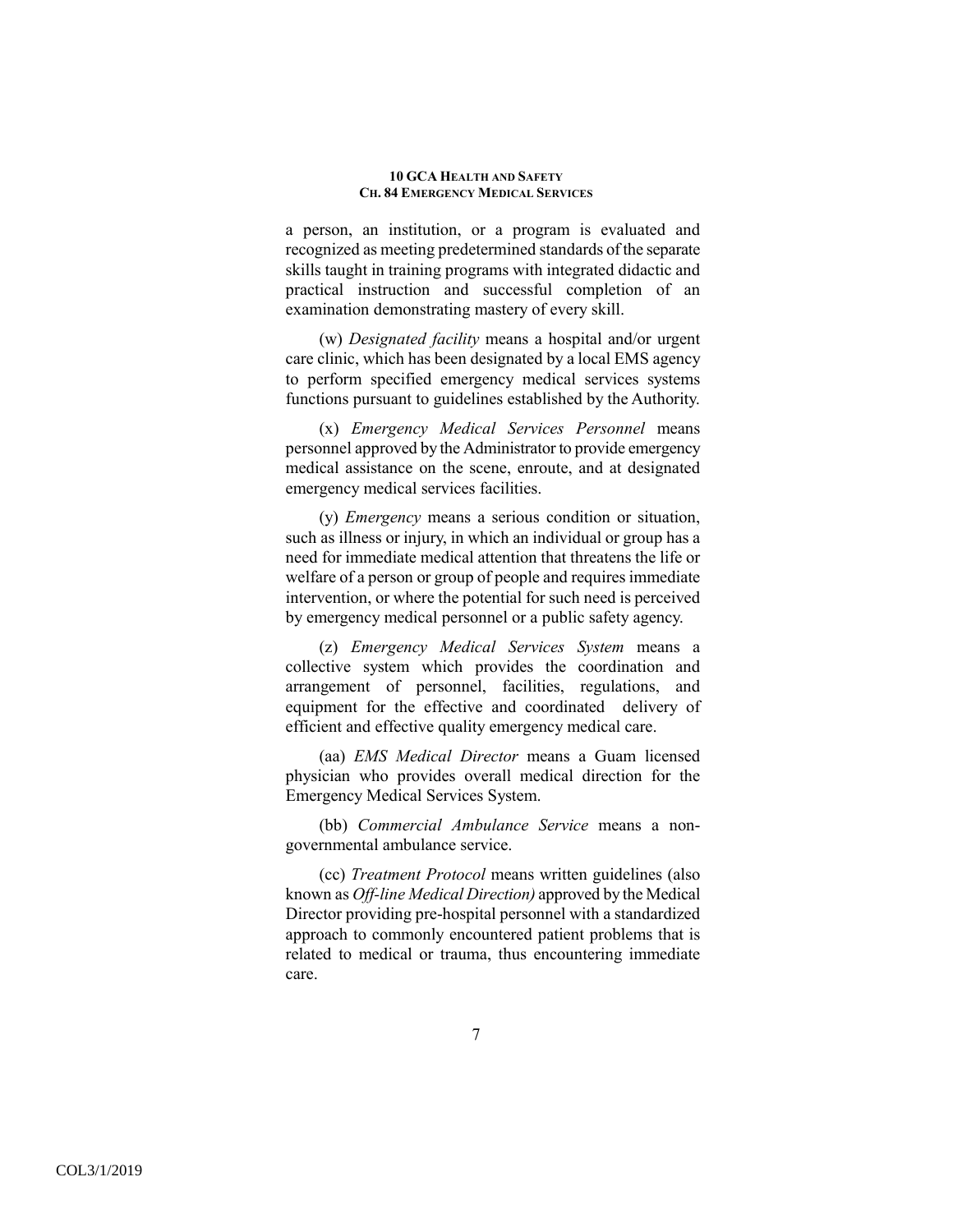(dd) *Compliance to Protocol shall* mean the adherence to the written text or scripts, and other processes within the approved emergency medical dispatch protocol reference system, *except* that, deviation from the text or script may *only* occur for the express purpose of clarifying the meaning or intent of a question or facilitating the clear understanding of a required action, instruction, or response from the caller.

(ee) *Continuing Education shall* mean educational experiences in accordance with guidelines, regulations, law, policies and or requirements as established by the Department of Transportation, the National Highway Traffic Safety Administration, the Emergency Medical Dispatch National Standard Curriculum, and/or other U.S.Accredited Institutions of Learning.

(ff) *Emergency Medical Dispatcher*-*E911 Call Taker* means an individual trained and certified by the Guam Office of EMS employed by or in the Guam Fire Department, or private organization, either part-time or full-time, who manages the answering of emergency telephone calls and/or management of requests for emergency medical assistance in an emergency medical services (EMS) system. It involves two (2) broad aspects of work: call-taking, where calls for emergency medical assistance are received and prioritized using a medically approved dispatch protocol system utilizing pre-arrival instructions; and controlling where the most appropriate ambulance is dispatched to the emergency and ambulance resources are optimized in their areas of operations.

(gg) *First Responder* means those individuals who in the early stages of an incident are responsible for the protection and preservation of life, property, evidence, and the environment, including emergency response providers as defined in Section 2 of the Homeland Security Act of 2002 (6 U.S.C. 101), as well as emergency management, public health, clinical care, public works, and other skilled support personnel (such as equipment operators) that provide immediate support services during prevention, response, and recovery operations.

*First Responder Homeland Security Act of 2002* refers to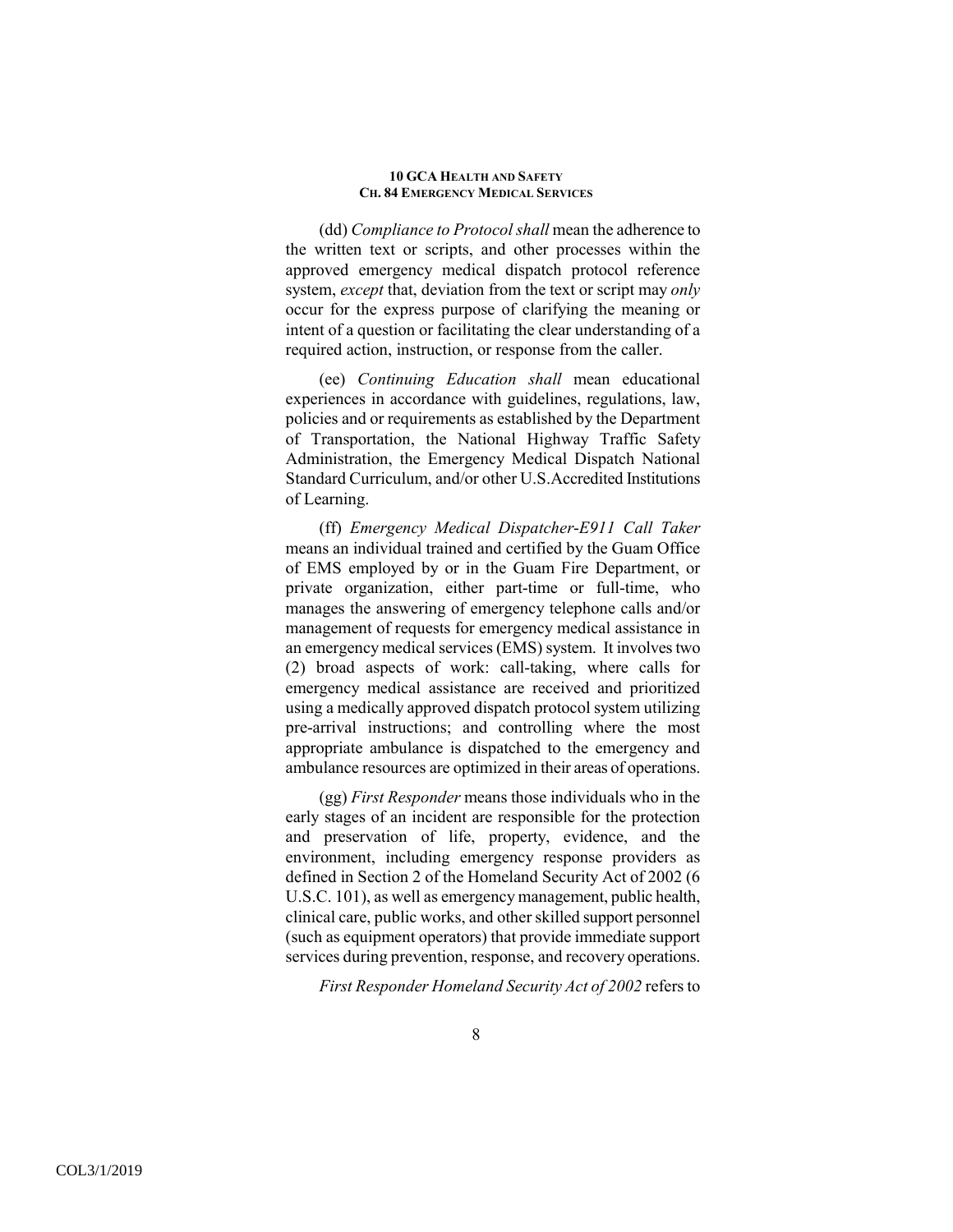"Emergency response providers", and includes, federal, state, and local government emergency public safety, law enforcement, emergency response, emergency medical, and related personnel, agencies, and authorities.

(hh) *Non-medical Transport Services* means transportation that is provided in non-medical and nonemergent situations to people who do *not* require medical attention, e.g. para-transits, vans with wheelchair access, and passenger service vehicles.

(ii) *Basic Life Support Ground Transport Services* means transportation that is provided in a non-emergent situation to people who require special medical monitoring and support.

(jj) *Basic Life Support Emergency Ambulance Services* means transportation that is provided where medical necessity is established when the patient's condition is such that use of any other method of transportation is contraindicated.

(kk) *Training Service Provider* means an organization or higher learning institution providing training to the public or person on EMR, EMT-B and CPR that has an approved certification process approved by the EMS Administrator from DPHSS Office of EMS. All competency based curriculum must contain specific objectives defined for each process in which a person, an institution, or a program is evaluated and recognized as meeting predetermined standards of the separate skills taught in training programs with integrated didactic and practical instruction and successful completion of an examination demonstrating mastery of every skill, which must be approved by the EMS Administrator of the DPHSS Office of EMS.

(ll) *EMSC Program* means the Emergency Medical Services for Children Program.

(mm) *Community Paramedic* is EMS involvement in community health, providing physician-extender services to those in need of assessment, treatment, and education.

(nn) *Emergency Medical Technician-Outreach (EMT-O)/Community Paramedic* is an advanced paramedic that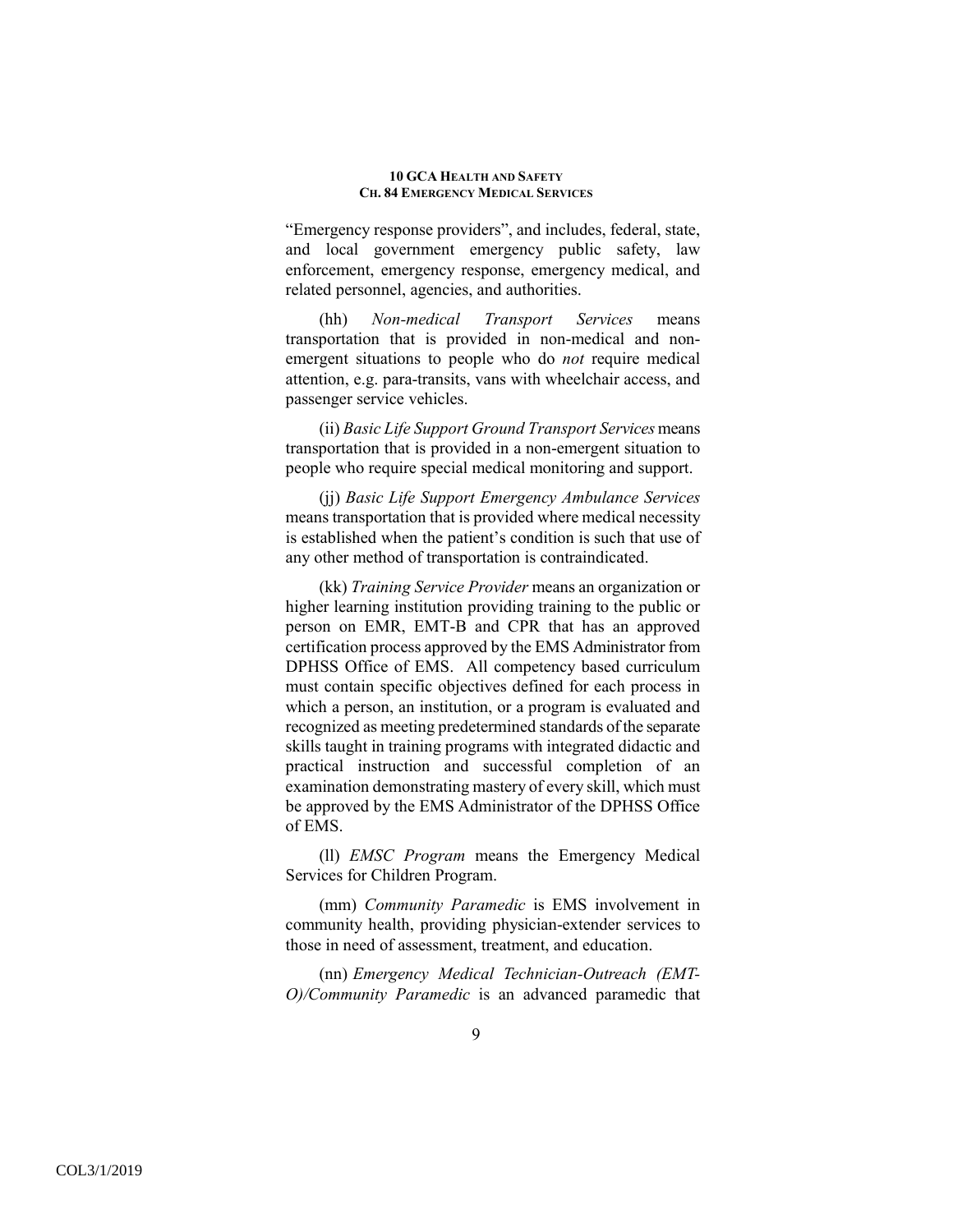works to increase access to primary and preventive care and decrease use of emergency departments, which in turn decreases health care costs. Among other things, EMT-Os may play a key role in providing follow-up services after a hospital discharge to prevent hospital readmission. EMT-Os can provide health assessments, chronic disease monitoring and education, medication management, immunizations and vaccinations, laboratory specimen collection, hospital discharge follow-up care, and minor medical procedures. The EMT-Os *shall* work under the direction of an EMS Medical Director.

**SOURCE:** Gov't Code Article 1, Chapter 6, Title XLVII, codified by the Compiler as Chapter 84 of Title 10, GCA. Subsections (m), (n), (o), (p), and (q) added by P.L. 23-77:2 (Mar. 6, 1996). Amended by P.L. 31-146:2 (Nov. 17, 2011). Subsections (mm) and (nn) added by P.L. 34-168:3 (Dec. 29, 2018).

# **§ 84103. Guam Emergency Medical Services Administrative Office.**

(a) There is hereby created, within the Department of Public Health and Social Services, a Guam Emergency Medical Services Administrative Office called the Office of Emergency Medical Services (Office of EMS).

(b) The Office shall plan, establish, implement, administer, maintain and evaluate the Guam comprehensive emergency medical services system to serve the emergency health needs of the people of Guam in an organized pattern of readiness and response services based on public and private agreements and operational procedures.

(1) The Office, in the implementation of this part of the plan, will coordinate, and provide assistance to all entities and agencies, public and private, involved in the EMS system.

(2) All emergency medical services, ambulance services, and private non-emergent transport services conducted are under the authority of the Office of EMS, and shall be consistent with this Chapter.

(c) The Office of EMS shall be responsible for the implementation of advanced life support systems, limited advanced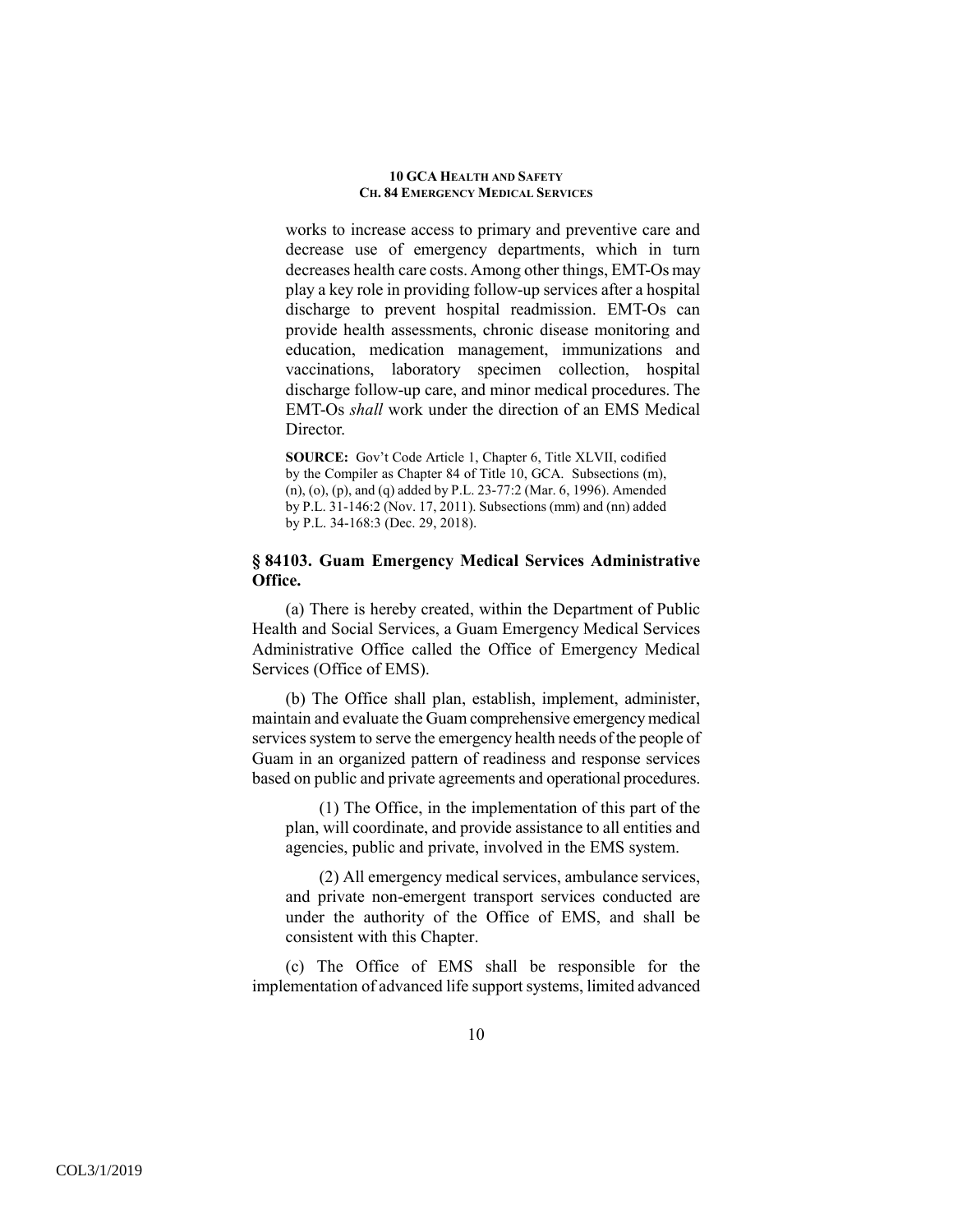life support systems, community outreach programs, and for the monitoring of training programs. The Office of EMS shall be responsible for determining that the operation of training programs at the Emergency Medical Responder (EMR), Emergency Medical Technician-Basic (EMT-B), Emergency Medical Technician-Intermediate/Advance (EMT-(I)(A), Emergency Medical Technician-Outreach (EMT-O), Advance Life Support (ALS), and Emergency Medical Technician-Paramedic (EMT-P) levels are in compliance with this Chapter, and shall approve the training programs if they are found to be in compliance with this Chapter.

**SOURCE:** Gov't Code Article 1, Chapter 6, Title XLVII, codified by the Compiler as Chapter 84 of Title 10, GCA. Amended P.L. 31- 146:2 (Nov. 17, 2011) and P.L. 34-168:3 (Dec. 29, 2018).

**2019 NOTE:** Subsection designations added pursuant to the authority granted by 1 GCA § 1606.

**§ 84104. Administration.**Commission Membership. The Administrator of the Office of EMS *shall* at each EMS Commission meeting report to the Commission its observations and recommendations relative to its review of the ambulance services, emergency medical care, and first aid practices, and programs for training people in cardiopulmonary resuscitation and lifesaving first aid techniques, and public participation in such programs on all matters relating to emergency medical services as directed by the EMS Commission.

**SOURCE:** Gov't Code Article 1, Chapter 6, Title XLVII, codified by the Compiler as Chapter 84 of Title 10, GCA. Amended by P.L. 31-146:2 (Nov. 17, 2011).

# **§ 84105. The Office of EMS Administrative Office: Composition; Duties, and Responsibilities.**

The Office of EMS Administrative Office *shall* be composed of a full-time salaried Administrator and sufficient supporting staff to efficiently fulfill the purpose of the emergency medical services system. The Administrator *shall*:

(a) implement emergency medical services regulations and standards;

(b) develop and promote, in cooperation with local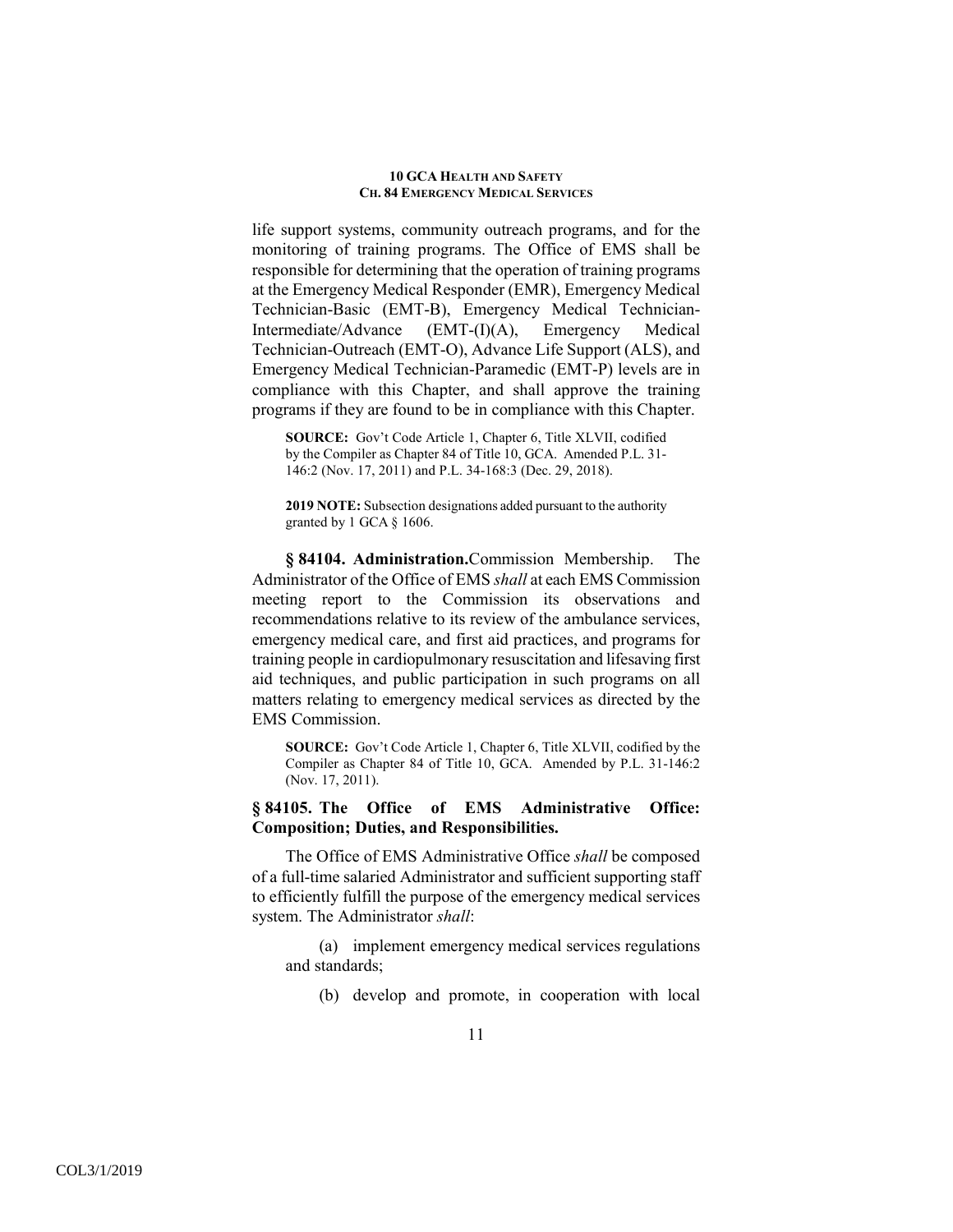public and private organizations and persons, a Program for the provision of emergency medical services and to set policies for the provision of such services. The Administrator *shall* explore the possibility of coordinating emergency medical services with like services in the military, the Commonwealth of the Northern Marianas Islands, the Federated States of Micronesia, and the Republic of Palau;

(c) assess all current emergency medical services capability and performance, and the established programs, to remedy identified deficiencies through the development and periodic revision of a Comprehensive Plan for emergency medical services. The Plan *shall* include, but *not* be limited to:

(1) emergency medical services personnel and training;

(2) emergency medical services facilities assessment ;

(3) emergency medical services transportation and related equipment;

(4) telecommunications and communications;

(5) interagency coordination and cooperation;

(6) system organization and management;

(7) data collection, and management and evaluation;

(8) public information and education; and

(9) disaster response.

(10) community outreach.

(d) the Office of EMS *shall* develop planning and implementation guidelines for emergency medical services systems which address the components stated, and to establish programs to remedy identified deficiencies through the development and periodic revision of a Comprehensive Plan for emergency medical services. The guidelines *shall* include,but *not* be limited to, the following: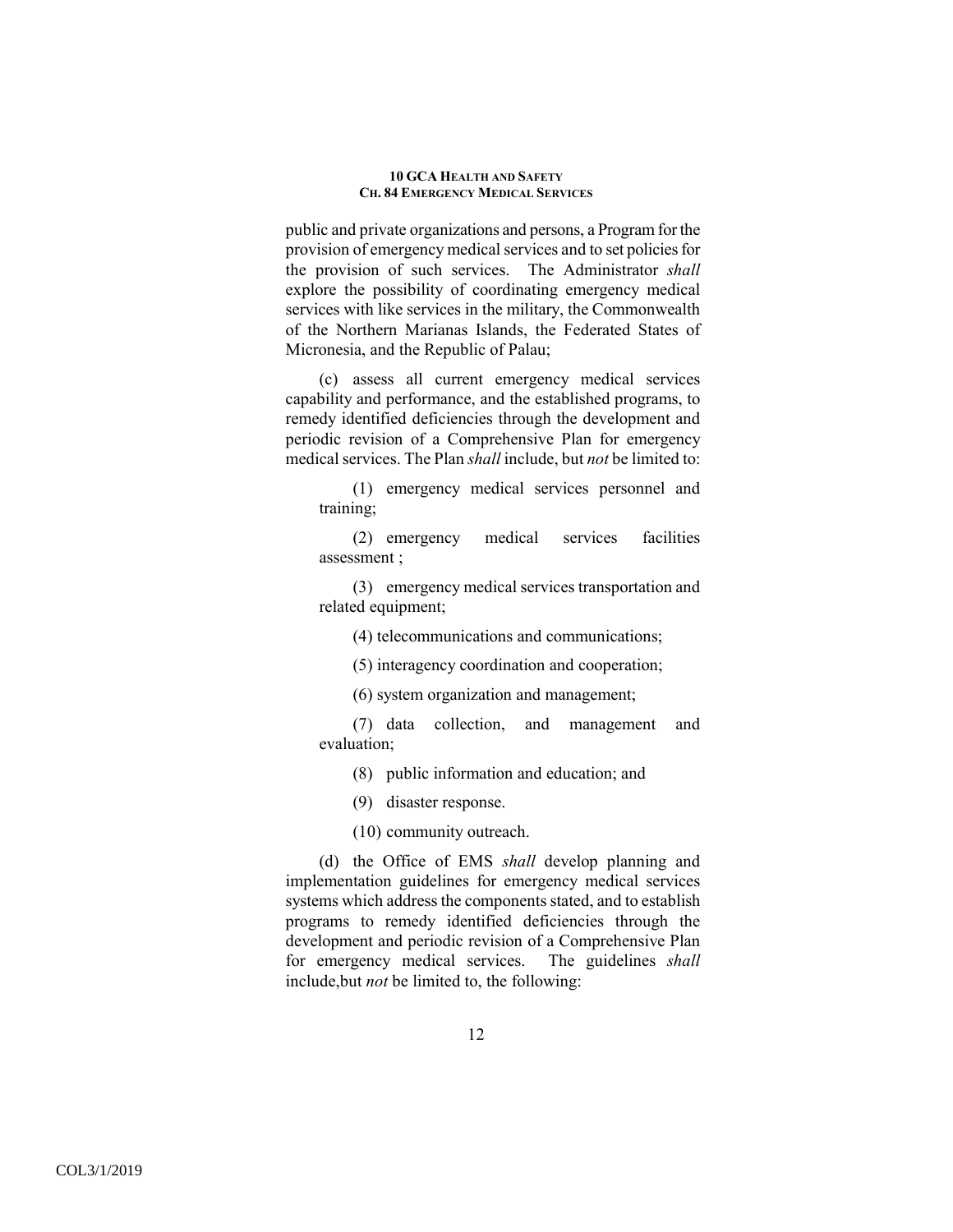(1) emergency medical services personnel and training;

(2) emergency medical services facilities assessment;

(3) emergency medical services transportation and related equipment;

(4) telecommunications and communications;

(5) interagency coordination and cooperation;

(6) system organization and management;

(7) data collection, and management and evaluation;

(8) public information and education; and

(9) disaster response.

(10) community EMS outreach support.

(e) develop emergency medical services regulations and standards emergency medical services facilities, personnel, equipment, supplies and communications facilities and locations as may be required to establish and maintain an adequate system of emergency medical services;

(f) the Office of EMS *shall* provide technical assistance for the coordination and approval of training to existing agencies, organizations and private entities for the purpose of developing the components of implementing emergency medical services described in this Chapter;

(g) the Office of EMS *shall* be responsible for determining that the operation of training programs at the EMR, EMT-B, EMT-I, EMT-O, ALS and EMT-P levels are in compliance with this Chapter, and shall review and approve curricula and syllabi of training courses or programs offered to EMS personnel who provide basic, intermediate, outreach, and advanced emergency medical services; consult with the Guam Community College, the Guam Fire Department Training Center, and any training service provider or professional organization that provides emergency medical services training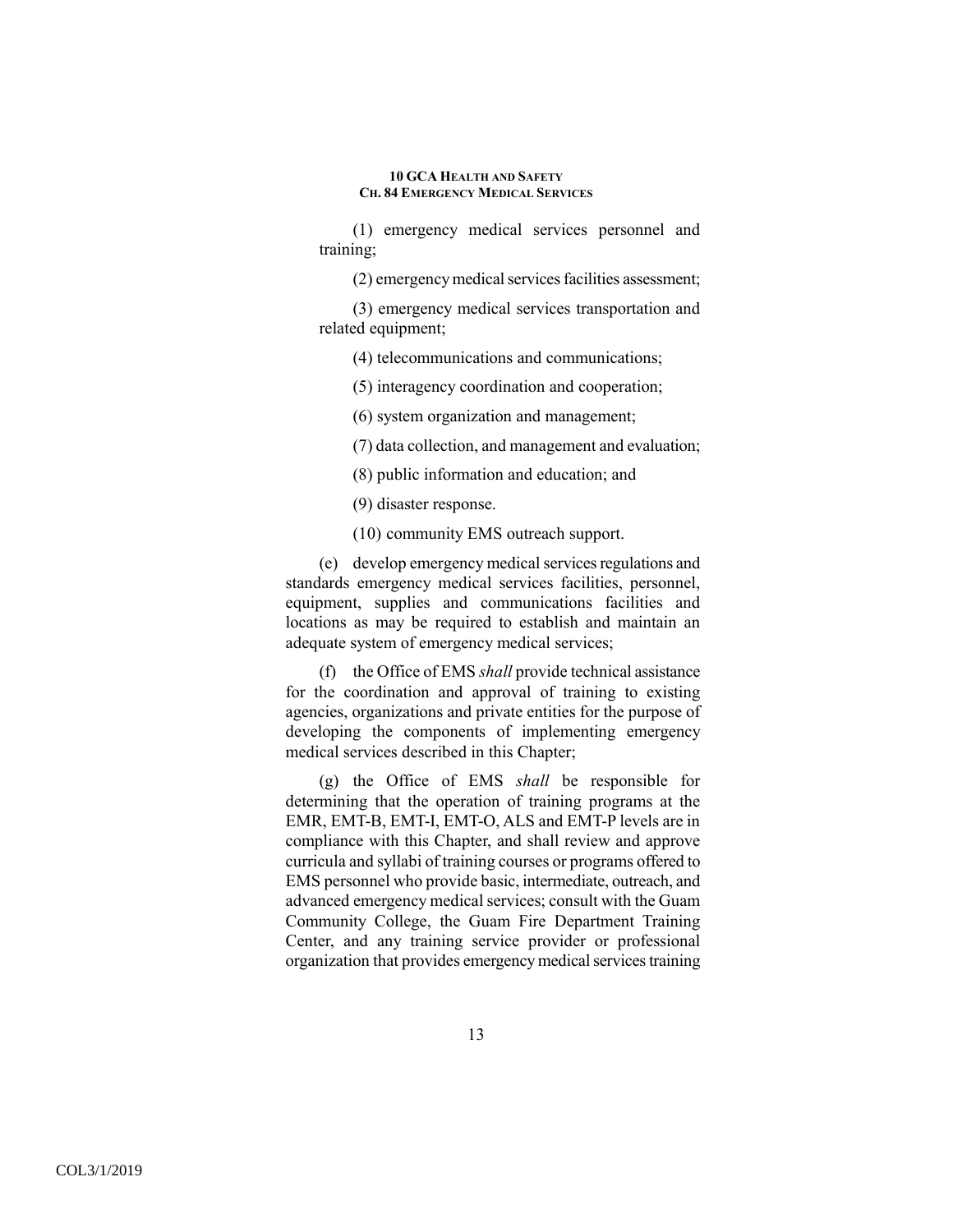for basic, intermediate, outreach, and advanced life support and paramedic;

(h) establish and maintain standards for emergency medical services course instructor qualifications and requirements for emergency medical services training facilities, instructors and competency based curriculum;

(i) collect and evaluate data for the continued evaluation of the Guam EMS System through a quality improvement program;

(j) coordinate emergency medical resources, such as Disaster Teams comprised of EMR's, EMT-B, EMT-I, EMT-O, EMT-P and Licensed Registered Nurses employed by the government of Guam agencies, and the allocation of the Guam EMS System's services and facilities in the event of mass casualties, natural disasters, national emergencies, and other emergencies, ensuring linkage to local and national disaster plans, and participation in exercise to test these plans;

(k) implement public information and education programs to inform the public of the Guam EMS System and its use, and disseminate other emergency medical information, including appropriate methods of medical self-help, the community paramedic outreach program, and first-aid training programs on the island;

(l) collaborate with the Emergency Medical Services Commission on matters pertaining to the implementation of this Chapter;

(m) develop an effective emergency medical services communication system in cooperation with concerned public and private organizations and persons. The communication system *shall* include, but is *not* limited to:

(1) programs aimed at locating accidents and acute illnesses on and off the roadways and directly reporting such information to the responding agency;

(2) direct ambulance communication with the emergency medical services facility;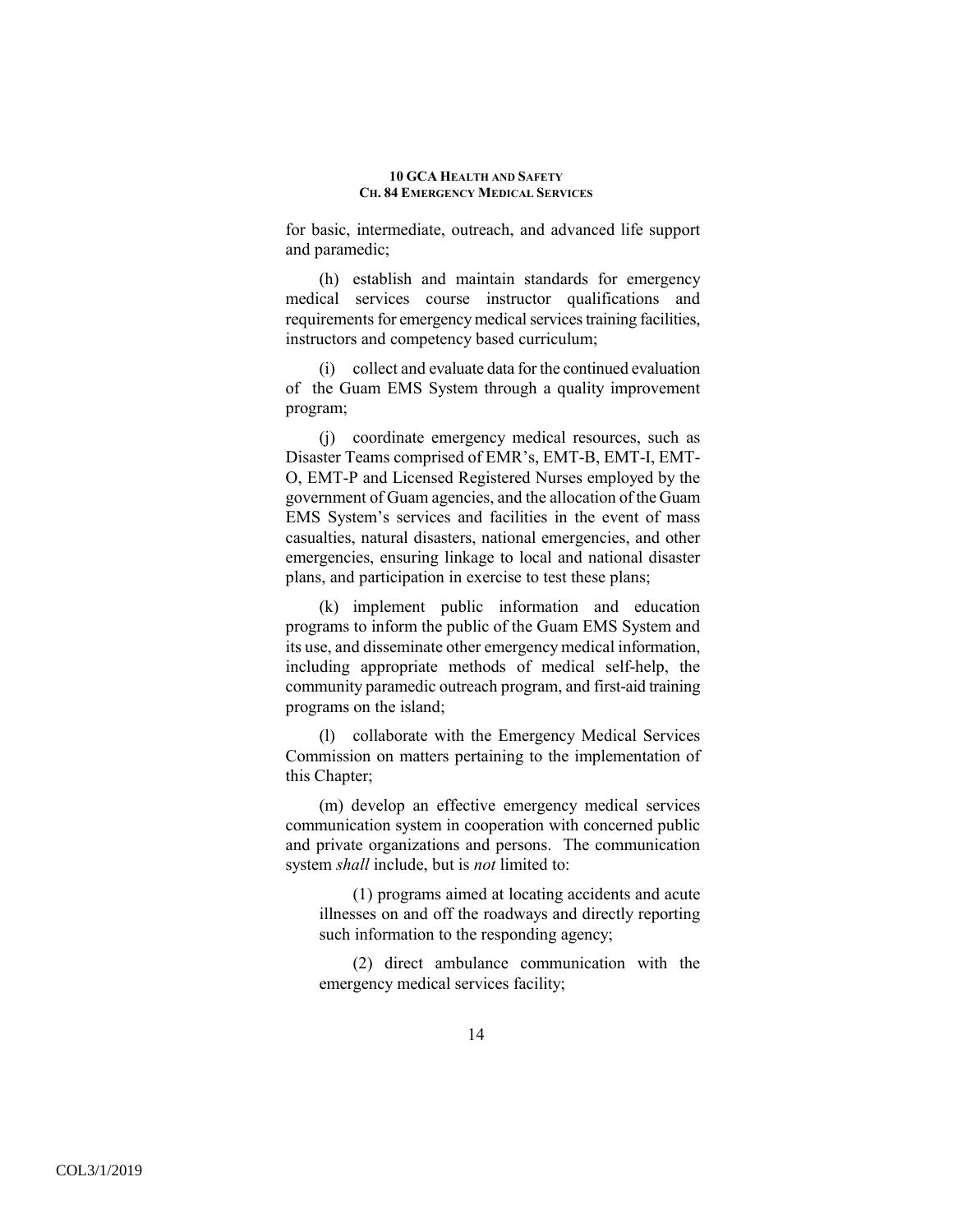(3) minimum standards and regulations on communication for all appropriate medical components;

(4) assist in the development of an enhanced 911 emergency telephone system; and

(5) establish the standards and provide training for dispatchers in the EMS System, and maintain a program of quality improvement for dispatch equipment and operations;

(n) regulate, inspect, certify, and re-certify emergency medical services facilities, personnel, equipment, supplies, ambulances, advanced life support vehicles, ambulance, emergency ambulance services, private non-emergent medical transport vehicle providers, private communications facilities and locations engaged in providing emergency medical services under this Chapter;

(o) the Office of EMS may contract for the provision of emergency medical services or any necessary component of an emergency medical services system;

(p) establish rules and regulations for the contract of, use, license, standards, liability, equipment and supplies, personnel certifications and revocation or suspension processes for ambulance service, emergency ambulance service and private non-emergent medical transport vehicle;

(q) establish criteria necessary to maintain certification as emergency medical services personnel which *shall* include, but *not* be limited to, the following:

(1) a formal program of continuing education;

(2) minimum period of service as emergency medical services personnel; and

(3) re-certification at regular intervals, which *shall* include a performance examination and may include written examinations and skills proficiency exam;

(r) apply for, receive, and accept gifts, bequests, grantsin-aid, and Federal aid, and other forms of financial assistance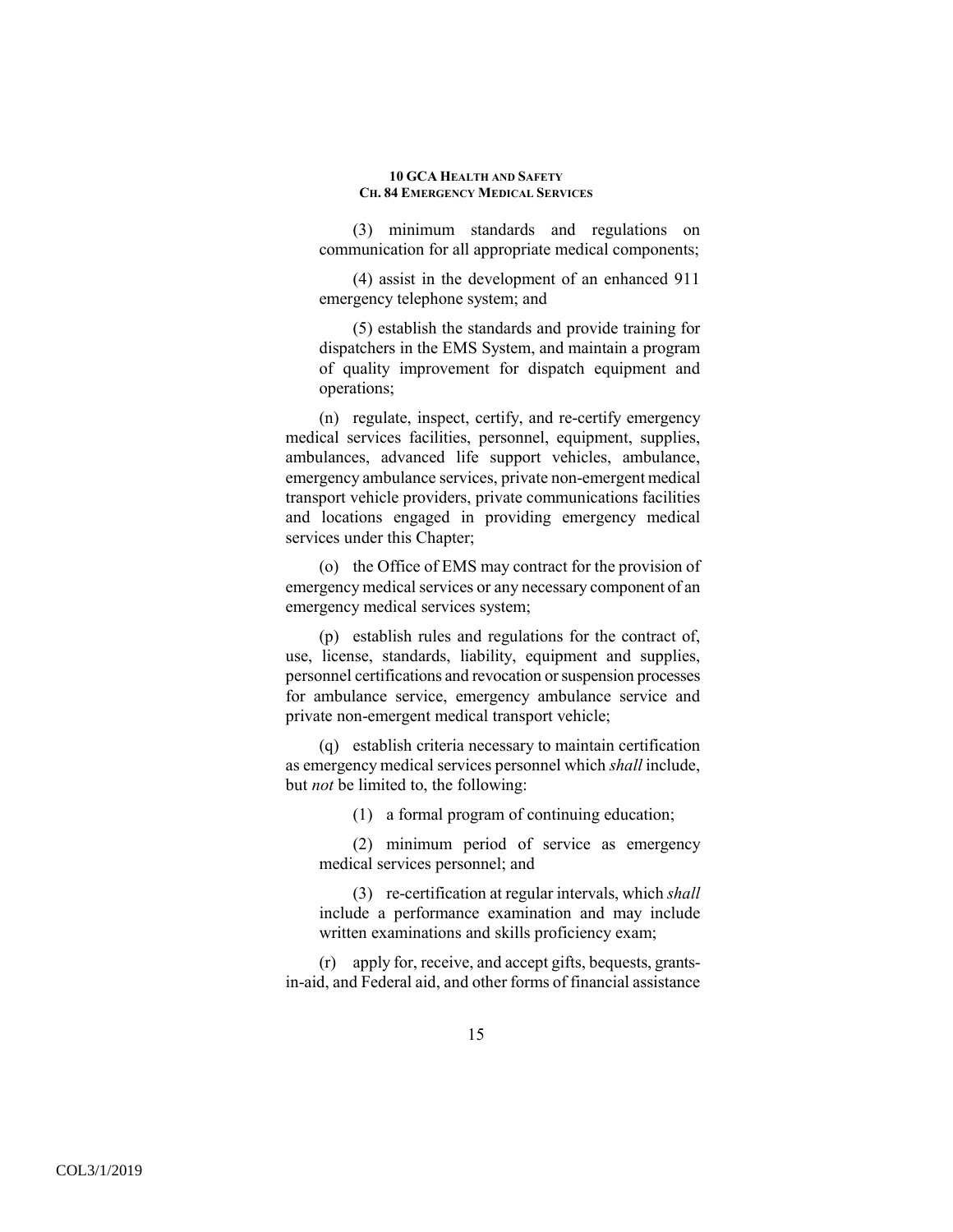to carry out this Chapter;

(s) prepare budgets, maintain fiscal integrity and disburse funds for emergency medical services;

(t) establish a schedule of fees to provide courses of instruction and training for certification and/or recertification in an amount sufficient to cover the reasonable costs of administering the certification and/or recertification provisions of the Office of EMS.

(1) The EMS Commission *shall* annually evaluate fees to determine if the fee is sufficient to fund the actual costs of the Office of EMS Certification and/or Recertification program. If the evaluation shows that the fees are excessive or are insufficient to fund the actual costs of these programs, then the fees will be adjusted accordingly. Any funds appropriated *shall not* be subject to I *Maga'lahen Guåhan's* transfer authority and all monies not used in the fiscal year will be rolled over into the next fiscal year;

(u) promote programs for the education of the general public in first aid, emergency medical services, and the community paramedic outreach program;

(v) the Office of EMS *shall*, consistent with such plan, coordinate and otherwise facilitate arrangements necessary to develop the emergency medical services system;

(w) the Office of EMS will submit requests for grants for federal, state, or private funds concerning emergency medical services or related activities in its EMS area.

(x) the Office of EMS shall submit reports quarterly to the EMS Commission of its review on the operations of each of the following:

(1) ambulance services operating within Guam;

(2) emergency medical care offered within Guam, including programs for training large numbers of people in cardiopulmonary resuscitation and lifesaving first aid techniques; and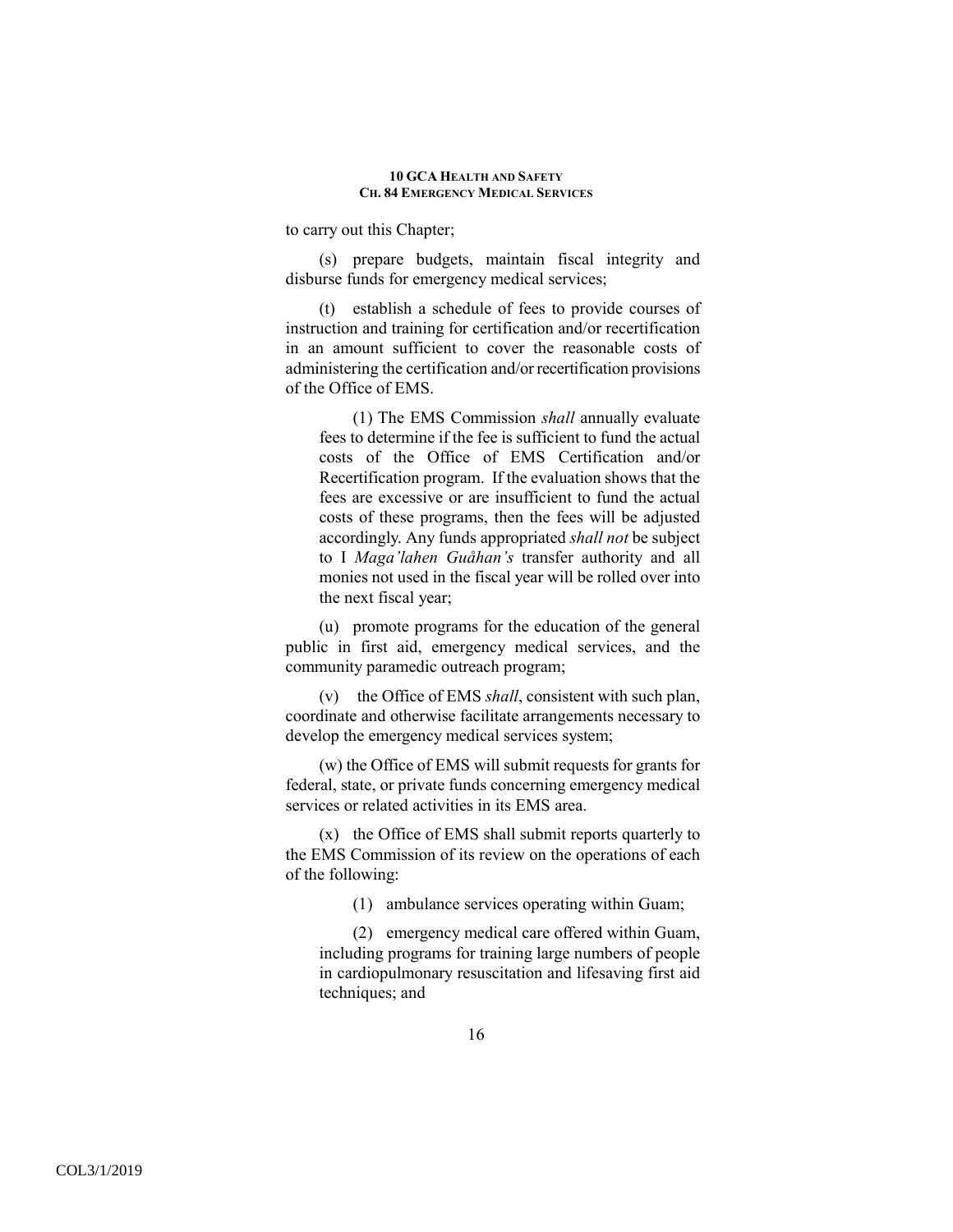(3) the community paramedic outreach program.

(y) the Office of EMS may assist in the implementation of Guam's poison information program, including the provision of the Guam Memorial Hospital Authority's Poison Center;

(z) establish and maintain standards for emergency medical services course instructor qualifications and requirements for emergency medical services training facilities; and

(aa) the Office of EMS will develop and incorporate an EMSC Program in the Guam EMS Plan. The EMSC component *shall* include, but *not* be limited to, the following:

(1) EMSC system planning, implementation, and management;

(2) injury and illness prevention planning, that includes, among other things, coordination, education, and data collection;

(3) care rendered to patients outside the hospital;

(4) emergency department care;

(5) interfacility consultation, transfer, and transport;

(6) pediatric critical care and pediatric trauma services;

(7) general trauma centers with pediatric considerations;

(8) pediatric rehabilitation plans that include, among other things, data collection and evaluation, education on early detection of need for referral, and proper referral of pediatric patients;

(9) children with special EMS needs outside the hospital;

(10) information management and system evaluation;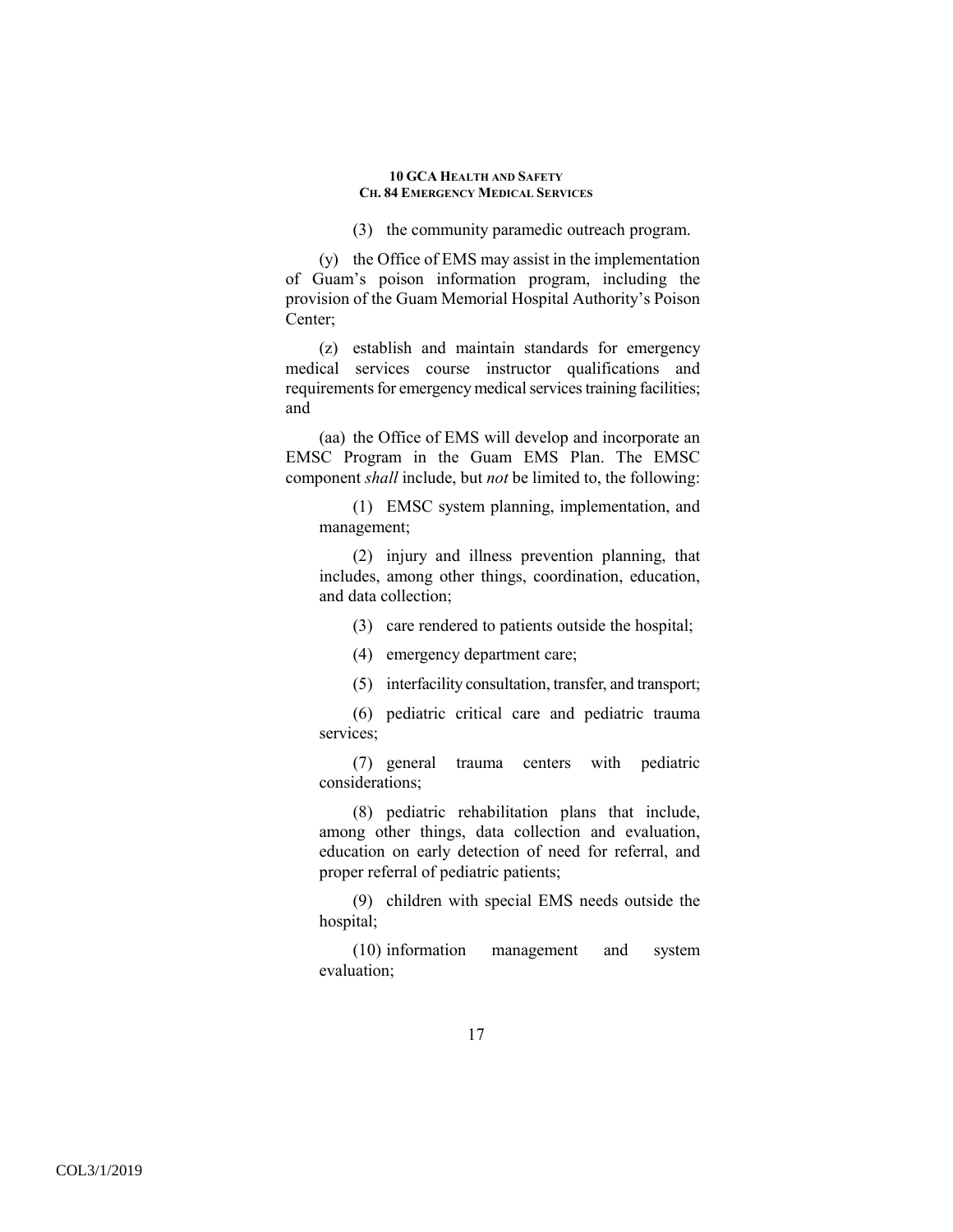(11) employ or contract with professional, technical, research, and clerical staff as necessary to implement this program;

(12) provide advice and technical assistance to local EMS partners on the integration of an EMSC Program into their EMS system;

(13) oversee implementation of the EMSC Program by local EMS agencies;

(14) establish an EMSC technical advisory committee;

(15) facilitate cooperative interstate relationships to provide appropriate care for pediatric patients who must travel abroad to receive emergency and critical care services;

(16) work cooperatively and in a coordinated manner with the Department of Public Health & Social Services, and other public and private agencies, in the development of standards and policies for the delivery of emergency and critical care services to children;

(17) produce a report for the Guam EMS Commission describing any progress on implementation of this Chapter. The report *shall* contain, but *not* be limited to, a description of the status of emergency medical services for children, the recommendation for training, protocols, and special medical equipment for emergency services for children, an estimate of the costs and benefits of the services and programs authorized by this Chapter, and a calculation of the number of children served by the EMSC system.

**SOURCE:** Gov't Code Article 1, Chapter 6, Title XLVII, codified by the Compiler as Chapter 84 of Title 10, GCA. Subsection (a) amended by P.L. 23-077:3 (Mar. 6, 1996). Amended by P.L. 31-146:2 (Nov. 17, 2011). Subsections (c)(10), (d)(10), (g), (j), (k), (u), (x), amended by P.L. 34-168:5-11 (Dec. 29, 2018).

# **§ 84106. Guam Emergency Medical Services Commission.**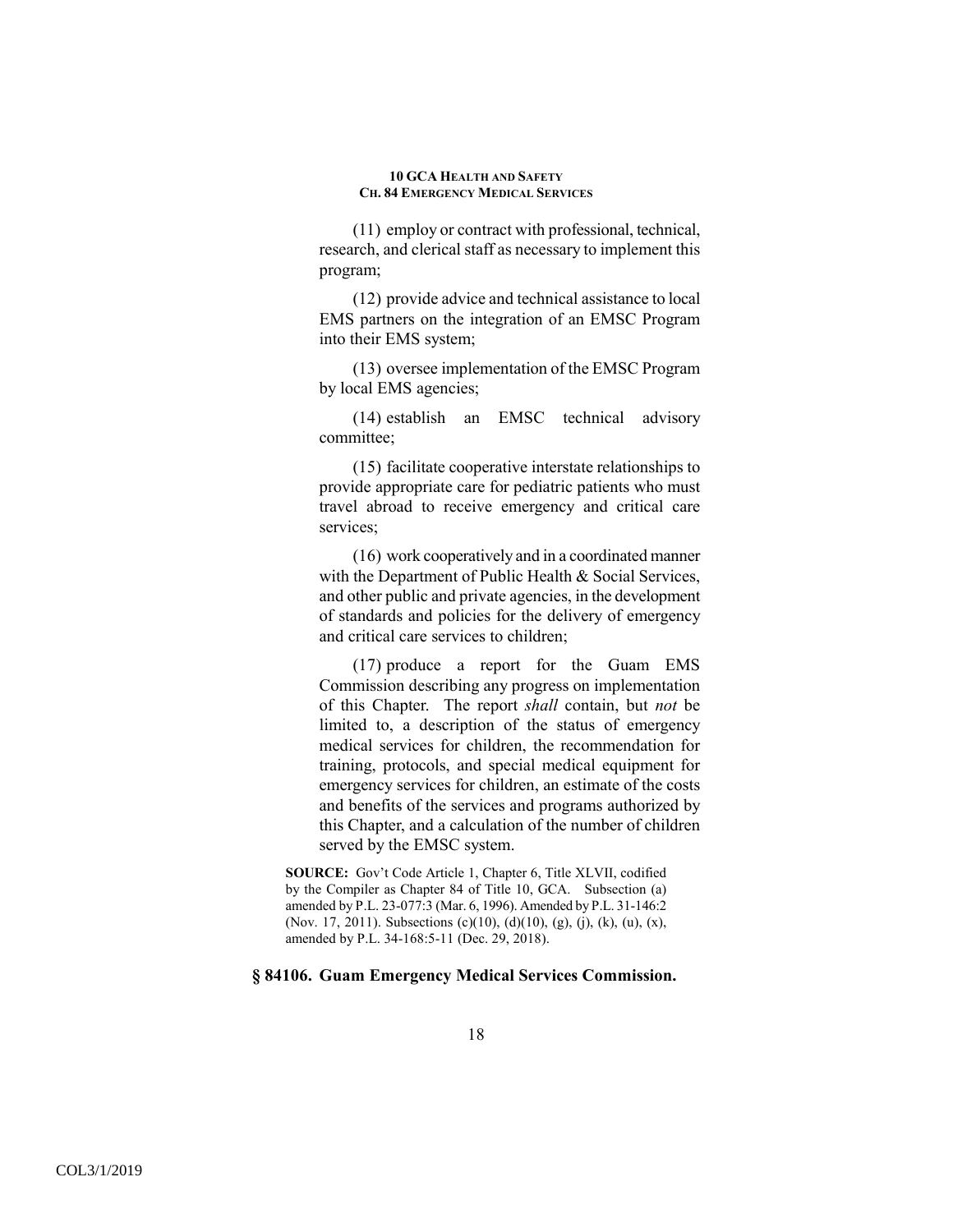There is hereby created a Guam Emergency Medical Services Commission which *shall* have the power to make regulations, not inconsistent with the provisions of this Chapter, and amend or repeal them, as it deems necessary to carry out the intent of the provisions of this Chapter and to enable it to exercise the powers and perform the duties conferred upon it on all matters relating to the Guam EMS system.

**SOURCE:** Gov't Code Article 1, Chapter 6, Title XLVII, codified by the Compiler as Chapter 84 of Title 10, GCA. Amended by P.L. 31-146:2 (Nov. 17, 2011).

# **§ 84107. Purpose.**

The Commission:

(a) *shall* monitor, review, and evaluate on an ongoing basis the operations, administration, and efficacy of the EMS system, or any components thereof, to determine conformity with and maximum implementation of this part;

(b) *shall* participate in any planning or other policymaking with regard to the EMS system, and seek the participation of the public, including health planning councils in its consideration of plans and policies relating to the EMS System.

(c) *shall* adopt and promulgate rules and regulations for the operation and implementation of the EMS System, the administration of the Commission, and the standards for certification and re-certification of emergency medical services facilities, personnel, equipment, supplies, ambulance, advanced life support vehicles, emergency ambulance services, private non-emergent medical transport vehicle providers, communications, facilities, and locations engaged in providing emergency medical services under this Chapter, in accordance with the Administrative Adjudication Law;

(d) *shall* advise the Office of EMS in formulating a master plan for emergency medical services, including medical communication, the enhanced 911 system, and other components necessary to meet the emergency medical needs of the people of Guam;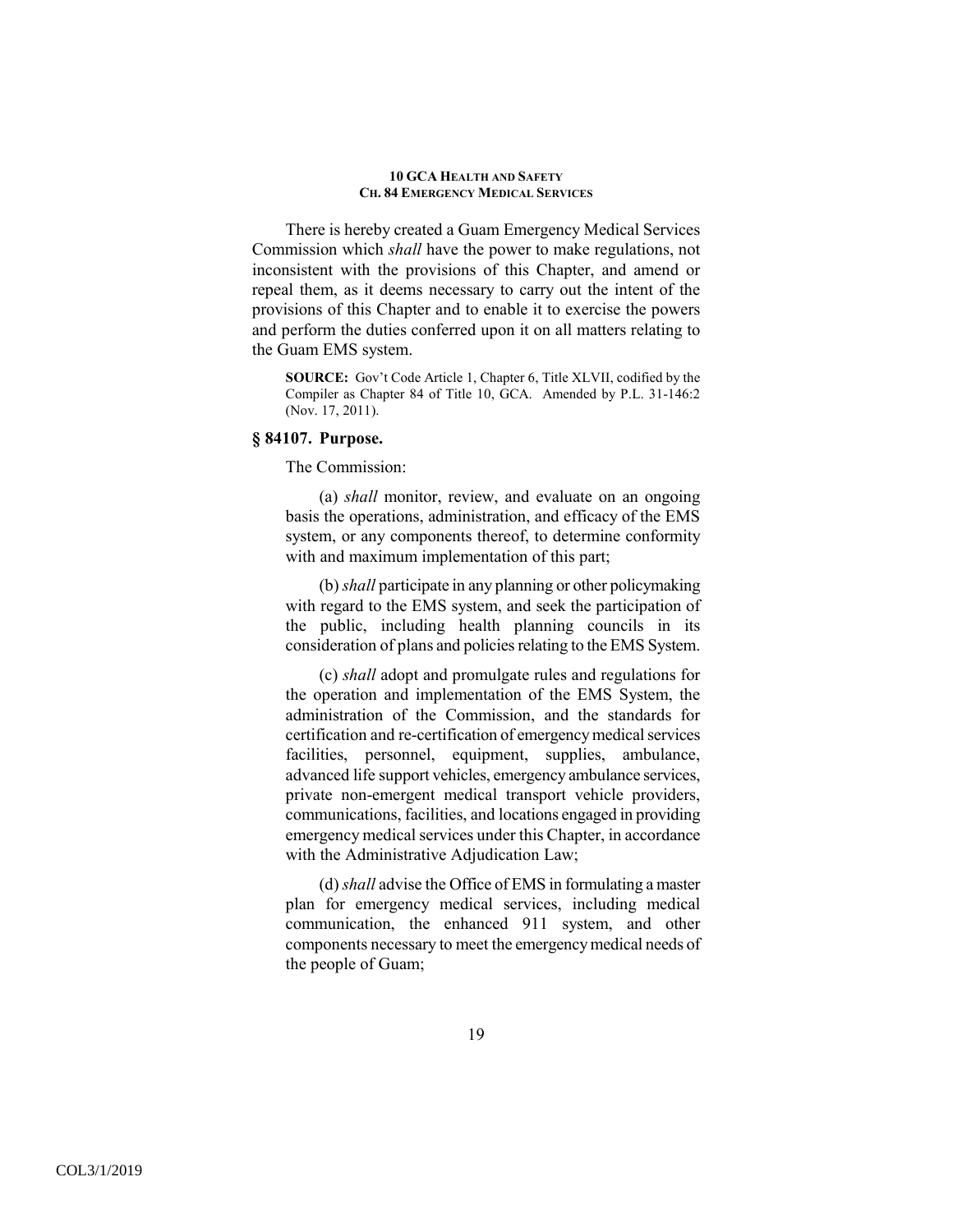(e) *shall* make and from time to time may alter such rules as it deems necessary for the conduct of its business and for the execution and enforcement of the provisions of this Chapter;

(f) the EMS Commission will deny, suspend, or revoke any EMT-B, EMT-I, EMT-O, or EMT-P license issued under the Office of EMS, for the following actions:

(1) fraud in the procurement of any certificate or license under the Office of EMS;

- (2) gross negligence;
- (3) listed on Sex Offender Registry;
- (4) repeated negligent acts;
- (5) incompetence;

(6) the commission of any fraudulent, dishonest, or corrupt act that is substantially related to the qualifications, functions, and duties of pre-hospital personnel;

(7) conviction of any crime that is substantially related to the qualifications, functions, and duties of prehospital personnel. The record of conviction or a certified copy of the record shall be conclusive evidence of the conviction;

(8) violating or attempting to violate directly or indirectly, or assisting in or abetting the violation of, or conspiring to violate, any provision of the Office of EMS or the regulations adopted by the authority pertaining to pre-hospital personnel;

(9) violating or attempting to violate any federal or state statute or regulation that regulates narcotics, dangerous drugs, or controlled substances;

(10) addiction to, the excessive use of, or the misuse of, alcoholic beverages, narcotics, dangerous drugs, or controlled substances;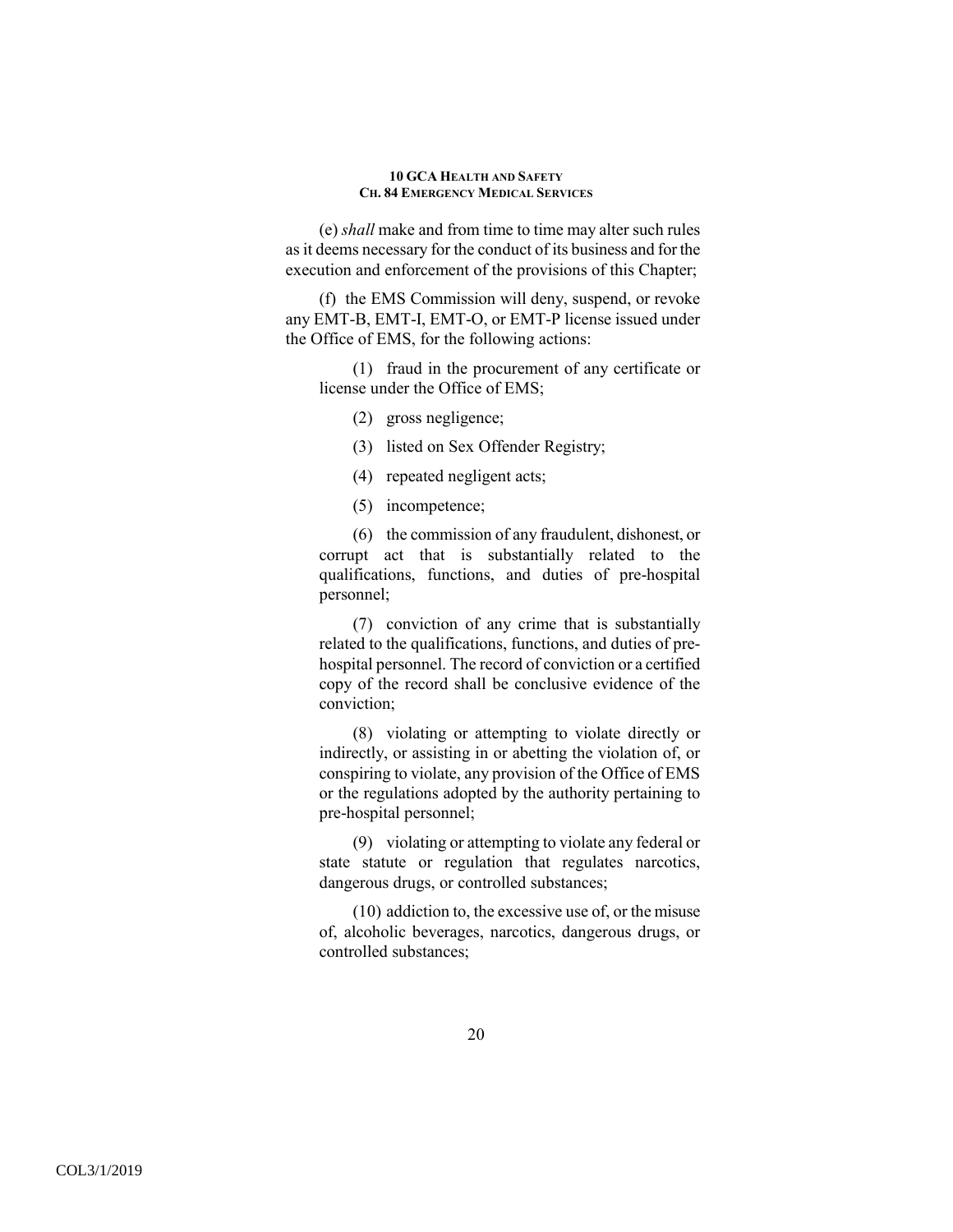(11) functioning outside the supervision of medical control in the field care system operating at the local level, except as authorized by any other license or certification;

(12) demonstration of irrational behavior or occurrence of a physical disability to the extent that a reasonable and prudent person would have reasonable cause to believe that the ability to perform the duties normally expected may be impaired;

(13) unprofessional conduct exhibited by any of the following:

(A) the mistreatment or physical abuse of any patient resulting from force in excess of what a reasonable and prudent person trained and acting in a similar capacity while engaged in the performance of his or her duties would use if confronted with a similar circumstance. Nothing in this Section shall be deemed to prohibit an EMT-B, EMT-I, EMT-O, or EMT-P from assisting a peace officer, or a peace officer who is acting in the dual capacity of peace officer and EMT-B, EMT-I, EMT-O, or EMT-P, from using that force that is reasonably necessary to effect a lawful arrest or detention;

(B) the failure to maintain confidentiality of patient medical information, except as disclosure is otherwise permitted or required by law;

(C) the commission of any sexually related offense specified under the Penal Code; and

(D) any actions that shall be considered evidence of a threat to the public's health and safety.

**SOURCE:** Gov't Code Article 1, Chapter 6, Title XLVII, codified by the Compiler as Chapter 84 of Title 10, GCA. Repealed and reenacted by P.L. 23-077:4 (Mar. 6, 1996). Amended by P.L. 31- 146:2 (Nov. 17, 2011). Subsection (f) amended by P.L. 34-168:12 (Dec. 29, 2018).

## **§ 84108. Composition.**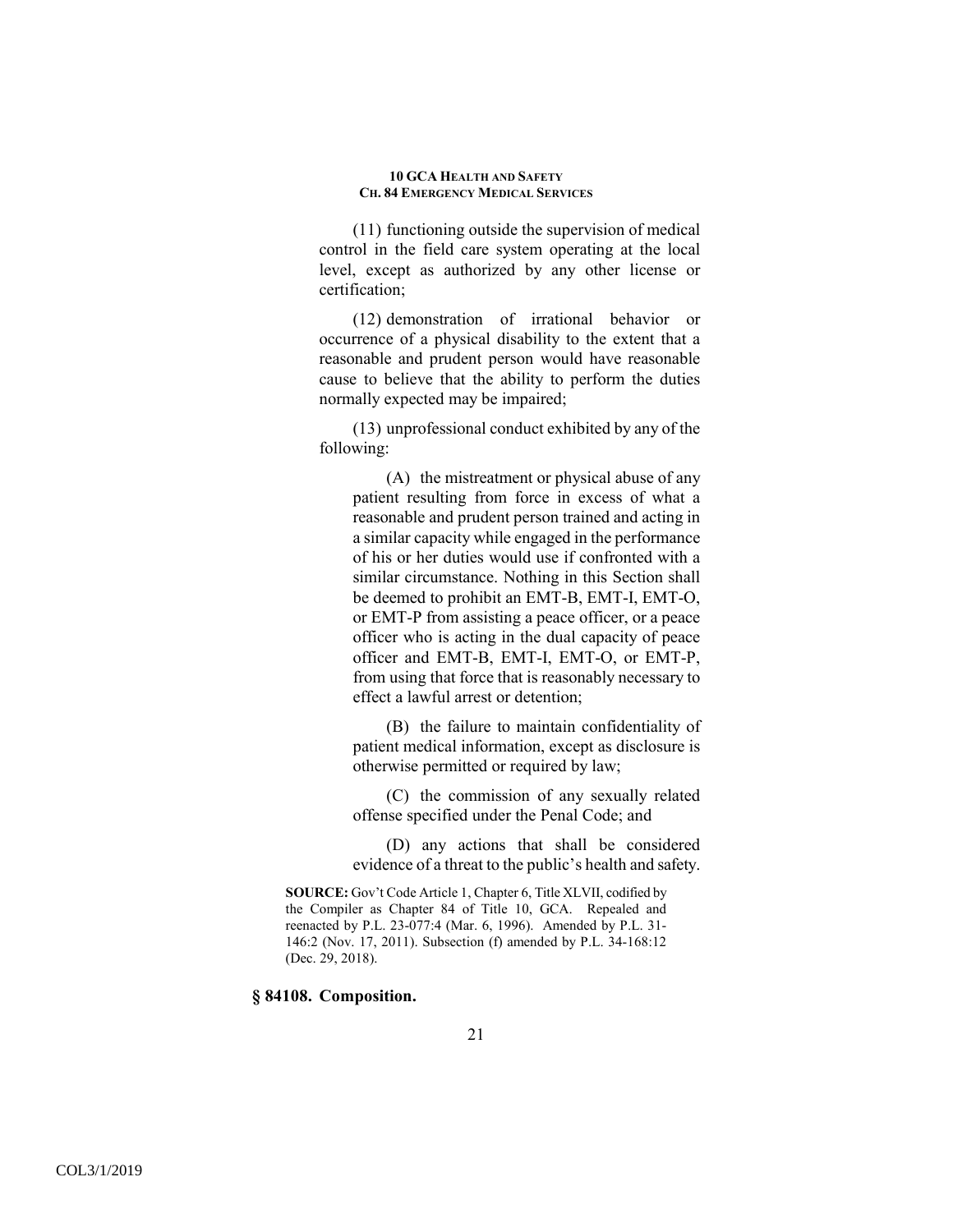The Commission *shall* consist of eighteen (18) members of which seventeen (17) members are appointed by *I Maga'lahi* (the Governor) and who shall serve at his pleasure from each of the following organizations or groups. Of the eighteen (18) members, eleven (11) are voting members and seven (7) are non-voting members:

(a) two (2) representatives from the Guam Fire Department: one (1) Emergency Medical Technician (EMT-B), and one (1) EMT-Intermediate, or Paramedic certified/licensed to practice within Guam;

(b) one representative from the Guam Fire Department E911 Bureau;

(c) one (1) representative from the Guam Memorial Hospital Authority: Emergency Room Nurse licensed to practice within Guam;

(d) one (1) representative from the Guam Community College School of Allied Health;

(e) one (1) representative from the Department of Public Works Office of Highway Safety, to serve on the Commission in a non-voting capacity;

(f) one (1) representative from the Department of Public Health and Social Services;

(g) one (1) representative from Guam Homeland Security/Office of Civil Defense, to serve on the Commission in a non-voting capacity;

(h) one (1) representative from Incumbent Local Exchange Carrier;

(i) one (1) representative from the Guam Police Department;

(j) one (1) representative who is a pediatrician with unlimited medical license to practice within Guam;

(k) one (1) physician with unlimited medical license to practice within Guam engaged in the conduct and delivery of the practice of emergency medical services;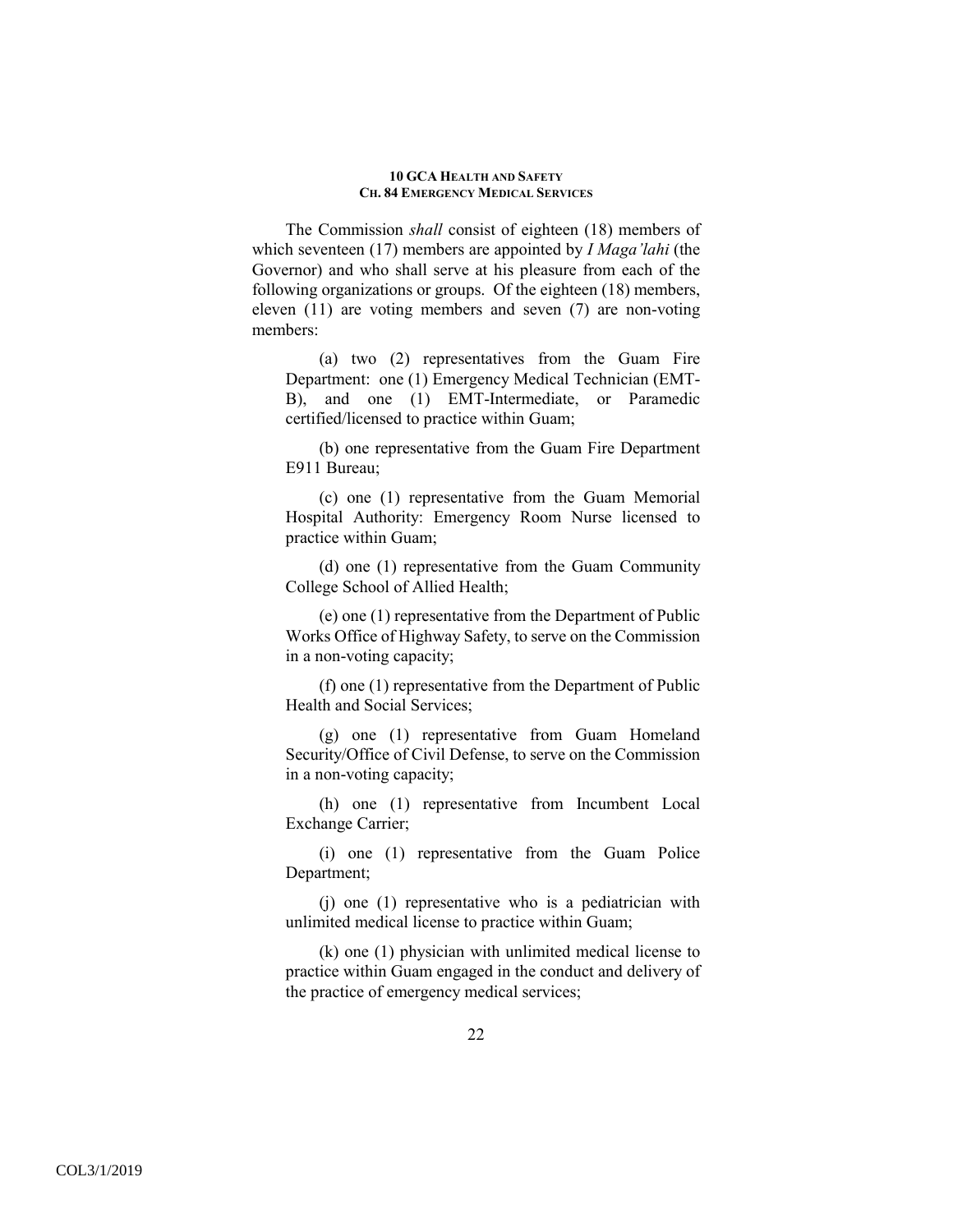(l) one (1) representative from the Guam Department of Education: Registered Nurse or School Health Counselor;

(m) one (1) representative from the Guam Hotel and Restaurant Association, to serve on the Commission in a nonvoting capacity;

(n) two (2) additional Commission members *shall* be selected from the public-at-large, who are *not* directly related to providing emergency medical services, to serve on the Commission in a non-voting capacity;

(o) Appropriate Joint Region of Marianas authorities *shall* be requested to designate one (1) EMS representative each to serve on the Commission in a non-voting capacity; and

(p) a member of a non-governmental entity that provides non-emergency medical transport service and related medical transport services provided in the land, sea, and air, in accordance with the provisions of this Chapter, to serve on the Commission in a non-voting capacity.

**SOURCE:** Gov't Code Article 1, Chapter 6, Title XLVII, codified by the Compiler as Chapter 84 of Title 10, GCA. Amended by P.L. 23-077:5 (Mar. 6, 1996). Amended by P.L. 31-146:2 (Nov. 17, 2011).

# **§ 84109. Organization.**

(a) Selection of Officers; Compensation of Members. *I Maga'lahi* (the Governor) or his representative *shall* serve as temporary Chairman and *shall* convene the first meeting of the Commission. At its first meeting, the Commission *shall* select a chairman and such other officers from its membership as it deems necessary. The Commission may meet as often as necessary upon the call of the Chairman, but meetings *shall* be held at least quarterly. The members of the Commission shall receive no compensation for their services, but *shall* be reimbursed for their actual and necessary expenses incurred in the performance of their duties, including travel expenses.

(b) Quorum. A majority of the voting members appointed plus one (1) *shall* constitute a quorum for the transaction of business. A majority vote of the members present at a meeting at which a quorum is established *shall* be necessary to validate any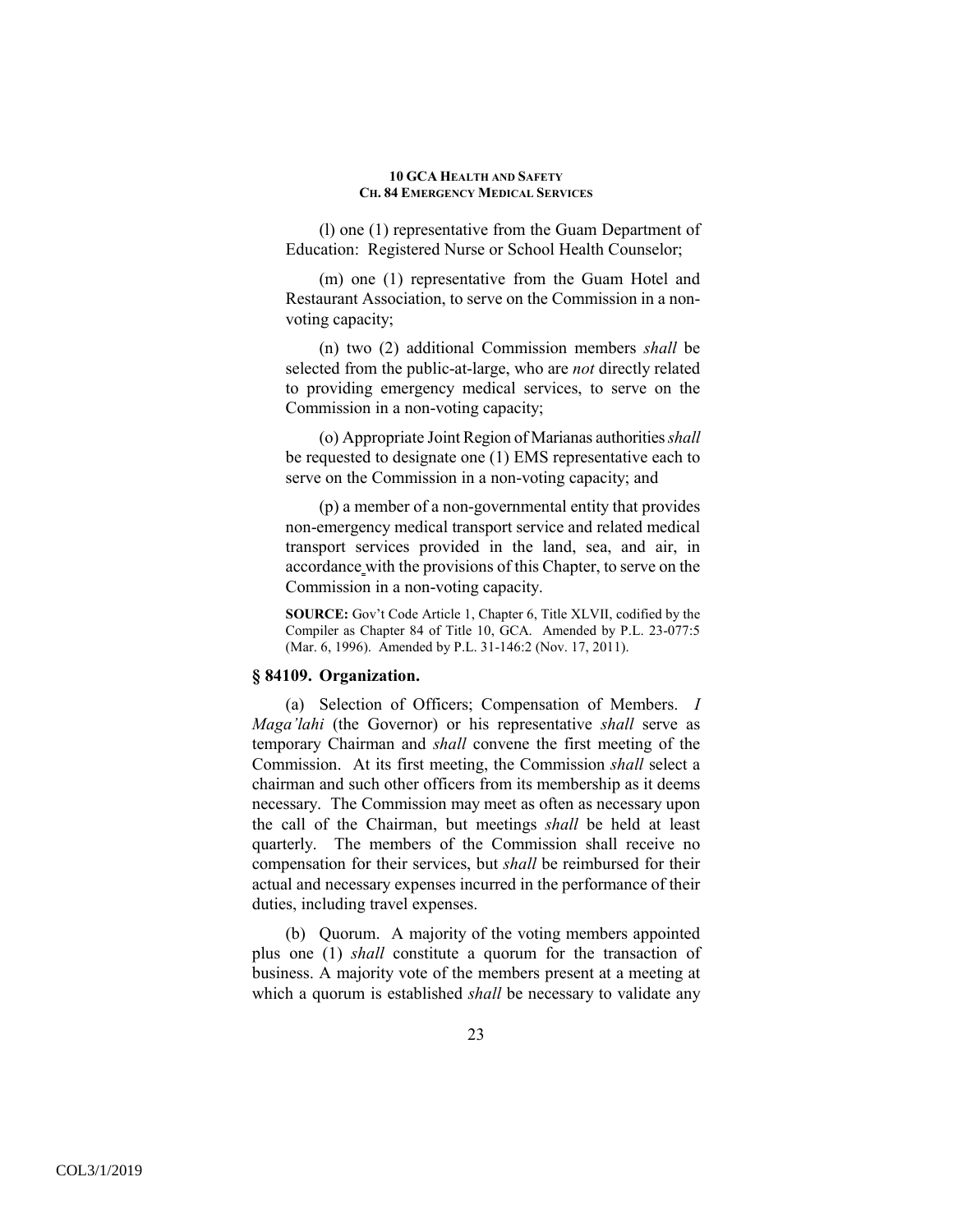action of the committee.

(c) Good Faith Immunity. No member of the EMS Commission shall be liable in any civil action for damages for any act done or omitted in good faith in performing the functions of the Office.

**SOURCE:** Gov't Code Article 1, Chapter 6, Title XLVII, codified by the Compiler as Chapter 84 of Title 10, GCA. Subsection (b) amended and subsection (c) added by P.L. 23-077:6-7 (Mar. 6, 1996). Amended by P.L. 31-146:2 (Nov. 17, 2011).

### **§ 84110. Certification.**

Pursuant to this Chapter, all persons who furnish, operate, conduct, maintain, advertise, or otherwise engaged in providing emergency medical services as a part of the regular course of doing business, either paid or voluntary, *shall* hold a current valid certification issued by the Administrator of the Office of EMS to provide emergency medical services.

In order to be certified, such providers of emergency medical services *shall* meet the following minimum standards:

(a) Emergency Medical Services Personnel Training Programs and Courses of Training.

(1) The Guam Community College School of Allied Health, the Guam Fire Department, the University of Guam, and other EMS training service providers approved by the DPHSS Office of EMS *shall* provide training courses in emergency medical responder, emergency medical technician-basic, emergency medical technician-intermediate, emergency medical technicianparamedic, and advanced life support for emergency medical services personnel. The curricula and syllabi of these courses *shall* be approved in advance by the Office of EMS. The curricula and syllabi of the courses of ambulance personnel *shall* be consistent with the scope and level of the practice of emergency medical services associated with emergency ambulance personnel certification, and the Department of Transportation, National Highway Traffic Safety Administration, and the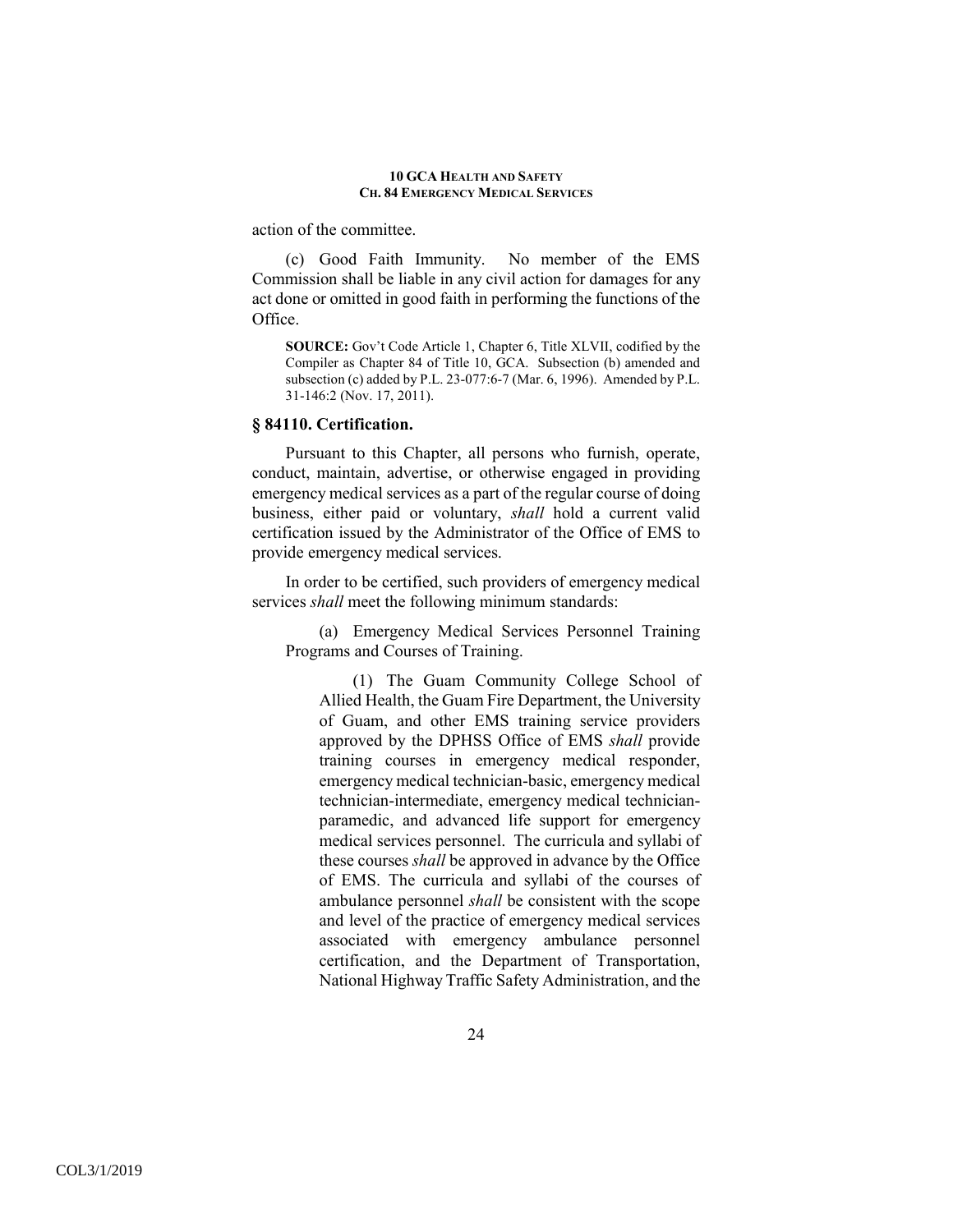National Emergency Medical Services Advisory Council.

(2) The Guam Community College School of Allied Health, the Guam Fire Department, the University of Guam, and other EMS training service providers approved by the DPHSS Office of EMS *shall* consult with and get approval of the Office of EMS to determine the number and type of emergency medical services courses necessary to support the staffing requirements for emergency medical services. The basic life support training programs *shall* be relevant to and consistent with the training course required for certification.

(3) The Office of EMS *shall* develop standards for emergency medical services course instructors, and standards for emergency medical services training facilities for all basic life support personnel, advanced life support personnel, users of the automatic external defibrillator, and emergency medical dispatch personnel that *shall* be at least equivalent to *or* exceed the standards necessary to meet the requirements stated in either of the following areas: the Department of Transportation, National Highway Traffic Safety Administration or the National Emergency Medical Services Advisory Council, for the certification of basic life support personnel and advanced life support personnel.

(4) The Office of EMS will conduct annual inspections of the training facilities and evaluate the qualifications of course instructors to ensure that the standards and qualifications are consistent with the medical standards for emergency medical technicianbasic, emergency medical technician-intermediate, emergency medical technician-paramedic and advanced life support emergency medical services personnel, users of the automatic external defibrillators, and emergency medical dispatch/E911 call taker personnel.

(5) Course requirements for pre-hospital emergency services training for Emergency Medical Responder (EMR), Emergency Medical Technician-Basic (EMT-B),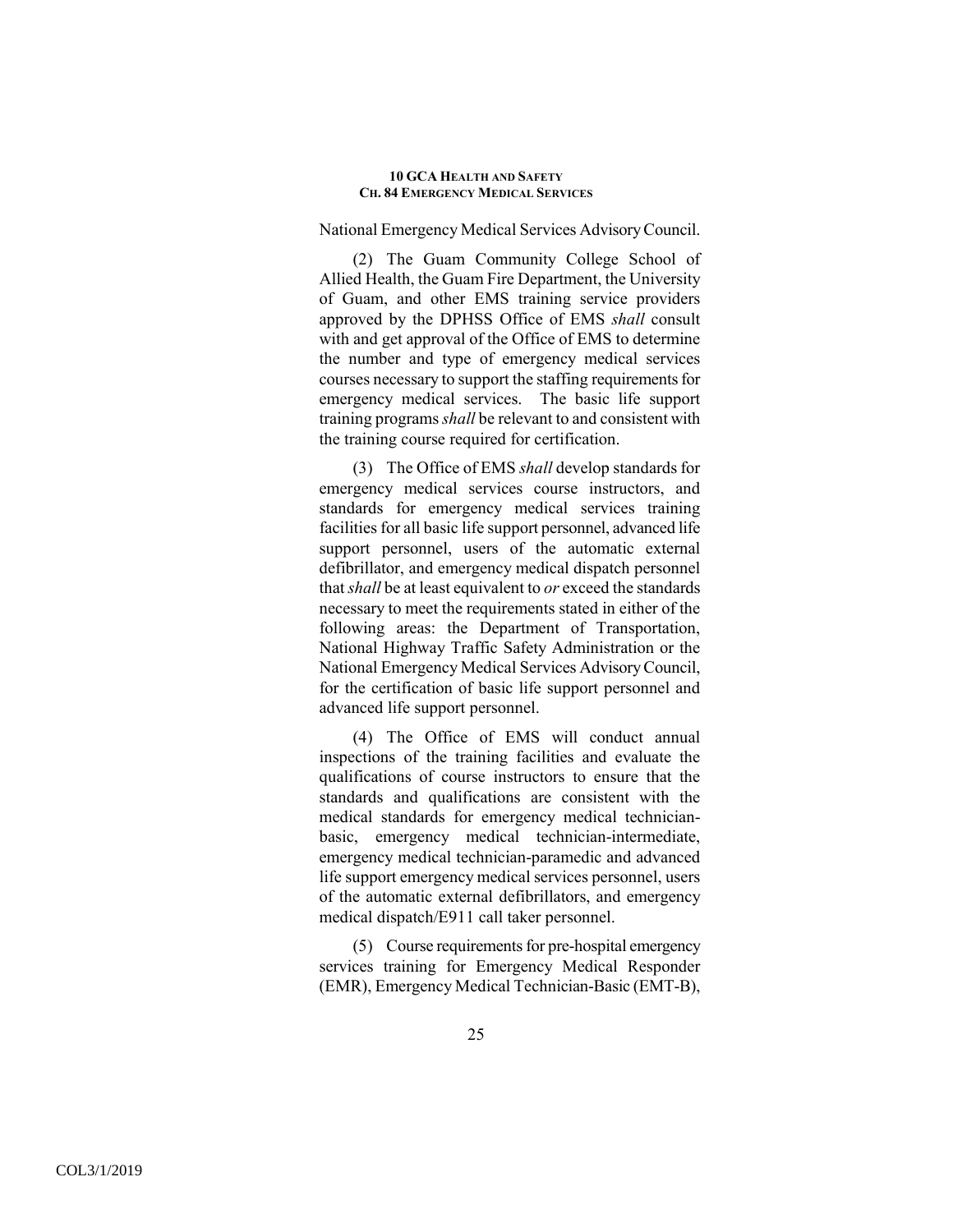Emergency Medical Technician-Intermediate (EMT-I), Advance Life Support and Emergency Medical Technician-Paramedic (EMT-P) *shall* be listed in the Guam EMS Rules & Regulations, as prescribed by the United States Department of Transportation, National Highway Traffic Safety Administration and/or the National Emergency Medical Services Advisory Council.

(b) The personnel *shall* meet the standards for education and training established by the Administrator of the Office of EMS for certification and re-certification.

(c) Ambulances, emergency medical services facilities, private non-emergent transport vehicles, and private ambulance services primarily provide BLS transport services utilizing EMT-B, EMT-I, EMT-O, and/or EMT-P personnel. Private ambulance services and private non-emergent transport vehicles *shall not* normally respond to emergency incidents (E911 dispatches by Guam Fire Department) as first responder units, except in the following instances:

(1) When specifically requested by the EMS agency (Guam Fire Department E911 Dispatch) having jurisdiction.

(2) When the private service receives a direct request for service from a person or facility other than dispatch, in which the patient may be transported to an Emergency Department. In these instances, the service may respond but *shall* contact the appropriate emergency dispatch agency (Guam Fire Department E911 Dispatch). When a direct request is made to a private ambulance service from a location outside of a medical facility or private ambulance during non-emergency transport, the request *shall* be routed to E911 via instruction or call transfer for the purpose of dispatching of GFD resources or mutual aid (military or private ambulance service), as determined by established policies and procedures.

(3) Transfer of care by a Guam Fire Department EMT-Paramedic of an ALS patient to a private EMT-Paramedic ambulance service for transport *shall only*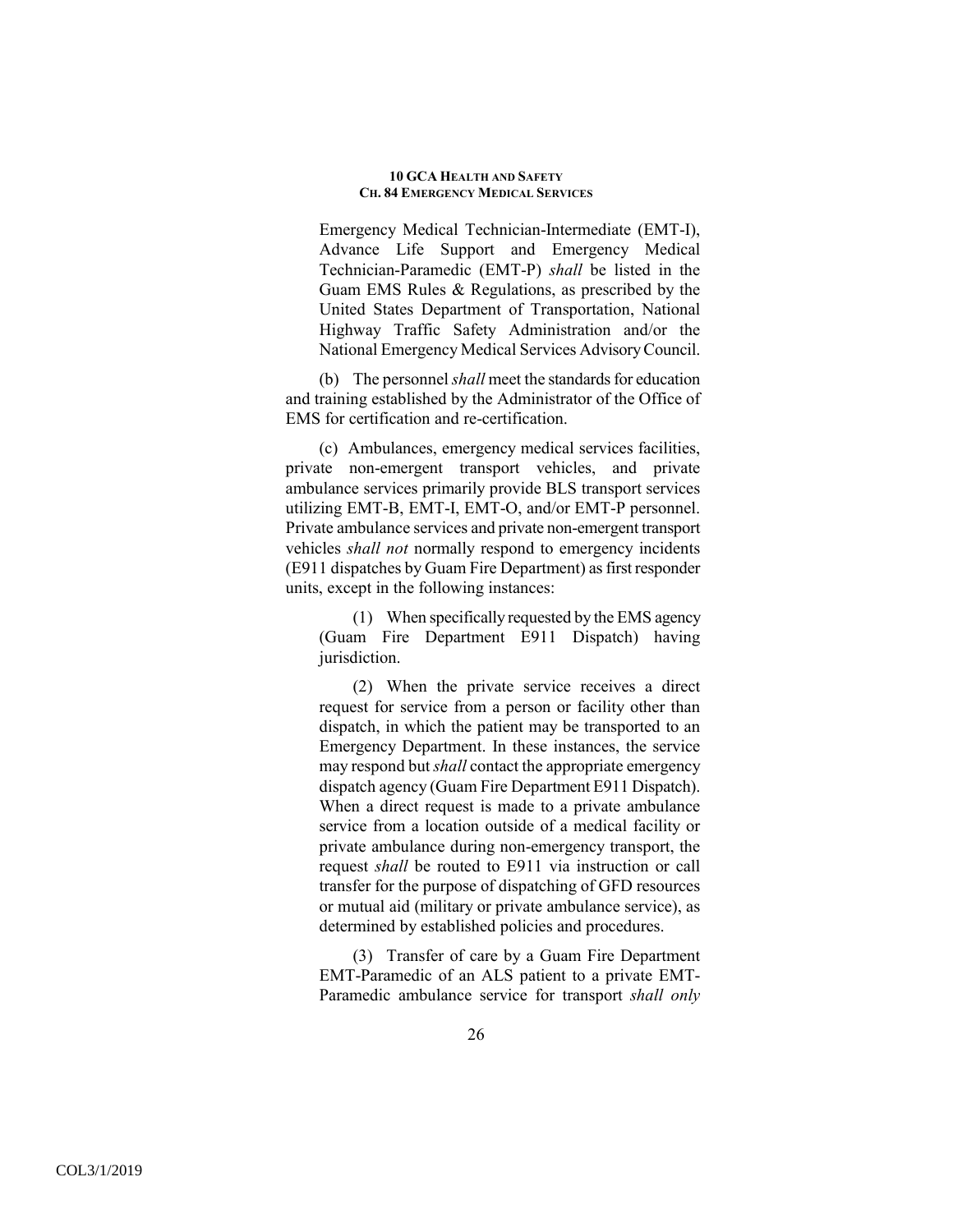*occur* with Guam EMS Medical Director direct on-line medical control approval.

(4) Transfer of care by a Guam Fire Department EMT-Basic to a private EMT-Basic ambulance service.

(d) Ambulances, emergency medical services facilities, private non-emergent transport vehicles, and private companies offering ambulance services, and related equipment, *shall* conform to the requirements of the Administrator of the Office of EMS for certification and re-certification.

(e) Ambulances, private companies offering ambulance services and private non-emergent transport vehicles *shall* be operated in Guam with insurance coverage, issued by an insurance company licensed to do business in Guam, for each and every ambulance, private non-emergent transport vehicle, and private ambulance service owned or operated by or for the licensee, providing for the payment of benefits and including, but *not* limited to, the following:

(1) No-fault insurance policy (motor vehicle):

(A) No-fault benefits with respect to any accidental harm arising out of a motor vehicle accident;

(B) Liability coverage for all damages arising out of bodily injury to or death of any person as a result of any one (1) motor vehicle accident;

(C) Liability coverage for all damages arising out of injury to or destruction of property, including motor vehicles and including the loss of use, thereof, as a result of any one (1) motor vehicle accident;.

(D) Professional or Occupational Liability or Bodily Injury Insurance (other than motor vehicle) in an amount of *not less than* that specified by the Guam EMS Administrator as may be required in the regulations adopted by the Office of EMS.

(E) Ambulances, private companies offering ambulance services, and private non-emergent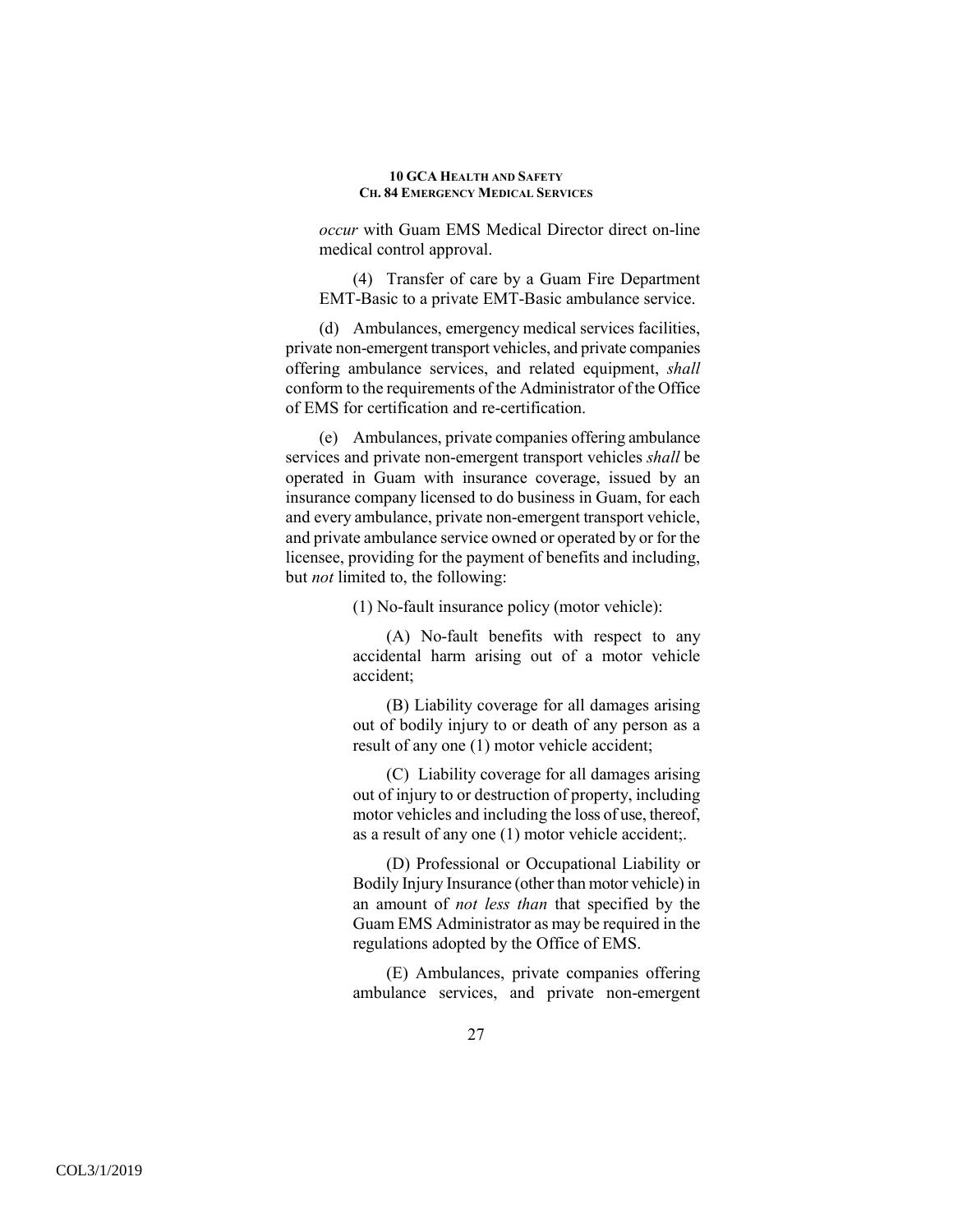transport vehicles *shall* be equipped with communications equipment approved by the Administrator.

**SOURCE:** Gov't Code Article 1, Chapter 6, Title XLVII, codified by the Compiler as Chapter 84 of Title 10, GCA. Amended by P.L. 31- 146:2 (Nov. 17, 2011). Subsection (c) amended by P.L. 34-168:12 (Dec. 29, 2018).

## **§ 84111. Certification Procedure.**

For the purpose of implementing § 84110, the following certification procedure *shall* apply:

(a) Certification Application. There *shall* be five (5) levels of emergency medical service personnel: Emergency Medical Responder (EMR); Emergency Medical Technician-Basic (EMT-B); Emergency Medical Technician-Intermediate (EMT-I); Advance Life Support (ALS); and Emergency Medical Technician-Paramedic (EMT-P).

(b) An application for certification *shall* be made under oath on a form to be approved by the Commission and provided by the Administrator, and *shall* require the applicant to provide documentation as proof of eligibility as established in the Guam EMS Rules and Regulations in compliance with the U.S. Department of Transportation.

(c) An applicant from jurisdictions outside of Guam can submit an application for certification on Guam under oath on a form to be approved by the Commission and provided by the Administrator, and *shall* require the applicant to provide documentation as proof of eligibility as established in the Guam EMS Rules and Regulations in compliance with the U.S. Department of Transportation.

(d) It shall be the applicant's responsibility to furnish any information requested by the Administrator. In the event of any change of information provided, the Administrator *shall* be notified within thirty (30) days of any change.

(e) Every application and all references *shall* be signed by the applicant or the person attesting to the applicant's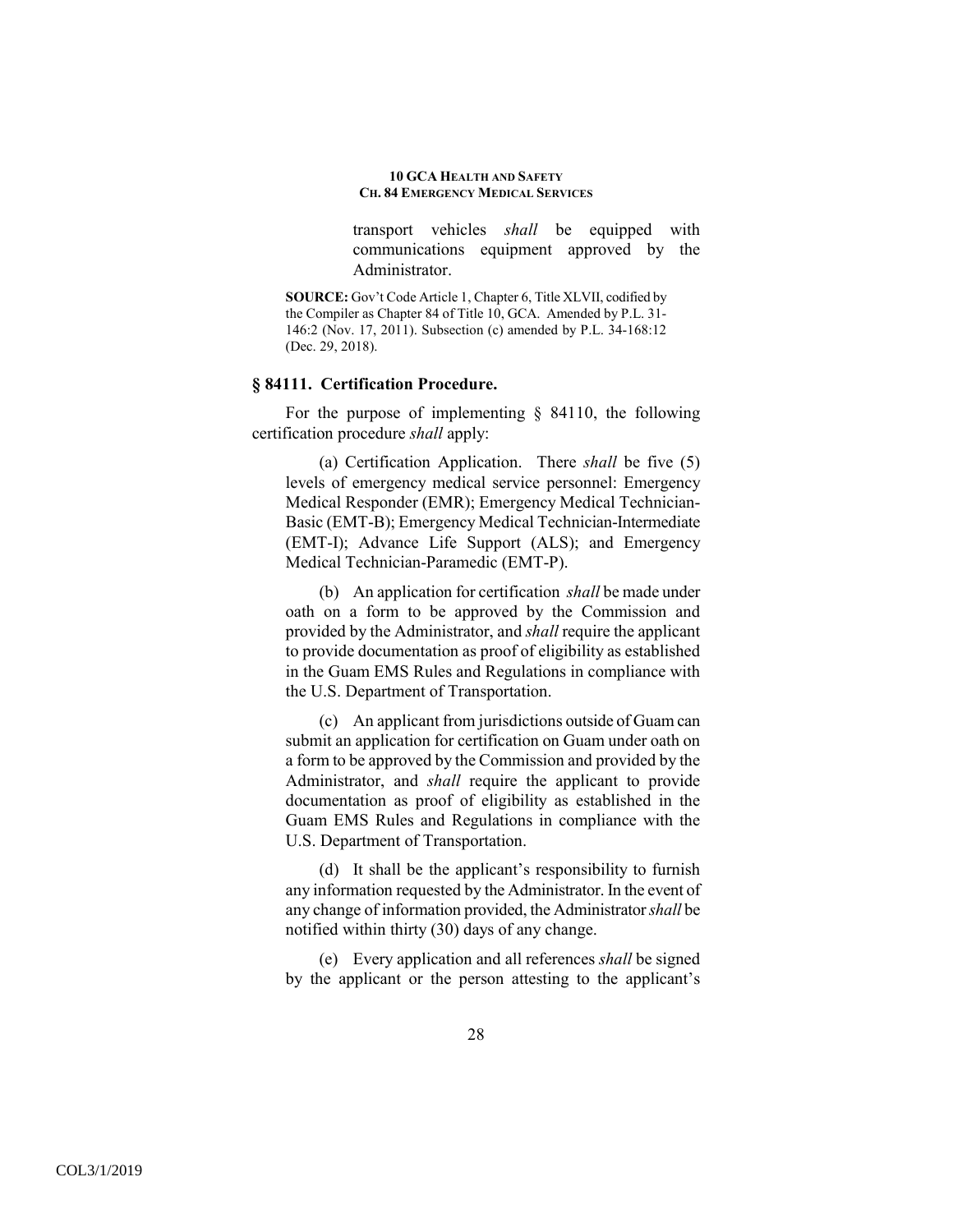education, experience, and reputation.

(f) The following requirements apply to all applicants who have never been certified as an emergency medical services personnel in Guam on Initial application must:

(1) be eighteen (18) years of age or older;

(2) provide a current photo ID (Guam drivers license or U.S. passport);

(3) provide a certified copy of a Police Clearance from the Guam Police Department;

(4) provide a certified copy of a Court Clearance from the Superior Court of Guam;

(5) provide a valid and current CPR (BLS or ACLS) card; and

(6) pay a fee established in the fee schedule before Certification is released to the Applicant.

(7) Private EMT ambulance personnel *shall* meet the same rules, conditions, and policies regarding criminal history as those required by GFD personnel as revealed through Court and Police Clearances.

(g) Renewal of Certification.

(1) Every person holding a certificate under this Chapter *shall* renew the certificate with the Office of EMS *no later than* March 31 of each even-numbered year, or September 30 of each odd-numbered year, pay a renewal fee, and comply with the continuing education requirements set forth in the EMS Rules and Regulations.

(2) To determine compliance, the Office of EMS may conduct a random audit. A person selected for audit *shall* be notified by the Office of EMS. Within sixty (60) days of notification, the person *shall* provide to the Office of EMS documentation to verify compliance with the continuing education requirements.

(3) Failure to renew, pay the renewal fee, and, in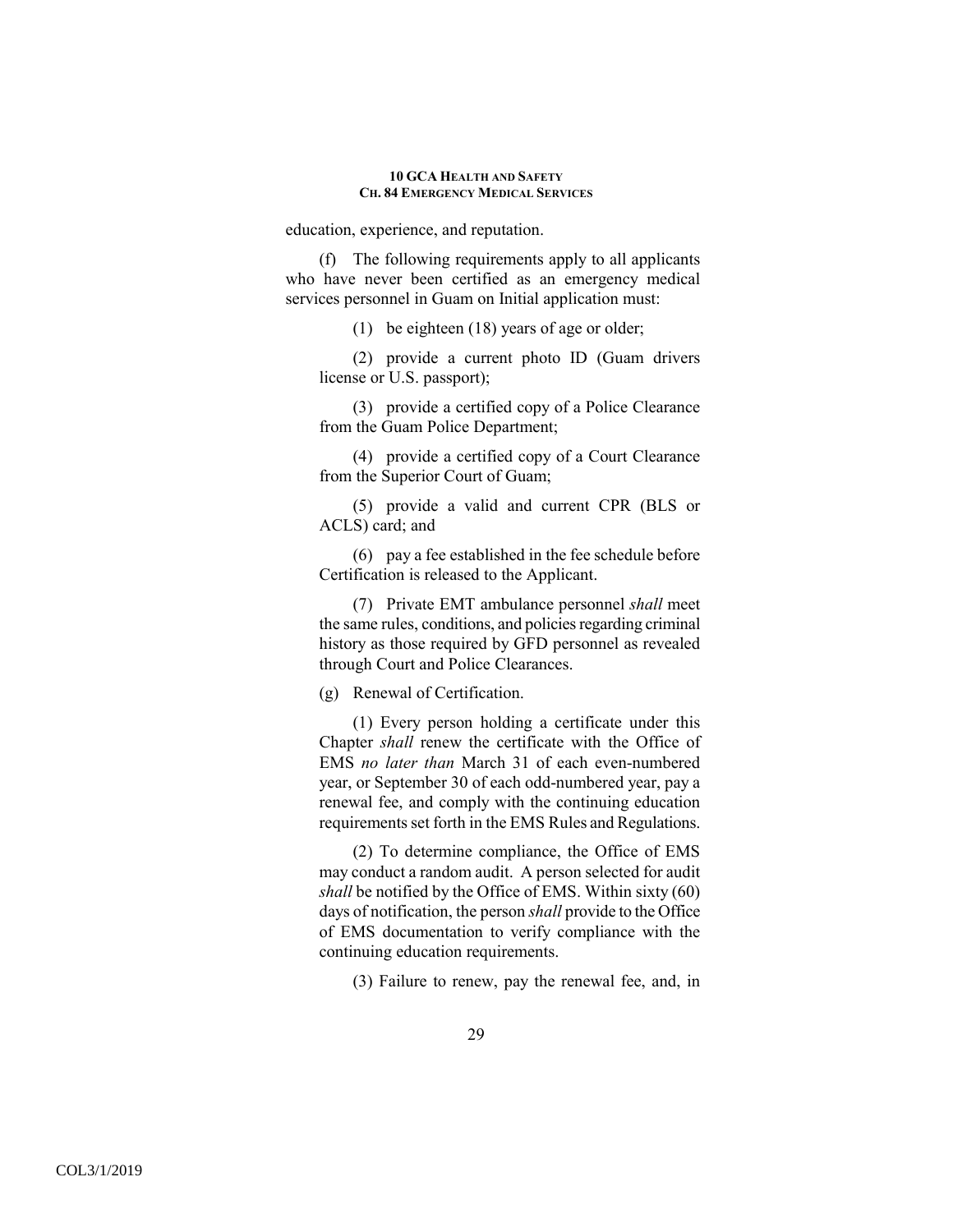case of audited persons, provide documentation of compliance *shall* constitute a forfeiture of the certificate, which may only be restored upon submission of written application, payment to the Office of EMS of a restoration fee, and in the case of audited person, documentation of compliance.

(4) A certificate that has been forfeited for one (1) renewal term *shall* be automatically terminated and cannot be restored, and a new application for certification *shall* be required.

(5) A certificate issued hereunder *shall not* be assignable or transferrable.

(6) No official entry made upon a certificate may be defaced, removed or obliterated.

(h) Extension of Licenses for Members of the Armed Forces, National Guard, and Reserves.

(1) Notwithstanding any other law to the contrary, any license held by a Member of the Armed Forces, National Guard, or a Reserve component that expires, is forfeited, or deemed delinquent while the Member is on active duty and deployed during a state or national crisis *shall* be restored under the restoration requirements provided in this Section.

For the purposes of this Section, "local or national emergency" includes, but is *not* limited to:

(A) a situation requiring the proper defense of nation or state;

(B) a federal or state disaster or emergency;

(C) a terrorist threat; or

(D) a homeland security or homeland defense event or action.

(2) The licensing authority *shall* restore a license upon the payment of the current renewal fee if the Member: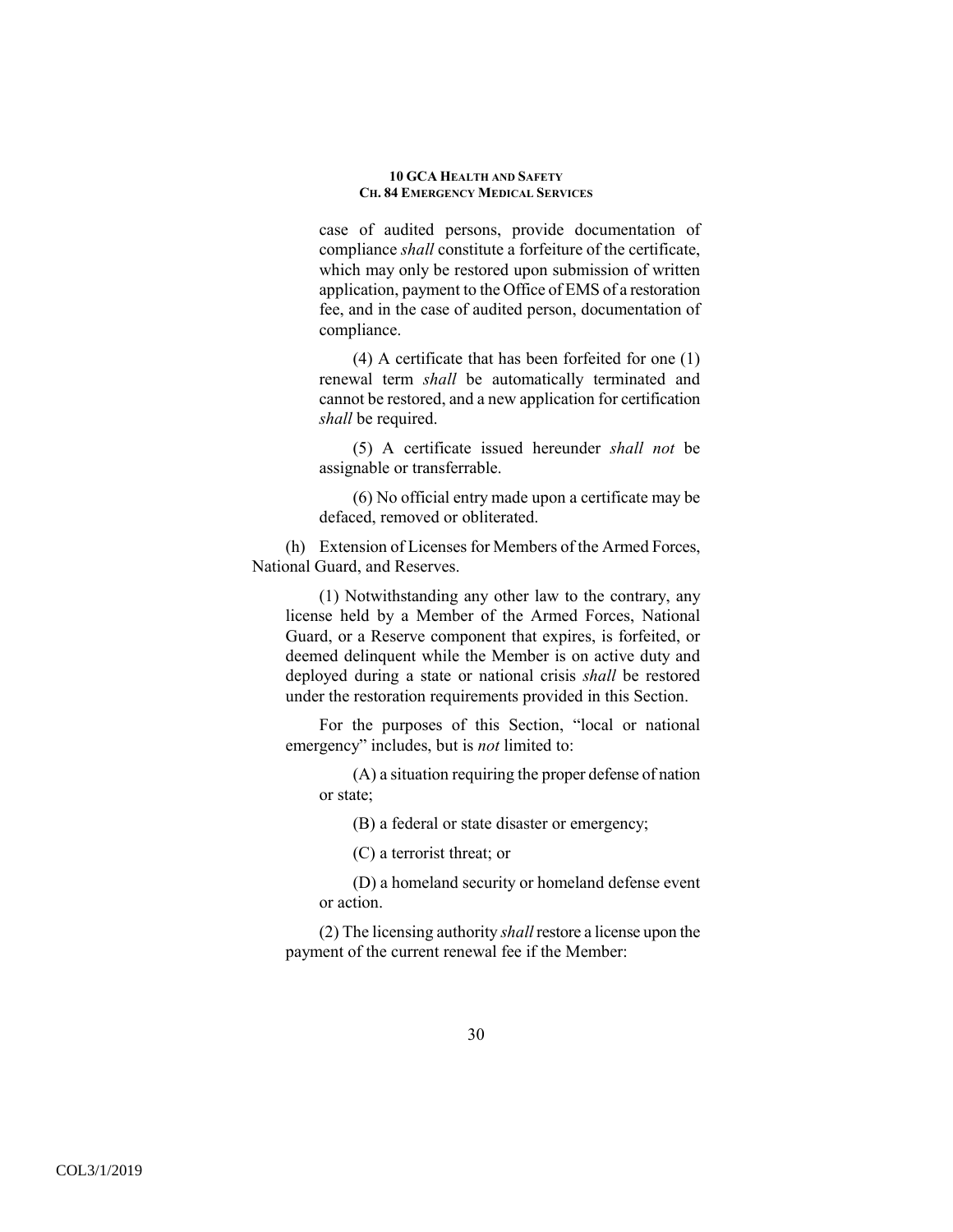(A) requests a restoration of the license within one hundred twenty (120) days after being discharged or released from active duty deployment;

(B) provides the licensing authority with a copy of the Member's order calling the Member to active duty deployment, and the Member's discharge or release orders; and

(C) *if* required for renewal, provides documentation to establish the financial integrity of the licensee or to satisfy a federal requirement.

(3) This Section:

(A) *shall not* apply to a Member who is on scheduled annual or specialized training, or to any person whose license is suspended or revoked, or who otherwise has been adjudicated and is subject to disciplinary action on a license; and

(B) *shall* also apply to a Member whose license is current, but will expire within one hundred twenty (120) days of the Member's discharge or release from active duty deployment.

**SOURCE:a** Gov't Code Article 1, Chapter 6, Title XLVII, codified by the Compiler as Chapter 84 of Title 10, GCA. Amended by P.L. 31-146:2 (Nov. 17, 2011).

# **§ 84112. Exemptions from This Chapter.**

(a) A certificate *shall not* be required for a person who provides emergency medical services when:

(1) assisting persons certified to provide emergency medical services under this Chapter or in the case of a major catastrophe, disaster or declaration of state of emergency and/or executive order by *I Maga'lahi* (the Governor) in which persons certified to provide emergency medical services are insufficient or unable to cope; or

(2) operating from a location or headquarters outside of Guam in order to provide emergency medical services to patients who are picked up outside Guam for transportation to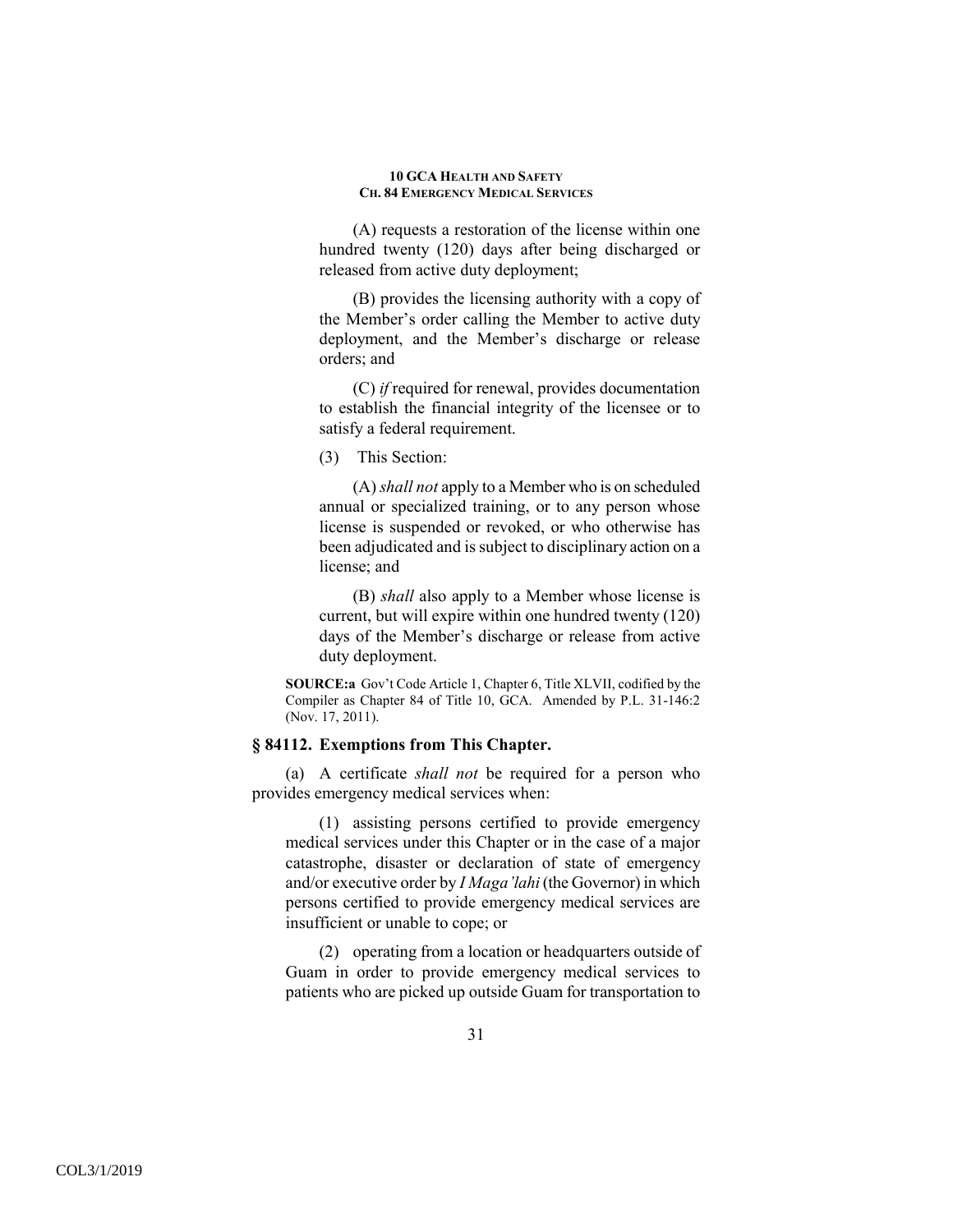locations within Guam; or

(3) when and where government resources are inadequate to support the EMS geographic response time, the EMS Commission via the Chairman and three (3) appointed voting members will approve the use of private non-emergent transport vehicles and/or private transport vehicles or all available ambulances here as means of transportation to a Guam Fire Department E911 dispatched emergency call. All types of vehicles utilized for the transportation of the sick and injured must pass the current vehicle inspection requirements by the U.S. Department of Transportation, the Guam Office of EMS, and the Department of Revenue & Taxation Motor Vehicle Code and/or Regulations.

(b) The emergency medical services facilities, personnel, related equipment of any agency, private and non-emergent private transport services, or instrumentality of the United States *shall* be required to be certified to conform to the standards prescribed under this Chapter.

**SOURCE:** Gov't Code Article 1, Chapter 6, Title XLVII, codified by the Compiler as Chapter 84 of Title 10, GCA. Amended by P.L. 31-146:2 (Nov. 17, 2011).

## **§ 84113. Suspension and Revocation Procedure.**

(a) After notice and hearing, the Administrator may and is authorized to suspend or revoke a certificate issued under this Chapter for failure to comply and maintain compliance with, or for violation of any applicable provisions, standards or other requirements under this Chapter.

(b) The Administrator may initiate proceedings to suspend or revoke a certificate upon his own motion or upon the verified written complaint of any interested person.

(c) Notwithstanding the provisions of Subsections (a) and (b) of this Section, the Administrator upon finding that the public health or safety is in imminent danger, may temporarily suspend a certificate without a hearing for a period *not* to exceed thirty (30) days upon notice to the certificate holder.

(d) Upon suspension, revocation or termination of a certificate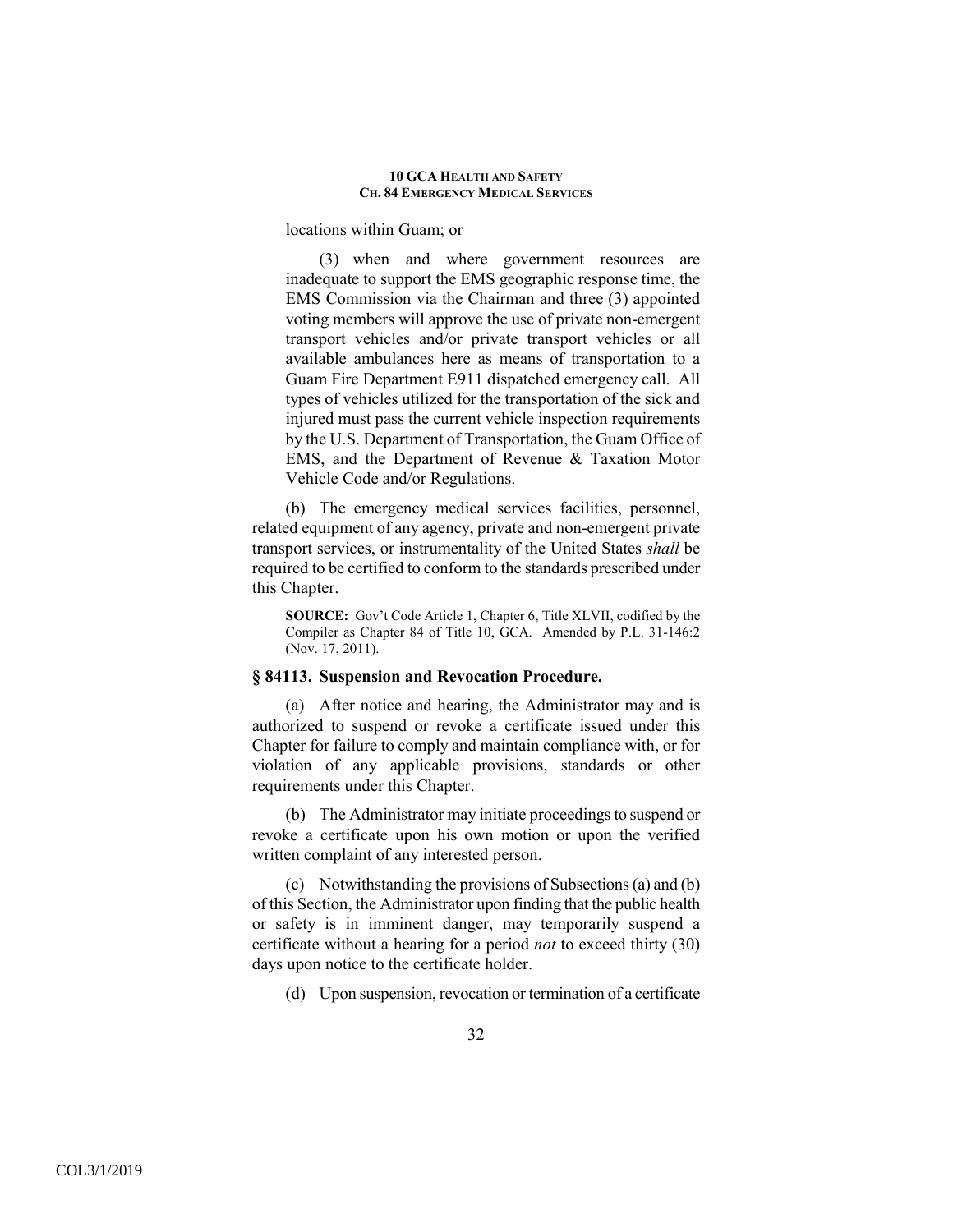the provision of emergency medical services *shall* cease.

**SOURCE:** Gov't Code Article 1, Chapter 6, Title XLVII, codified by the Compiler as Chapter 84 of Title 10, GCA. Amended by P.L. 31-146:2 (Nov. 17, 2011).

## **§ 84114. Required Treatment.**

(a) No person shall be denied treatment at any designated emergency medical services facility for an emergency medical condition which will deteriorate from a failure to provide such treatment. A hospital, its employees, or any physician or dentist providing emergency medical services *shall not* be held liable in any action arising out of a refusal to render such treatment if reasonable care is exercised in determining the appropriateness of the facilities, and the qualifications and availability of personnel to render such treatment.

(b) No emergency medical services provided by or under contract with the Guam Fire Department and/or Department of Public Health & Social Services Office of EMS shall be denied to any person on the basis of the ability of the person to pay therefore, or because of the lack of prepaid health care coverage or proof of such ability or coverage.

**SOURCE:** Gov't Code Article 1, Chapter 6, Title XLVII, codified by the Compiler as Chapter 84 of Title 10, GCA. Amended by P.L. 31-146:2 (Nov. 17, 2011).

**2019 NOTE:** Subsection designations added pursuant to the authority granted by 1 GCA § 1606.

### **§ 84115. Consent.**

No providers of emergency medical services, or their emergency medical services personnel certified in Guam, shall be subject to civil liability based solely upon the failure to obtain consent in rendering emergency medical, surgical, hospital or health services to any individual regardless of age when the patient is unable to give his consent for any reason and there is no other person reasonably available who is legally authorized to consent to the providing of such care.

**SOURCE:** Gov't Code Article 1, Chapter 6, Title XLVII, codified by the Compiler as Chapter 84 of Title 10, GCA. Amended by P.L. 31-146:2 (Nov. 17, 2011).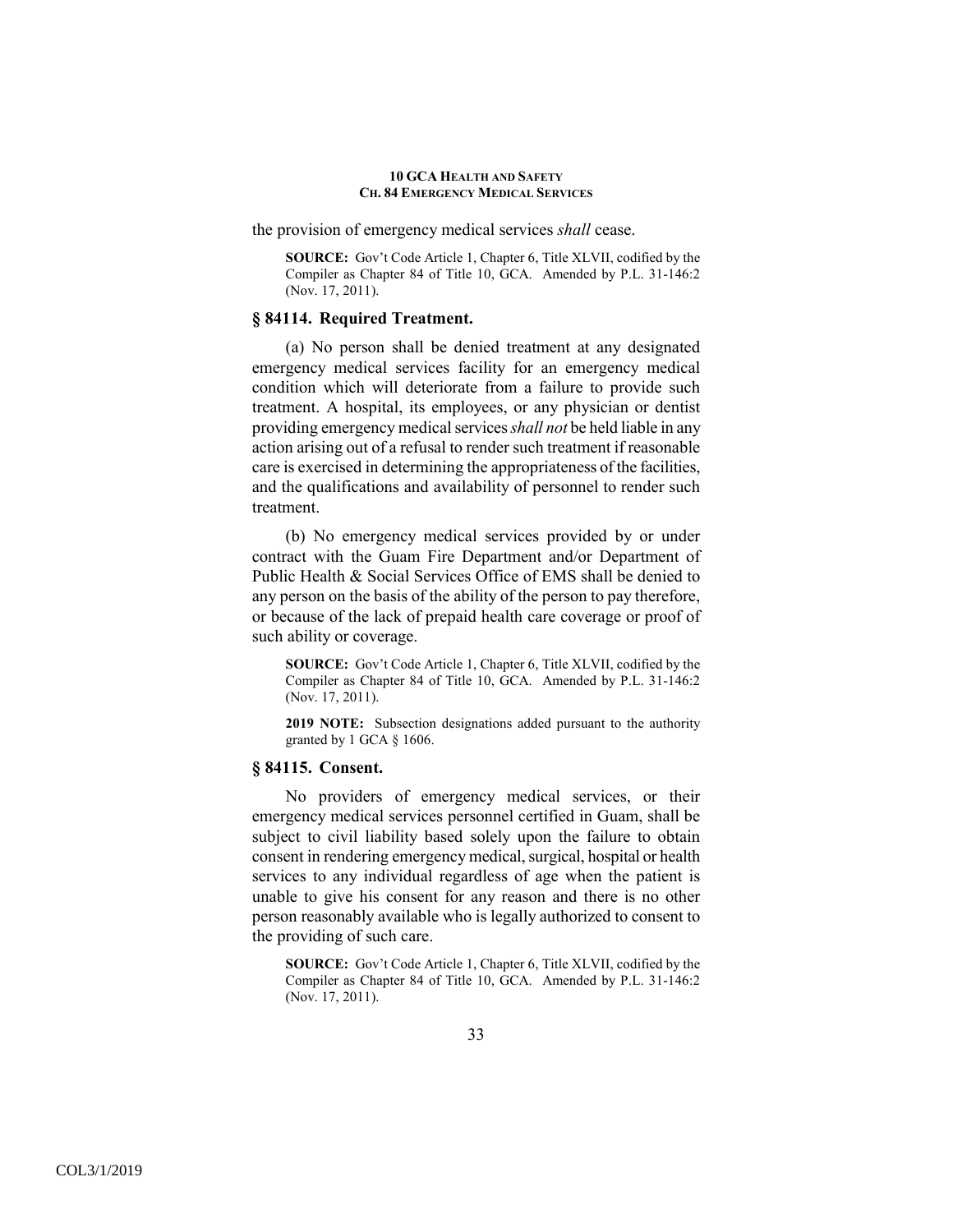## **§ 84116. Prosecution of Illegal Acts.**

Where any person is found to be in violation of the provisions of this Chapter or any regulations adopted pursuant to this Chapter, the Attorney General or the Administrator may, in accordance with the laws of Guam, enjoin such person from continuing in violation of the provisions of this Chapter. However, such injunction *shall not* relieve any such person from criminal prosecution thereof as provided for in this Chapter, but such remedy *shall* be in addition to any remedy provided for the criminal prosecution of such offense.

**SOURCE:** Gov't Code Article 1, Chapter 6, Title XLVII, codified by the Compiler as Chapter 84 of Title 10, GCA. Amended by P.L. 31-146:2 (Nov. 17, 2011).

# **§ 84117. Penalties.**

Any person who violates any of the provisions of this Chapter *shall* be guilty of a misdemeanor, and upon conviction thereof *shall* be punished by a fine of *not more than* One Thousand Dollars (\$1,000) *or* by imprisonment of *not more than* sixty (60) days, *or* by both such fine and imprisonment. Each day of continued violation of the provisions of this Chapter *shall* be considered a separate offense.

**SOURCE:** Gov't Code Article 1, Chapter 6, Title XLVII, codified by the Compiler as Chapter 84 of Title 10, GCA. Amended by P.L. 31-146:2 (Nov. 17, 2011).

## **§ 84118. Rules and Regulations.**

Notwithstanding any other provision of law, rules and/or regulations to the contrary, all emergency medical services *shall* be provided in accordance with regulations adopted by the Commission.

**SOURCE:** Gov't Code Article 1, Chapter 6, Title XLVII, codified by the Compiler as Chapter 84 of Title 10, GCA. Amended by P.L. 31-146:2 (Nov. 17, 2011).

## **§ 84119. Grants.**

All existing grants for the planning and implementation of an emergency medical services system, and all equipment and staff, funded by these same grants are hereby transferred to the Office of EMS, with the exception of grants being applied for by the Guam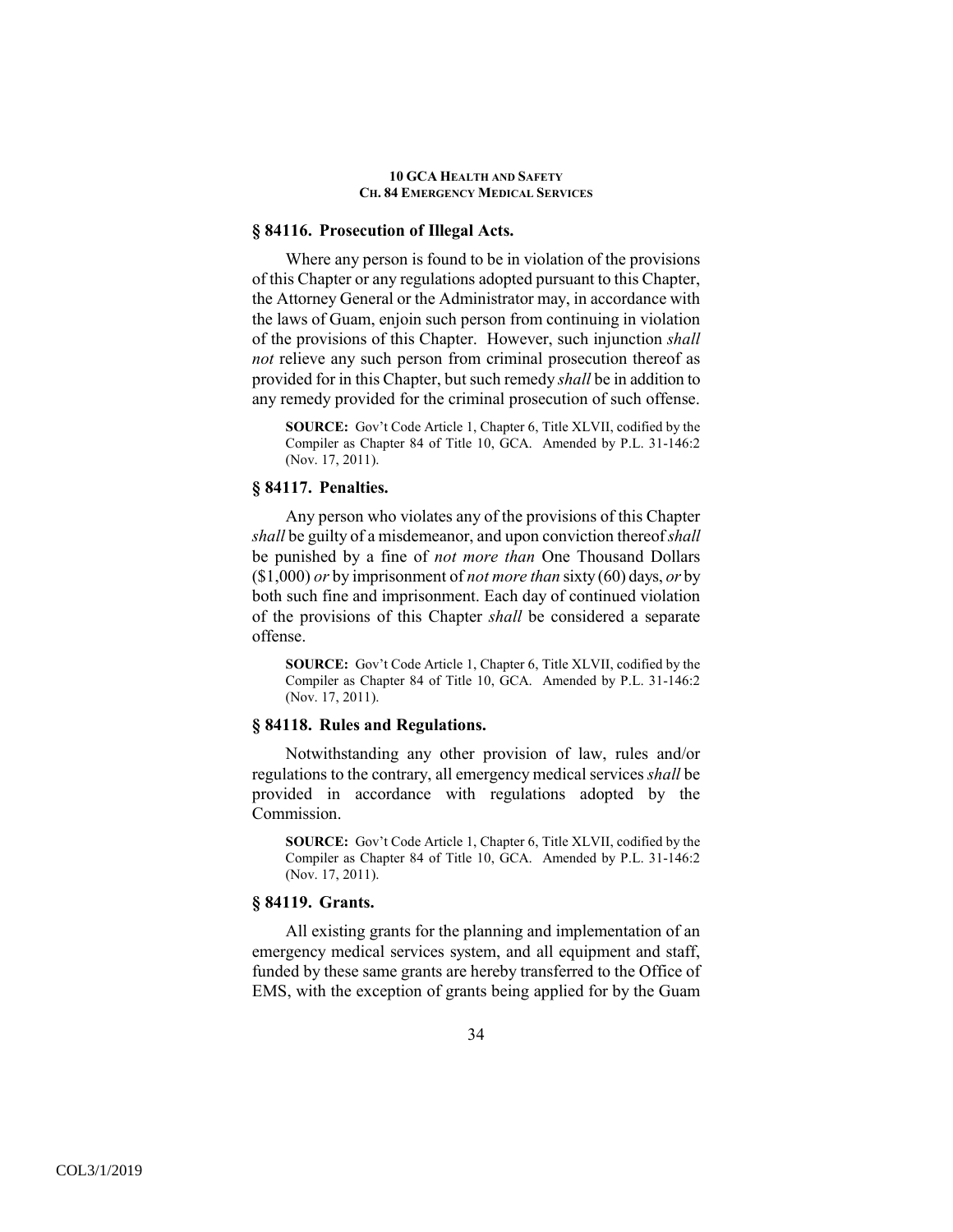Fire Department. The Office of EMS and the Guam EMS Commission may solicit and accept grant funding from public and private sources to supplement Guam Office of EMS funds.

**SOURCE:** Gov't Code Article 1, Chapter 6, Title XLVII, codified by the Compiler as Chapter 84 of Title 10, GCA. Amended by P.L. 31-146:2 (Nov. 17, 2011).

### **§ 84120. EMS Medical Director: Required Qualifications.**

The EMS Medical Director *shall* be a Guam licensed physician with board certification in Emergency Medicine, Family Practice or General Surgery, and with training and experience in emergency medical services.

**SOURCE:** Added by P.L. 23-077:9 (Mar. 6, 1996). Amended by P.L. 31- 146:2 (Nov. 17, 2011).

# **§ 84121. Guam Enhanced/NextGen Emergency 911 Telephone Communications System.**

(a) This Section *shall* be known and may be cited as the *"Emergency Medical Dispatch Provision."*

(b)Legislative Intent. *I Liheslatura* (the Legislature) finds that there is no single governmental agency designated with the authority to establish, administer, and maintain the existing emergency 911 telephone communications system that is presently stationed at Civil Defense. It is the intent of *I Liheslatura* to transfer all programs, positions and personnel, property, and appropriations which are currently under the direction of Civil-Defense to the Guam Fire Department. *I Liheslatura* finds that the emergency 911 system has *not* been effectively and efficiently operational due to a lack of personnel, funding, supplies and equipment, and above all, coordinated efforts. *I Liheslatura* finds that a full-time EMS Administrator, administrative support staff, a part-time EMS Medical Director and funding for personnel, training, and communications equipment are critically needed in order to establish a fully fledged Emergency 911 telephone communications system. Such a system will provide the residents of Guam with rapid and direct access to agencies with the intent of reducing the response time to situations requiring law enforcement, fire, medical, rescue, and other emergency services. *I Liheslatura* further finds that Public Law 21-61 appropriated a portion of One Million Three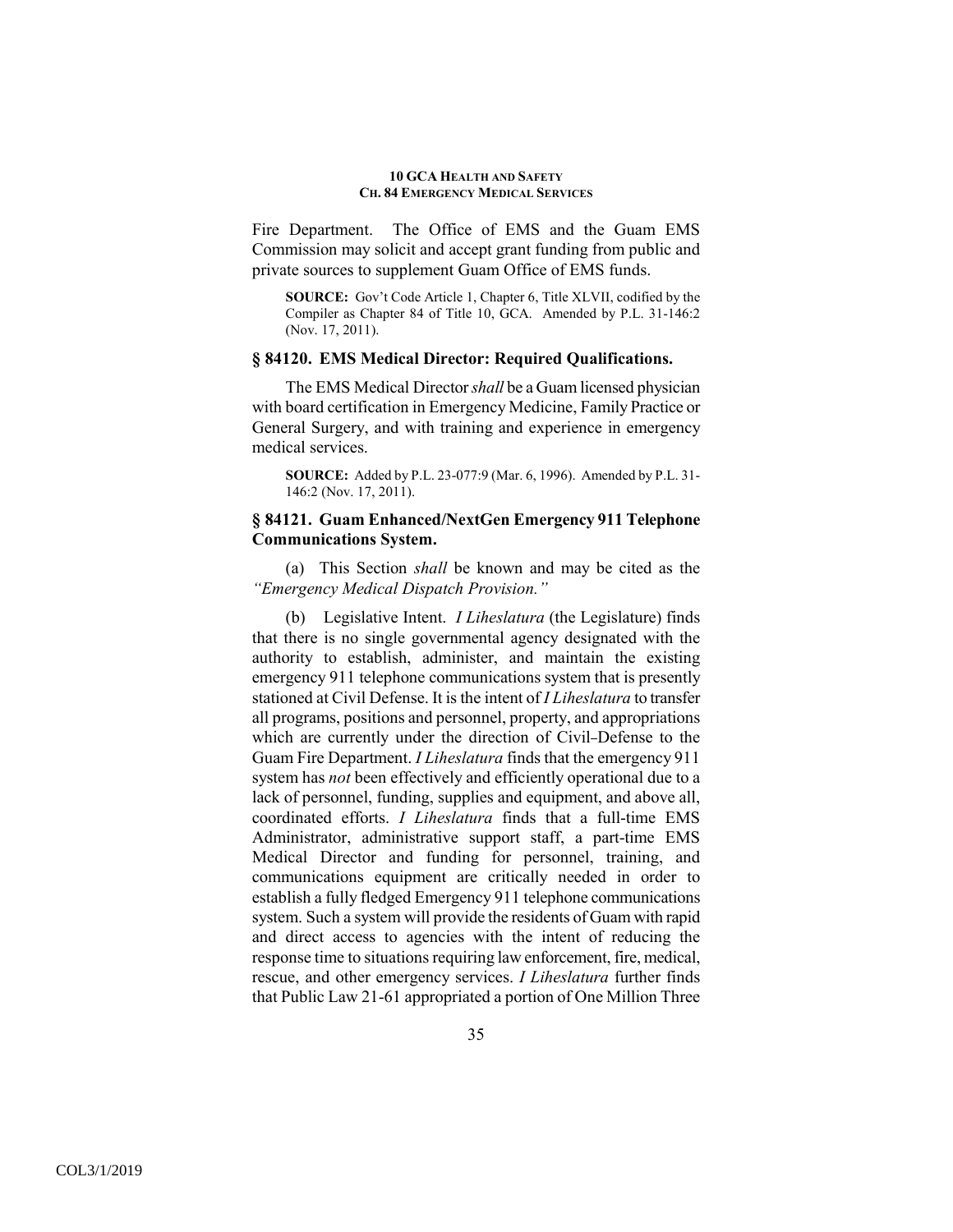Hundred Forty-three Thousand One Hundred Sixty Dollars (\$1,343,160) to the Department of Public Works for the procurement of an emergency 911 communications system for all public safety and emergency response agencies. In 1992, under former Governor Joseph Ada's administration, a memorandum was executed by the Governor for Civil Defense to oversee the then newly installed emergency 911 system. This directive was to provide administrative supervision for the uniformed operators assigned from the Guam Police and the Guam Fire Department. The assignment of the police and fire personnel was supposedly a temporary agreement until training and recruitment of permanent civilian operators was completed. As of this date, *no* formal training has been made to handle the emergency 911 calls. Police Officers and GFD firefighter personnel continue to be temporarily assigned as emergency 911 operators on a rotational basis. *I Liheslatura* finds that there is a critical need for a unified direction and administration to resolve the current fragmented, referral type service, for training of the emergency 911 call takers with EMT background, and a need for funding to include training, additional personnel, and additional emergency 911 communications equipment.

(c) Definitions:

(1) *Advanced life support (ALS) provider* shall mean special services designed to provide definitive pre-hospital emergency medical care, including, but *not* limited to, cardiopulmonary resuscitation, cardiac monitoring, cardiac defibrillation, advanced airway management, intravenous therapy, administration of specified drugs and other medicinal preparations, and other specified techniques and procedures administered by authorized personnel under the direct supervision of a base hospital as part of a local EMS system at the scene of an emergency, during transport to an acute care hospital, during inter-facility transfer, and while in the emergency department of an acute care hospital until responsibility is assumed by the emergency or other medical staff of that hospital.

(2) *Call routing* shall mean the reception of emergency calls where the purpose is to only determine the course of direction of routing (police, fire, and medical) resulting in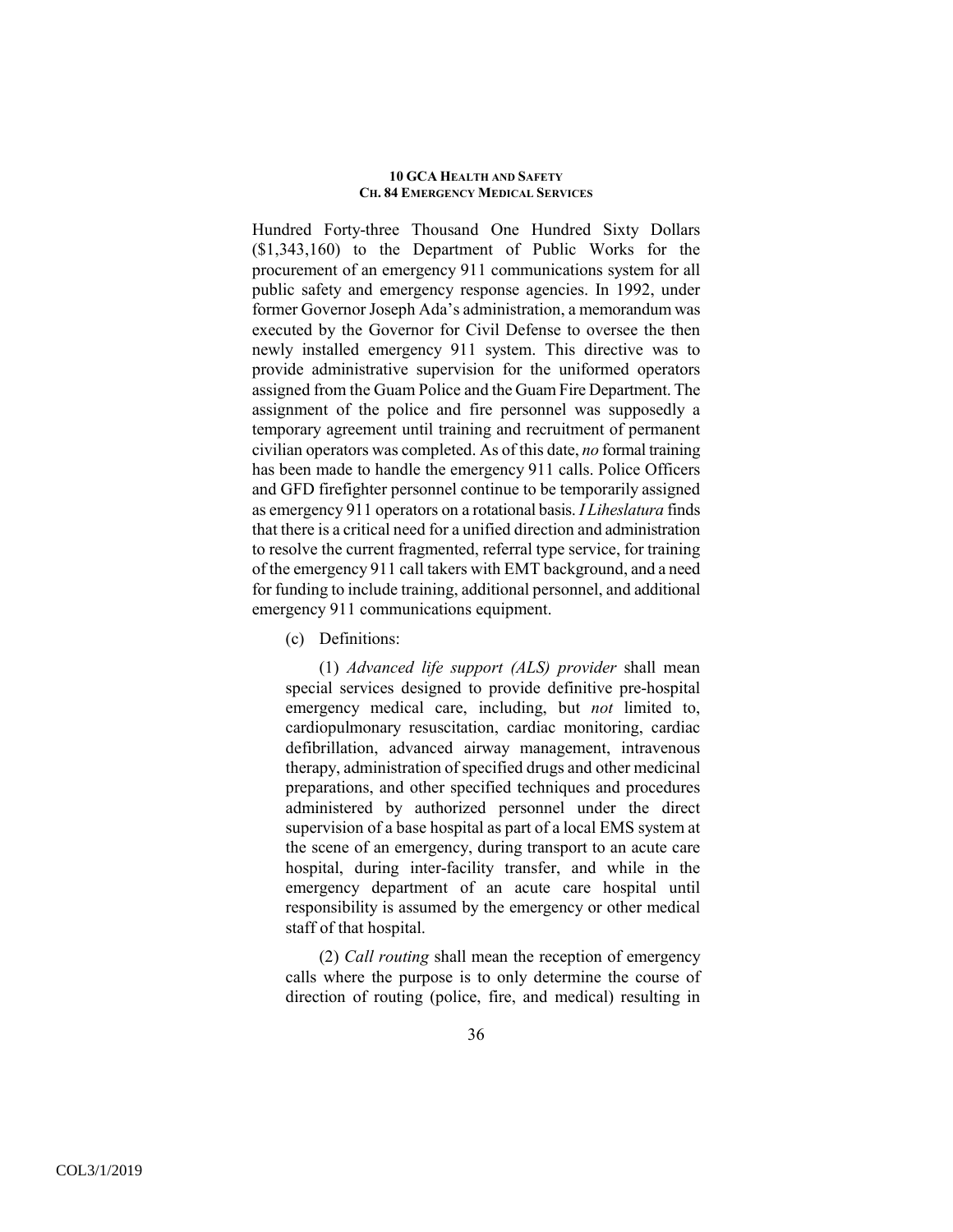rapid transfer of medical emergency callers to the Guam Fire Department or EMD call-taker for emergency medical dispatching services.

(3) *Compliance to protocol* shall mean the adherence to the written text or scripts and other processes within the approved emergency medical dispatch protocol reference system *except* that, deviation from the text or script may only occur for the express purpose of clarifying the meaning or intent of a question or facilitating the clear understanding of a required action, instruction, or response from the caller.

(4) *Continuing Dispatcher Education (CDE)* shall mean medical dispatch relevant educational experiences in accordance with standards set forth in national standards established for the practice for emergency medical dispatching (i.e. ASTM F 1560 Standard Practice for Emergency Medical Dispatch, Section 13, Department of Transportation, National Highway Traffic Safety Administration, Association of Public Safety Communications Officials, and/or National Emergency Medical Dispatch).

(5) *Continuous quality improvement (CQI) program* shall mean a program administered by the emergency medical dispatch provider agency for the purpose of ensuring safe, efficient, and effective performance of emergency medical dispatchers in regard to their use of the emergency medical dispatch protocol reference system, and patient care provided. This program includes at its core the following: the random case review process; evaluating emergency medical dispatcher performance; providing feedback of emergency medical dispatch protocol reference system compliance levels to emergency medical dispatchers; and submitting compliance data to the emergency medical dispatch medical director.

(6) *Course Curriculum Certification Agency* shall mean the Guam Office of EMS.

(7) *Dispatch life support (DLS)* shall mean the knowledge, procedures, and skills used by trained Emergency Medical Dispatchers in providing care and advice through pre-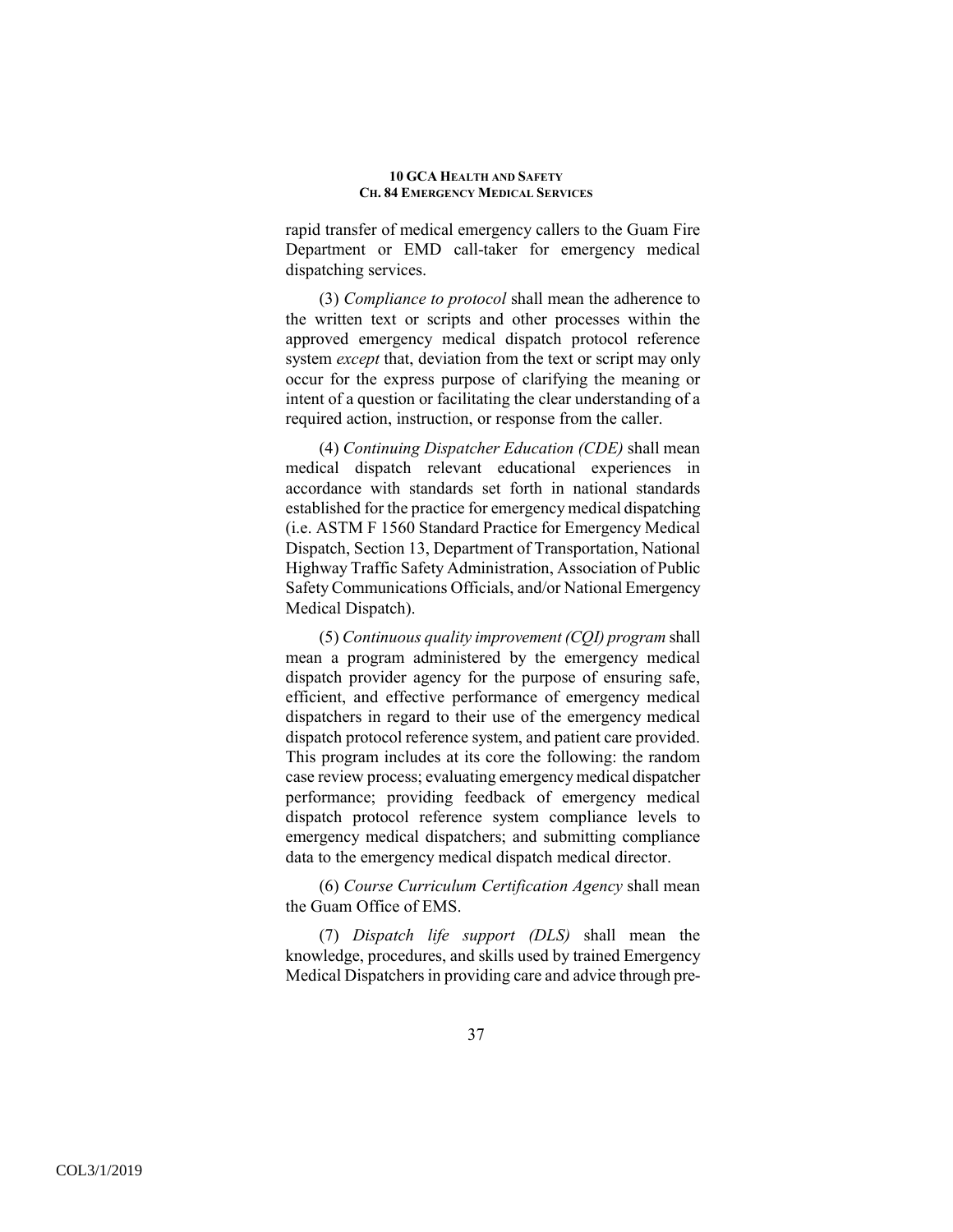arrival instructions and post-dispatch instructions to callers requesting emergency medical assistance.

(8) *EMD medical direction* shall mean the management and accountability for the medical care aspects of an emergency medical dispatch agency, including: responsibility for the medical decision and care advice rendered by the emergency medical dispatcher and emergency medical dispatch agency; approval and medical control of the operational emergency medical dispatch priority reference system; evaluation of the medical care and pre-arrival instructions rendered by the EMD personnel; direct participation in the EMD system evaluation of the medical care and pre-arrival instructions rendered by the EMD personnel; direct participation in the EMD system evaluation and continuous quality improvement process; and the medical oversight of the training of the EMD personnel.

(9) *Emergency Medical Dispatch Medical Director (EMD Medical Director)* shall mean a Guam licensed physician, board certified or qualified in emergency medicine, who possesses knowledge of emergency medical systems in Guam approved by the Office of EMS, and who provides Emergency Medical Dispatch Medical Direction to the emergency medical dispatch provider agency or business, and *shall* also be the EMS Medical Director.

(10) *Emergency Medical Dispatcher* shall mean a person trained to provide emergency medical dispatch services in accordance with guidelines approved by the Guam Office of EMS, who is certified in Guam and who is employed by an emergency medical dispatch provider agency or business in accordance with this Act.

(11) *Emergency Medical Dispatching* shall mean the reception, evaluation, processing, and provision of dispatch life support, management of requests for emergency medical assistance, and participation in ongoing evaluation and improvement of the emergency medical dispatch process. This process includes identifying the nature of the request, prioritizing the severity of the request, dispatching the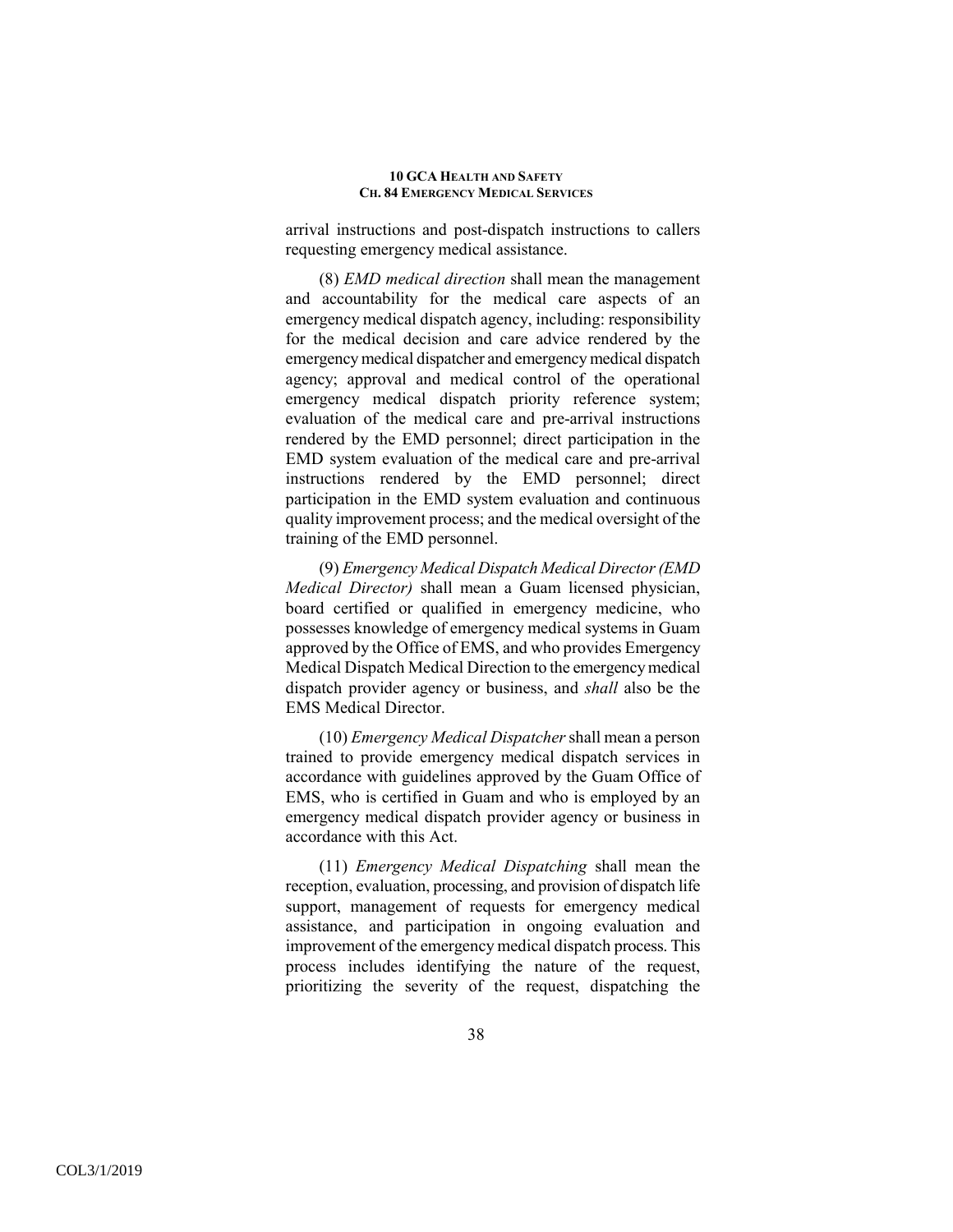necessary resources, providing medical aid and safety instructions to the callers, and coordinating the responding resources as needed, but does *not* include call routing per se.

(12) *Emergency Medical Dispatch Provider Agency (EMD Provider Agency)* shall mean the Guam Fire Department that accepts the responsibility to provide emergency medical dispatch services for emergency medical assistance, and is certified in Guam in accordance with this Act.

(13) *Emergency Medical Dispatch Priority Reference System (EMDPRS)* shall mean an Office of EMS and EMD Medical Director approved system that includes the protocol used by an emergency medical dispatcher in an emergency medical dispatch agency to dispatch aid to medical emergencies that includes: systematized caller interrogation questions; systematized dispatch life support instructions; systematized coding protocols that match the dispatcher's evaluation of the injury or illness severity with the vehicle response mode and vehicle response configuration; a continuous quality improvement program that measures compliance to protocol through ongoing random case review for each EMD; and a training curriculum and testing process consistent with the specific EMDPRS protocol used by the emergency medical dispatch agency.

(14) *Emergency Medical Dispatch Services* shall mean the process for taking requests for emergency medical assistance from the public, identifying the nature of the request, prioritizing the severity of the request based on the emergency medical dispatch provider agency's local policies and procedures, dispatching the necessary resources, providing medical aid and safety instructions to the callers, and coordinating the responding resources as needed.

(15) *Enhanced Emergency-911/NextGen-911* shall mean the telephone communications system specifically designated for handling the emergency, medical, rescue, and public safety telephone communications needs of Guam, which automatically indentifies the caller's telephone number and location with capabilities to receive and transmit SMS, Video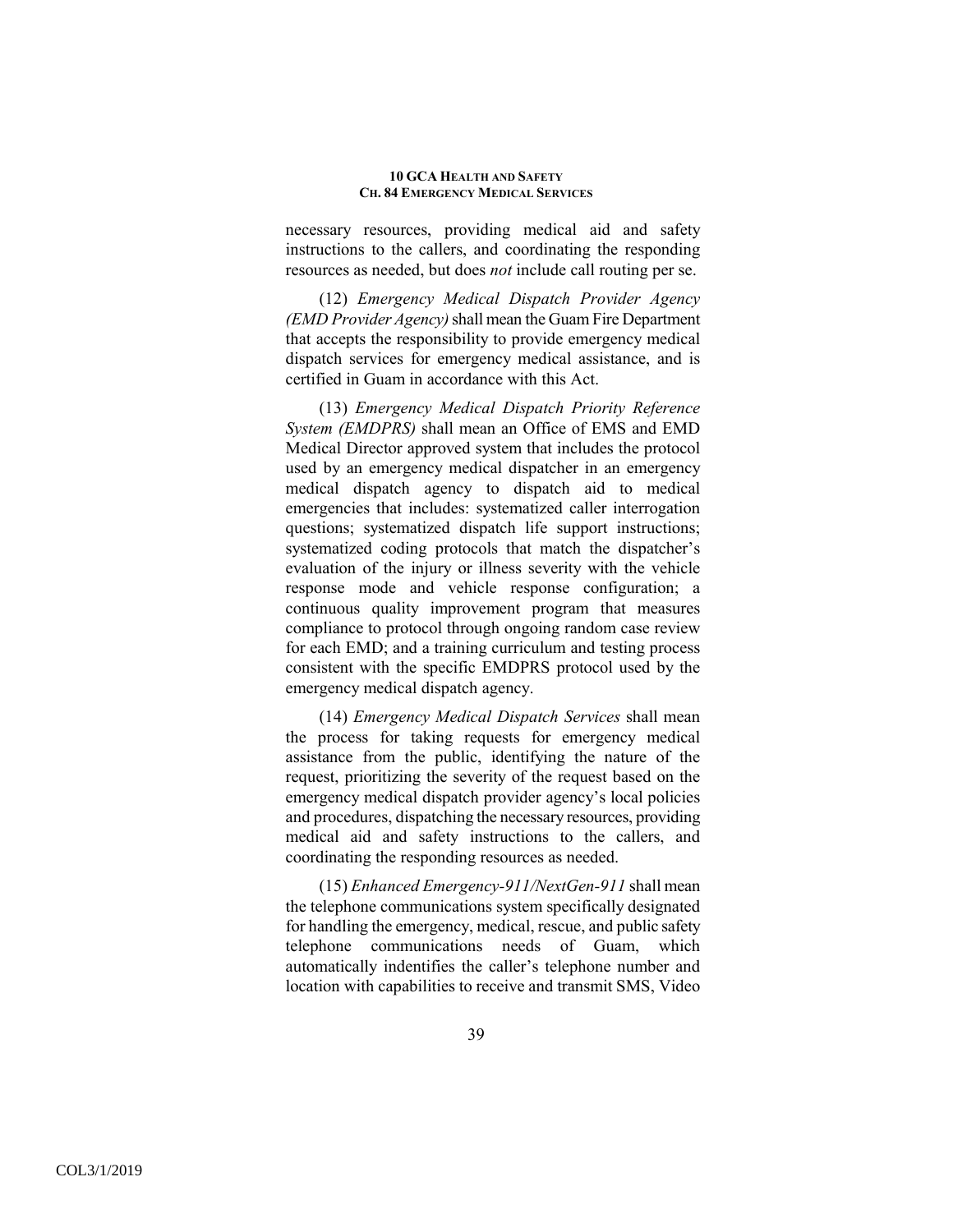Message and Access For Individuals With Hearing And Speech Disabilities.

(16) *Post-Dispatch Instructions (PDI)* shall mean casespecific advice, warnings and treatments given by trained EMDs whenever possible and appropriate to callers after dispatching field responders. These protocols are part of an EMDPRS.

(17) *Pre-Arrival Instructions (PAI)* shall mean the current medically approved scripted medical instructions given in life threatening situations whenever possible and appropriate, where correct evaluation, verification, and advice given by emergency medical dispatchers is essential to provide necessary assistance and control of the situation prior to the arrival of emergency medical services personnel. These protocols are part of an EMDPRS and are used as close to a word-for-word as possible.

(18) *Quality Assurance and Improvement Program* shall mean a program approved by the Office of EMS and administered by the EMD Provider Agency for the purpose of ensuring safe, efficient, and effective performance of EMDs in regard to their use of the EMDPRS and patient care advice provided. This program *shall* include at a minimum, the random case review evaluating EMD performance, feedback of EMDPRS compliance levels to EMDs related to CDE retraining and remediation, and submission of compliance data to the Medical Director and the Office of EMS.

(19) *Vehicle response configuration* shall mean the specific vehicle(s) of varied types, capabilities, and numbers responding to render assistance.

(20) *Vehicle response mode* shall mean the use of emergency driving techniques, such as warning lights-andsiren or routine driving response as assigned by the EMS agency and approved by the EMS Medical Director.

(d) Certification.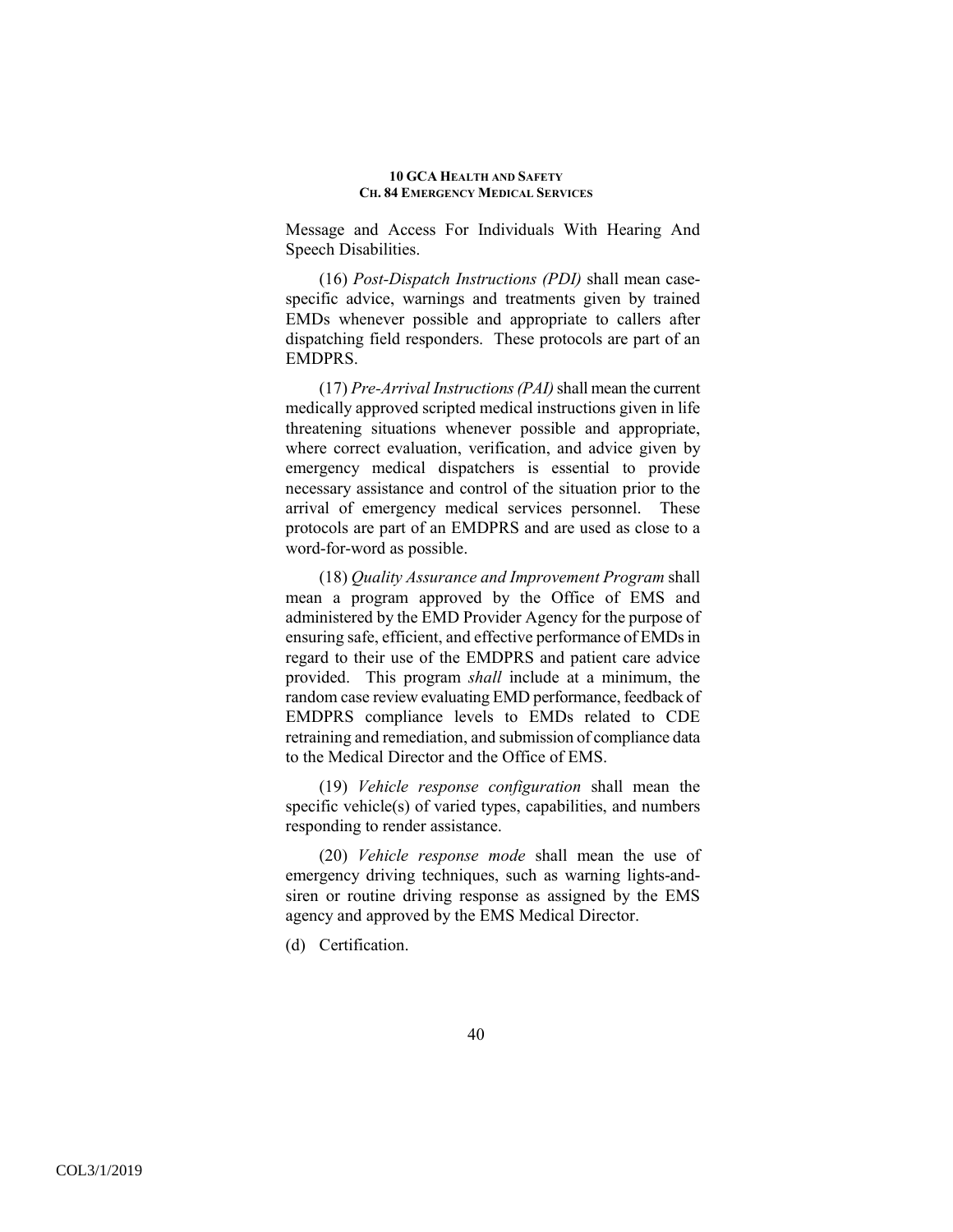(1) No person may represent himself/herself as an emergency medical dispatcher unless certified in Guam by the Office of EMS as an emergency medical dispatcher.

(2) No business, organization, or government agency may represent itself as an emergency medical dispatch agency unless the business, organization, or government agency is certified by the Office of EMS as an emergency medical dispatch agency.

(e) National Standards Required.

The Office of EMS shall use applicable national standards when developing the rules and regulations for emergency medical dispatchers and emergency medical dispatch agencies.

(f) Authority and Responsibilities.

The Office of EMS *shall* have the authority and responsibility to establish rules and regulations for the following pursuant to this Act:

(1) Emergency Medical Dispatch Protocol Reference System (EMDPRS).

(A) An EMD Program *shall* include an EMDPRS selected by the EMD Provider Agency and approved by the EMD Medical Director as its foundation.

(B) The EMDPRS is a medically approved protocol based system used by emergency medical dispatchers to interrogate callers, dispatch aid, and provide dispatch life support instructions during medical emergencies.

(C) An approved EMDPRS *shall* include:

(i) systematized caller interrogation questions;

(ii) systematized dispatch life support instructions; and

(iii) systematized coding protocols that allow the agency to match the dispatcher's evaluation of the injury or illness severity with the vehicle response mode (emergency and/or non-emergency)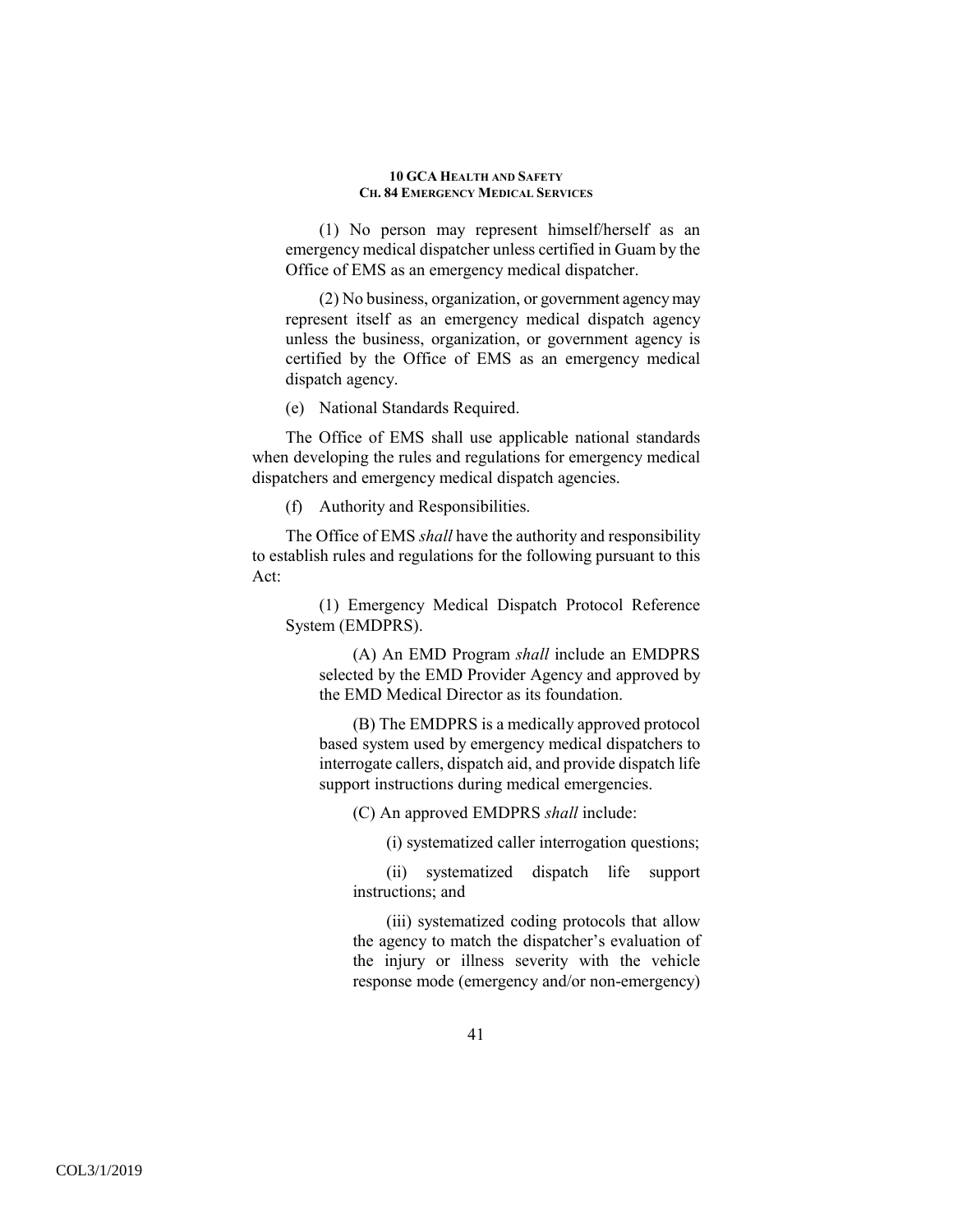and level of care (ALS/BLS).

(2) EMD Protocols, Reporting, Training and Curriculum:

(A) requires certification and recertification of a person who meets the training and other requirements as an emergency medical dispatcher;

(B) requires certification and recertification of a business, organization, or government agency that operates an emergency medical dispatch agency that meets the minimum standards prescribed by the Office of EMS for an emergency medical dispatch agency;

(C) establishes a bi-annual recertification requirement that requires at least twelve (12) hours medical dispatch specific continuing education each year;

(D) requires minimum education and continuing education for the Emergency Medical Dispatcher which meets national standards;

(E) requires the EMD to provide dispatch life support (including pre-arrival instructions) in compliance with the written text or scripts, and other processes within the approved EMDPRS;

(F) requires the EMD provider agency to have in place Office of EMS approved policies and procedures for the safe and effective use of the EMDPRS;

(G) requires the EMD to keep the Office of EMS currently informed as to the entity or agency that employs or supervises his/her activities as an Emergency Medical Dispatcher;

(H) approves all EMDPRS protocols used by EMD provider agencies to assure compliance with national standards;

(I) requires that Office of EMS approved emergency medical dispatch certification training programs *shall* be conducted in accordance with national standards, and *shall* include a written examination approved by the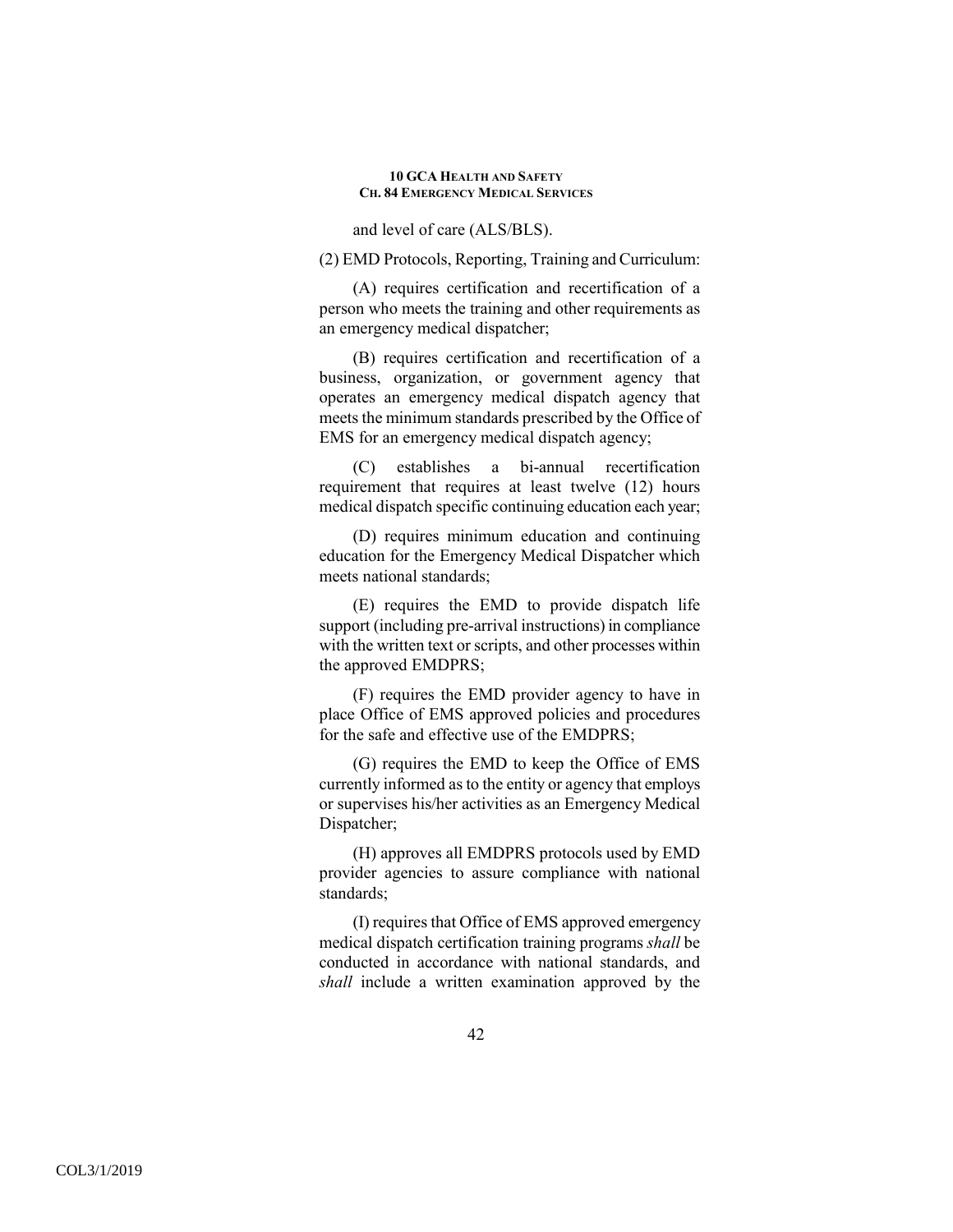Office of the EMS that tests for competency in the specific of EMDPRS taught in the approved certification training program;

(J) requires that Office of EMS approved emergency medical dispatcher certification training programs *shall* be conducted by instructors that meet the Office of EMS approved qualifications;

(K) requires that the emergency medical dispatch agency be operated in a safe, efficient, and effective manner in accordance with national approved standards including, but *not* limited to:

(i) All personnel providing emergency medical dispatch services must be certified by the Office of EMS prior to functioning alone in an online capacity.

(ii) The use on every request for medical assistance of an Office of EMS approved emergency medical dispatch priority reference system (EMDPRS).

(iii) The EMD interrogating the caller and coding the incident must be the same EMD that gives the DLS instructions. The EMD dispatching the response may be another person.

(iv) Under the approval and supervision of the Office of EMS, the establishment of a continuous quality assurance, improvement and management program that measures various areas of compliance to the EMDPRS through ongoing random case review for each EMD, and provides feedback to the individuals and management of the EMS agency regarding the level of compliance and performance.

(v) A case review process evaluating the EMD's compliance to various Office of EMS defined areas within the EMDPRS.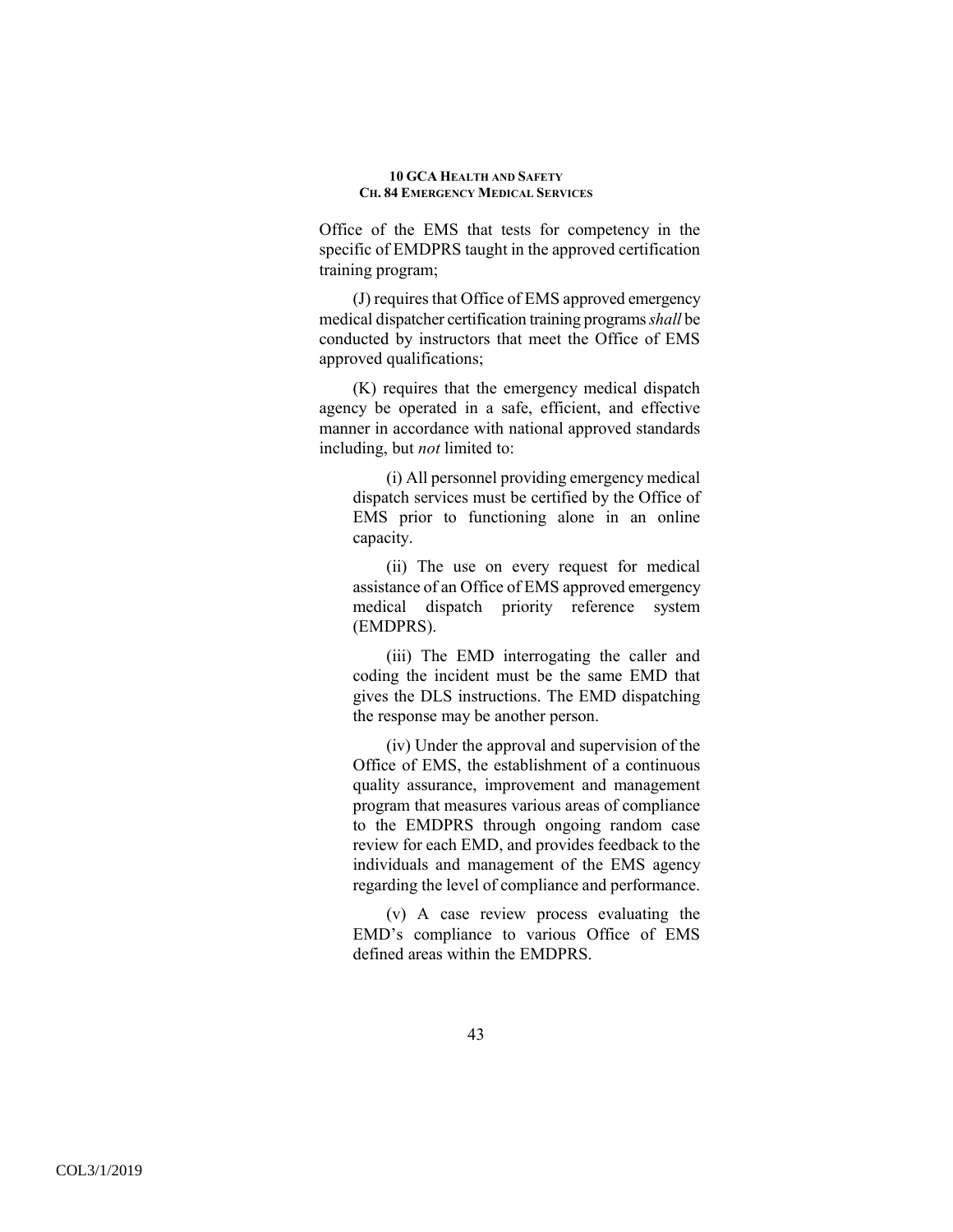(vi) Reporting of EMDPRS performance and compliance data at Office of EMS approved intervals.

(vii) Office of EMS will review and approve the EMDPRS, the EMD training program, quality assurance/improvement program, medical dispatch oversight committee(s), continuing dispatch education program, and the medical aspects of the operation of the EMD provider agency.

(viii) The EMD provider agency *shall* have and use the most current version of the Office of EMS approved EMDPRS selected for use by the agency as defined by the Office of EMS.

(ix) The EMDPRS selected for use by the EMD provider agency and approved by the Office of EMS, including its questions, instructions and protocols, *shall* be used as a whole and not piecemeal;

(L) requires that a person, organization, business or government agency may *not* offer or conduct a training course that is represented as a course for an emergency medical dispatcher certification, *unless* the person, organization, or agency is approved by the Office of EMS to offer or conduct that course;

(M) establishes recognition and reciprocity between the Office of EMS and national standard-setting organizations having programs that meet the requirements contained in this Act, and the rules established for it by the Office of EMS; and

(N) requires each EMD, EMD provider agency, or recognized national standard-setting organization to report to the Office of EMS whenever an action has taken place that may require the revocation or suspension of a certificate issued by the Office of EMS.

(3) Continuing Dispatch Education (CDE) Standards.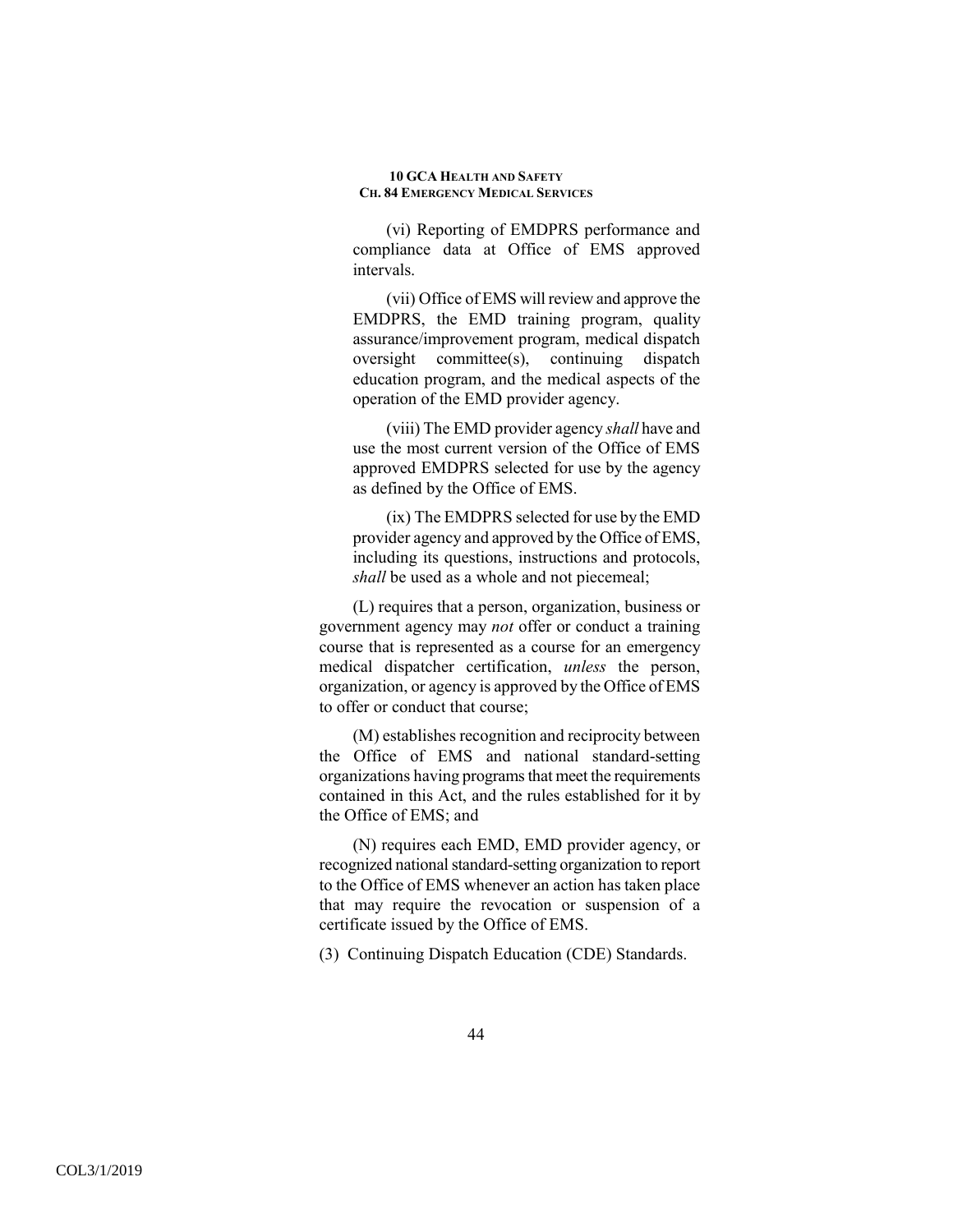(A) An emergency medical dispatcher *shall* receive a minimum of twenty-four (24) hours of continuing dispatch education every two (2) years.

(B) All CDE will be submitted to the Office of EMS for approval, and then coordinated and organized by the EMD provider agency.

(C) CDE *shall* include issues identified by the EMD continuous quality improvement process, and one or more of the following:

(i) medical conditions, incident types, and criteria necessary when performing caller assessment and prioritization of medical calls;

(ii) use of the EMD protocol reference system;

(iii) call taking interrogation skills;

(iv) skills in providing telephone pre-arrival instructions;

(v) technical aspects of the system (phone patching, emergency procedures, etc.);

(vi) skill practice and critique of skill performance; and/or

(vii) attendance at EMD workshops/ conferences.

(D) Methodologies for presenting CDE includes:

(i) formalized classroom lecture;

(ii) video, CD, internet;

(iii) articles;

(iv) tape reviews;

(v) participation on medical dispatch committee; and/or

(vi) field observations (e.g. ride-along with EMS personnel, or emergency department observation of communications activities).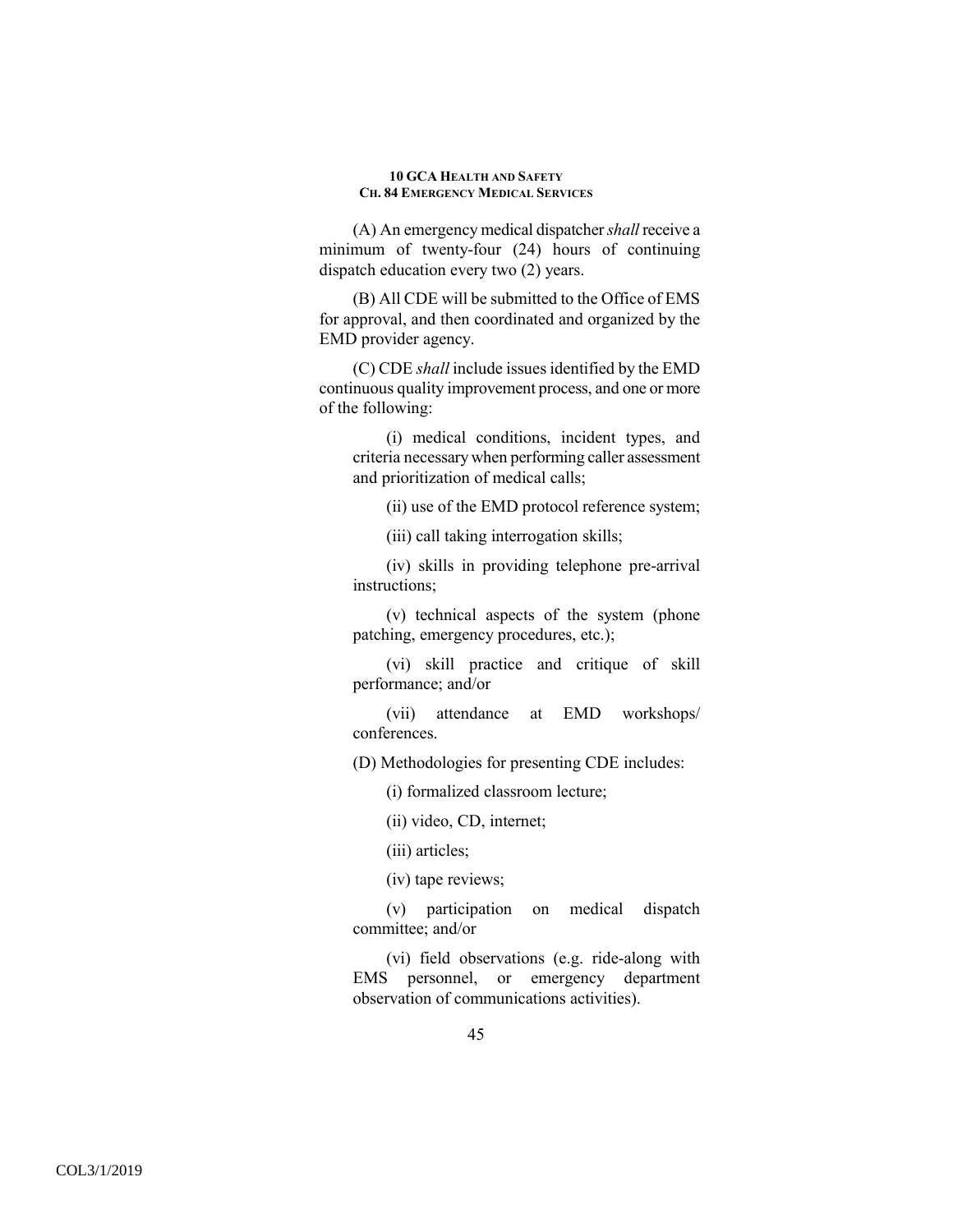(E) Formalized classroom CDE courses must be approved by the Office of EMS to count towards continuing dispatch education credits.

(i) The training program provider must submit CDE curriculum to the Office of EMS:

(aa) It is the training program provider's responsibility to submit the CDE curriculum as required by the Office of EMS, and to comply with the requisite policies and procedures.

(bb) The training program provider *shall*  issue a course completion record to each person who has successfully completed a CDE course, and provide a list to the Office of EMS.

(4) Continuous Quality Improvement (CQI) Standards.

(A) The EMD provider agency *shall* establish a continuous quality improvement program.

(B) A continuous quality improvement program *shall*  address structural, resource, and/or protocol deficiencies, as well as measure compliance to minimum protocol compliance standards as established by the Office of EMS through ongoing random case review for each emergency medical dispatcher.

(C) The CQI process *shall*:

(i) monitor the quality of medical instruction given to callers, including ongoing random case review for each emergency medical dispatcher and observing telephone care rendered by emergency medical dispatchers for compliance with defined standards;

(ii) conduct random or incident specific case reviews to identify calls/practices that demonstrate excellence in dispatch performance and/or identify practices that do *not* conform to defined policy or procedures so that appropriate training can be initiated;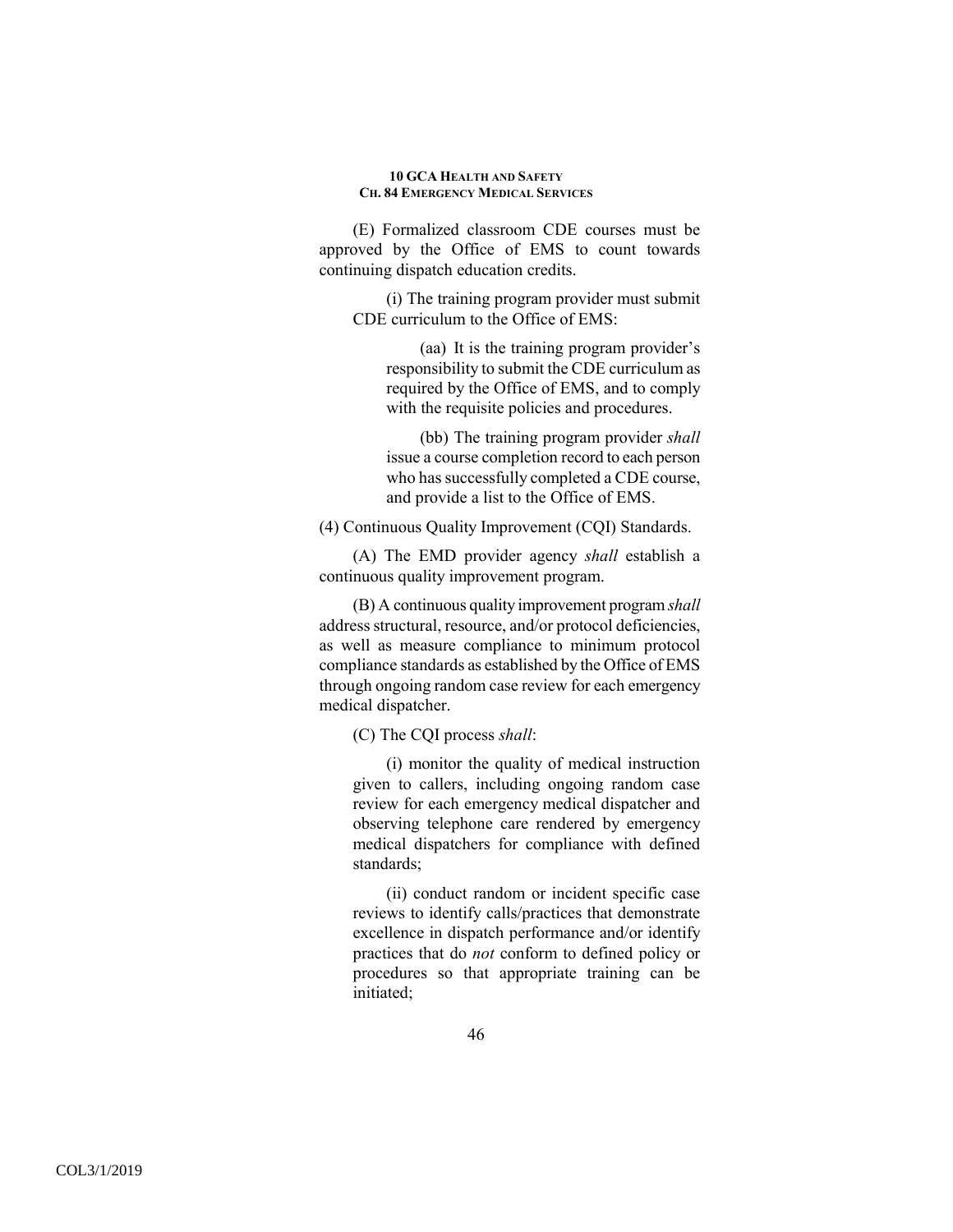(iii) review EMD reports, and /or other records of patient care to compare performance against medical standards of practice;

(iv) recommend training, policies and procedures for quality improvement;

(v) perform strategic planning and the development of broader policy and position statements; and

(vi) identify CDE needs.

(D) EMD case review is the basis for all aspects of continuous quality improvement in order to maintain a high level of service, and to provide a means for continuously checking the system. Consistency and accuracy are essential elements of the EMD case review.

(i) Critical components of the EMD case review process:

(aa) Each CQI program *shall* have a case reviewer(s) who is:

> (1) a currently licensed or certified physician, registered nurse, physician assistant, EMT-P, EMT-B, or EMT-I, who has at least two (2) years of practical experience within the last five (5) years in pre-hospital emergency medical services with a basic knowledge of emergency medical dispatch, and who has received specialized training in the case review process; or

> (2) an emergency medical dispatcher with at least two  $(2)$  years of practical experience within the last five (5) years, and who has received specialized training in the case review process.

> (3) The case reviewer *shall* measure individual emergency medical dispatcher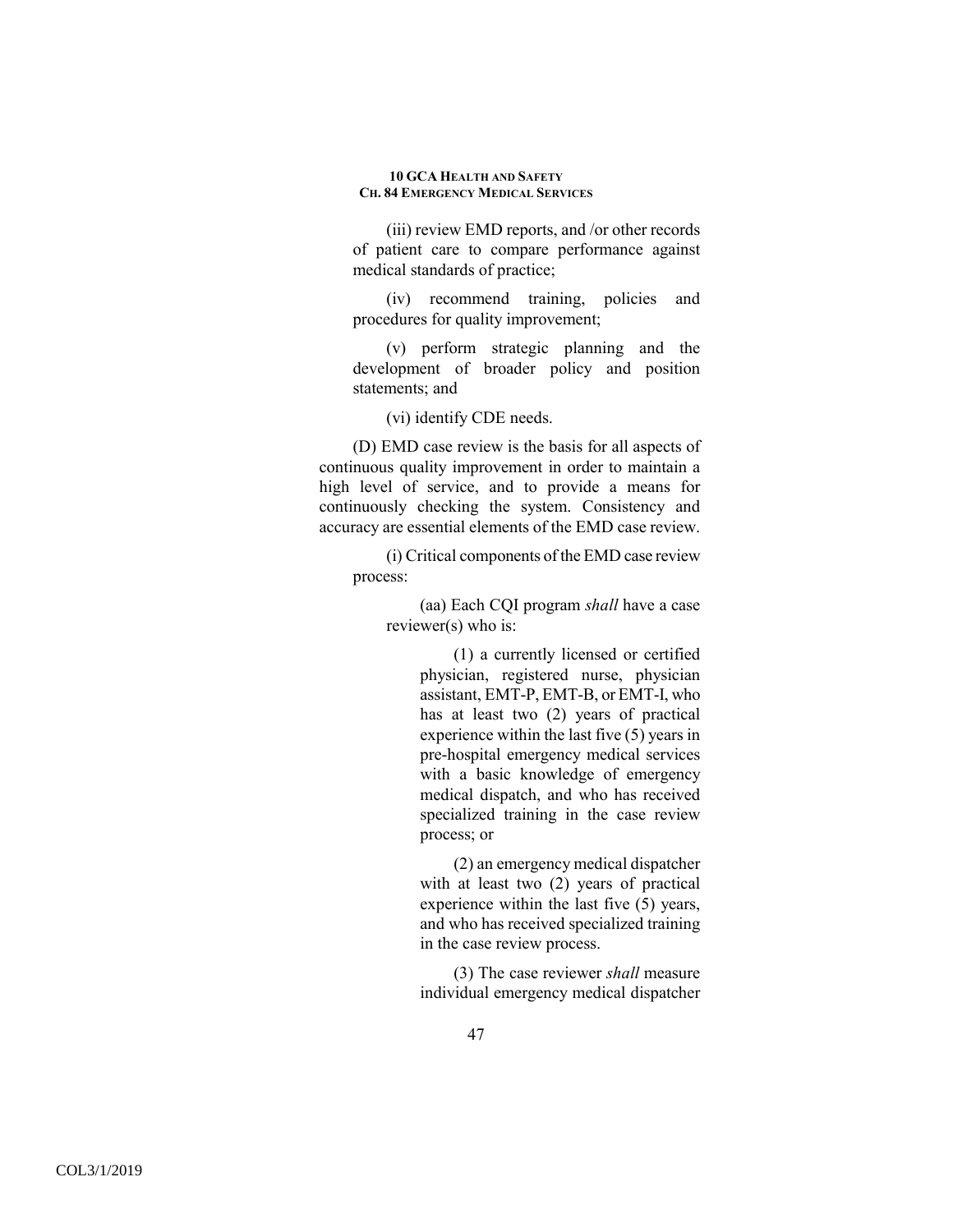performance in an objective, consistent manner, adhering to a standardized scoring procedure.

(4) The regular and timely review of a pre-determined number of EMD calls *shall* be utilized to ensure that the emergency medical dispatcher is following protocols when providing medical instructions.

(5) outine and timely feedback *shall* be provided to the EMD to allow for improvement in their performance.

(6) The case reviewer *shall* provide a compliance-to-protocol report at least annually to the Office of EMS to ensure that the EMD provider agency is complying with their chosen EMDPRS minimum protocol compliance standards, and Agency policies and procedures.

(5) Policies and Procedures.

(A) The EMD provider agency *shall* establish policies and procedures through its continuous quality improvement program, consistent with the emergency medical dispatcher scope of practice that includes, but is *not* limited to:

(i) ensuring the EMD call answering point maintains direct access to the calling party;

(ii) providing systematized caller interview questions;

(iii) providing systematized post-dispatch and pre-arrival instructions;

(iv) establishing protocols that determine vehicle response mode and configuration based on the emergency medical dispatcher's evaluation of injury or illness severity;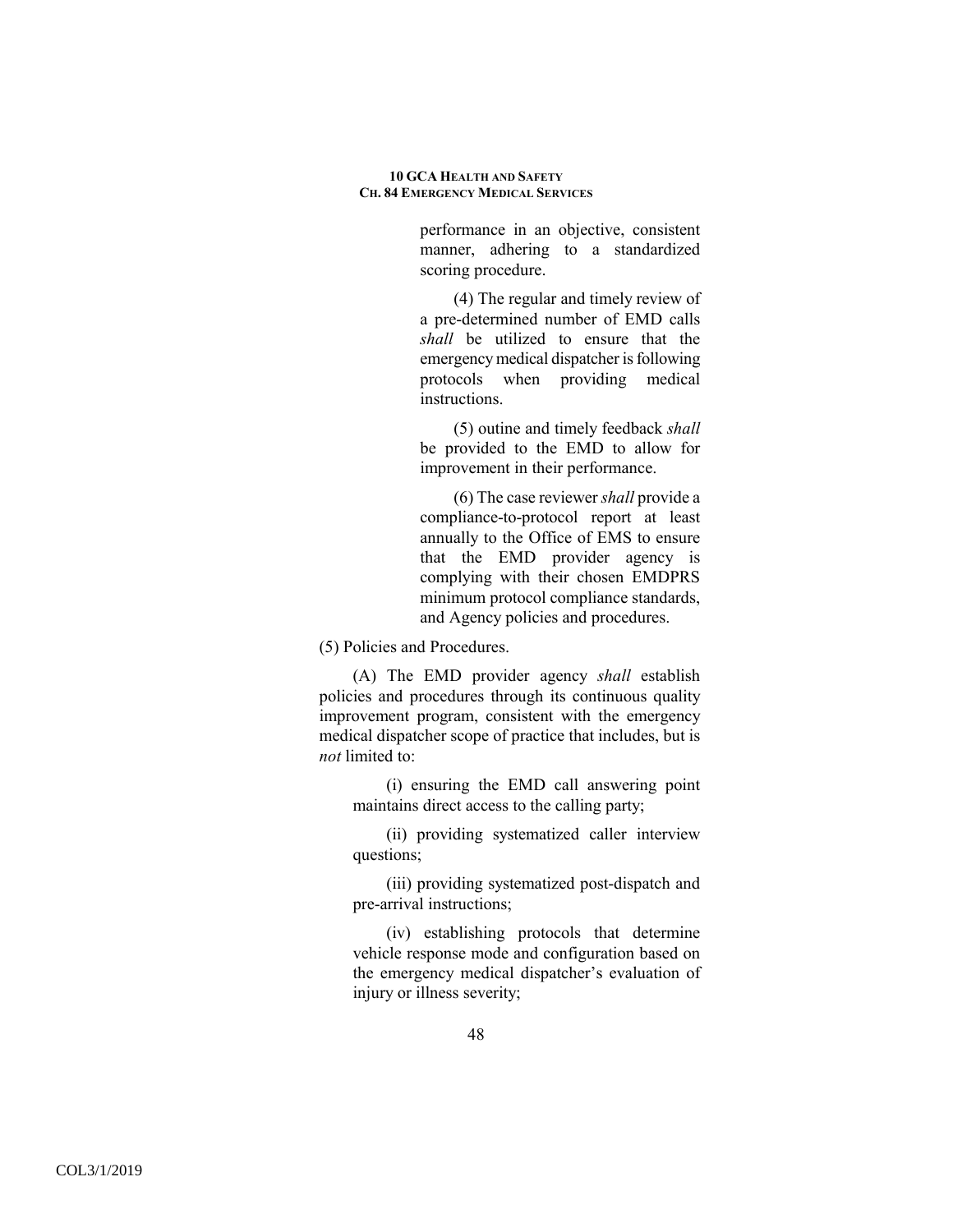(v) establishing a call classification coding system for quality assurance and statistical analysis;

(vi) establishing a written description of the communications system configuration for the service area, including telephone and radio service resources; and

(vii) establishing a record-keeping system, including report forms or a computer data management system to permit evaluation of patient care records to ensure emergency medical dispatcher compliance with the EMDPRS, and timeliness of interview questions and dispatch.

## (6) Records Management.

(A) Course Completion Records.

(i) The EMD provider agency *shall* maintain a copy of the basic EMD training program course completion record in the individual emergency medical dispatcher's training file.

(ii) The EMD provider agency *shall* maintain a record of "in-house" EMD CDE topics, methodologies, date, time, location, and the number of CDE hours completed for each session of CDE in the individual emergency medical dispatcher's training file.

(iii) The EMD provider *shall* maintain a copy of EMD CDE program course completion records from an approved EMD training program provider in the individual emergency medical dispatcher's training file.

(B) Training Program Provider Records.

(i) Each training program provider *shall* retain the following training records as provided by the Office of EMS: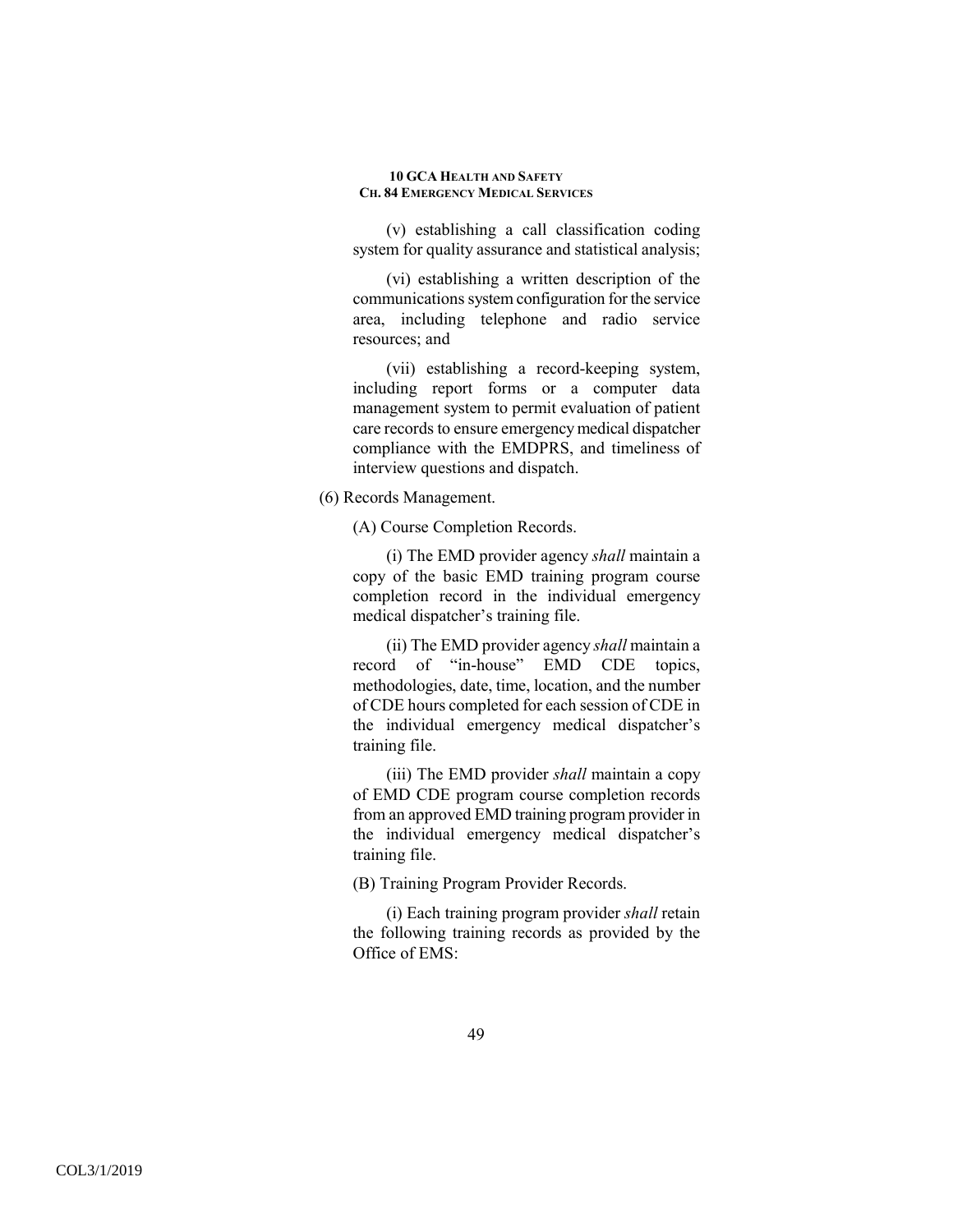(aa) Records on each course including, but *not* limited to: course title, course objectives, course outlines, qualification of instructors, dates of instruction, location, participant sign-in rosters, sample course tests or other methods of evaluation, and records of course completions issued.

(bb) Summaries of test results, course evaluations or other methods of evaluation. The type of evaluation used may vary according to the instructor, content of program, number of participants and method of presentation.

(cc) CQI Case Review Records:

(1) Each EMD provider agency *shall*  retain compliance-to-protocol reports as required by law.

(7) Access For Individuals With Hearing And Speech Disabilities Will be Implemented in Current and All Future Upgrades.

(A) The Guam Fire Department's Emergency 911 Telephone Communications System *shall* be accessible to individuals with hearing and speech disabilities.

(B) The means for such accessibility *shall* primarily be mobile and landline telephones, but nothing herein shall be construed as to limit the Guam Fire Department from providing access to the Emergency 911 telephone communications system through other modes of communication.

(C) The Guam Fire Department is prohibited from charging additional fees to telecommunications companies and/or their customers for the cost of providing such accessibility. Any costs associated with the implementation of the mandates of this Subsection *shall* be funded through existing surcharges.

(8) Effective Date.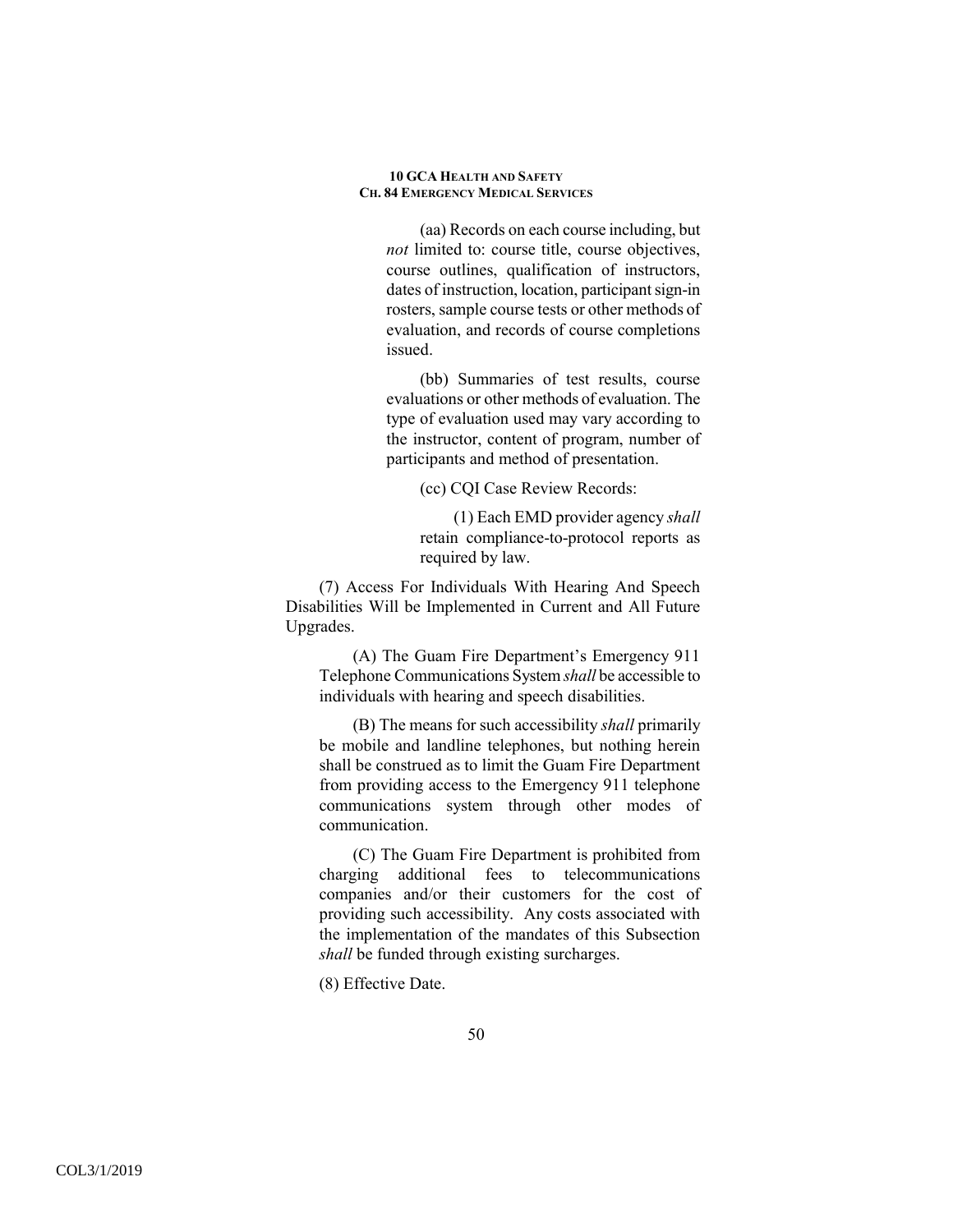The provisions of this Section *shall* become effective immediately.

(9) Penalties.

(A) Any person guilty of willfully violating or failing to comply with any provisions of this Act or regulations set forth by the Office of EMS under Subsection D of this Section *shall* be fined not more than Two Hundred Fifty Dollars (\$250), or imprisoned not more than three (3) months, or be both fined and imprisoned.

(B) Any agency or organization guilty of willfully violating or failing to comply with any provision of this Act or regulations set forth by the Office of EMS under Subsection D of this Section *shall* be fined not more than One Thousand Dollars (\$1,000) or imprisoned not more than six (6) months, or be both fined and imprisoned.

**SOURCE:** Added by P.L. 23-077:10 (Mar. 6, 1996). Amended by P.L. 31-146:2 (Nov. 17, 2011).

**2019 NOTE:** Designations in subsection (f) added/altered pursuant to the authority granted by 1 GCA § 1606.

## **§ 84122. Division of EMS.**

(a) The Guam Memorial Hospital Authority (GMHA) *shall* establish a Division of EMS. The Division *shall* be headed by the Off-line Medical Control Physician, who shall be a licensed physician. The Division responsibilities *shall* include, but *not* be limited to:

(1) providing off-line medical control for government of Guam emergency medical technicians (EMTs), E-911 dispatchers, and on-line emergency department personnel;

(2) participating with other Emergency Medical Systems (EMS) agencies in the planning, development and advancement of EMS;

(3) assisting in the adoption of treatment protocols as developed by the Department of Public Health and Social Services – Office of EMS;

(4) coordinating with the Department of Public Health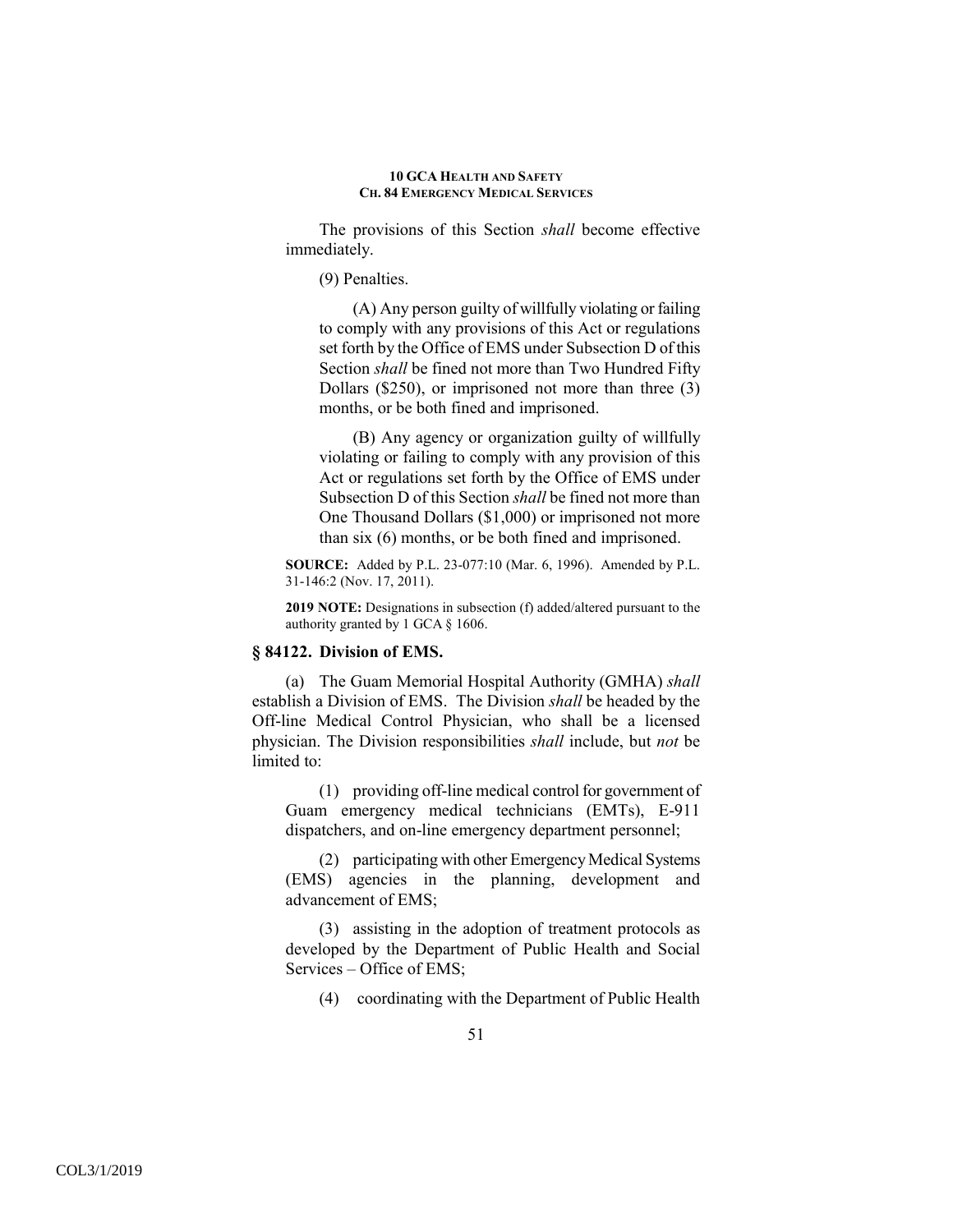and Social Services – Office of EMS, the Guam Fire Department Training Bureau, the Guam Community College, and all other training centers, for the training of pre-hospital personnel;

(5) aiding government of Guam agencies in achieving compliance with the Department of Public Health and Social Services EMS Rules and Regulations relative to personnel, equipment training, vehicles, communications and supplies; and

- (6) conducting EMS research as needed;
- (b) The Division *shall* designate the following:

(1) Off-line EMS Medical Control Physician – A GMHA Emergency Department staff physician with either formal training or extensive experience in EMS *shall* be the head of this Division under the title of Off-line EMS Medical Control Physician, and this physician *shall* operate as an agent of GMHA; and

(2) Second Off-line Medical Control Physician for Pediatric Pre-hospital Care. Following recommendations of the federal program EMS for Children, the involvement of a GMHA Emergency Department Staff Pediatrician as a Second Off-line EMS Medical Control Physician, namely as an Offline EMS Medical Control Physician-Pediatrics is highly encouraged; and this pediatrician *shall*, as an agent of GMHA, provide off-line medical control for pre-hospital medical care provided specifically to children by government of Guam EMS personnel; and

(3) EMS Medical Coordinator. The Division of EMS at GMHA *shall* have one (1) full-time EMS Medical Coordinator, who shall be a certified EMT-Paramedic or Registered Nurse with EMS experience, and who shall work under the guidance of the Off-line Medical Control Physician.

(c) Administrative and Educational Resources. GMHA *shall*  make available adequate GMHA administrative and educational resources to support the Division of EMS and its mission.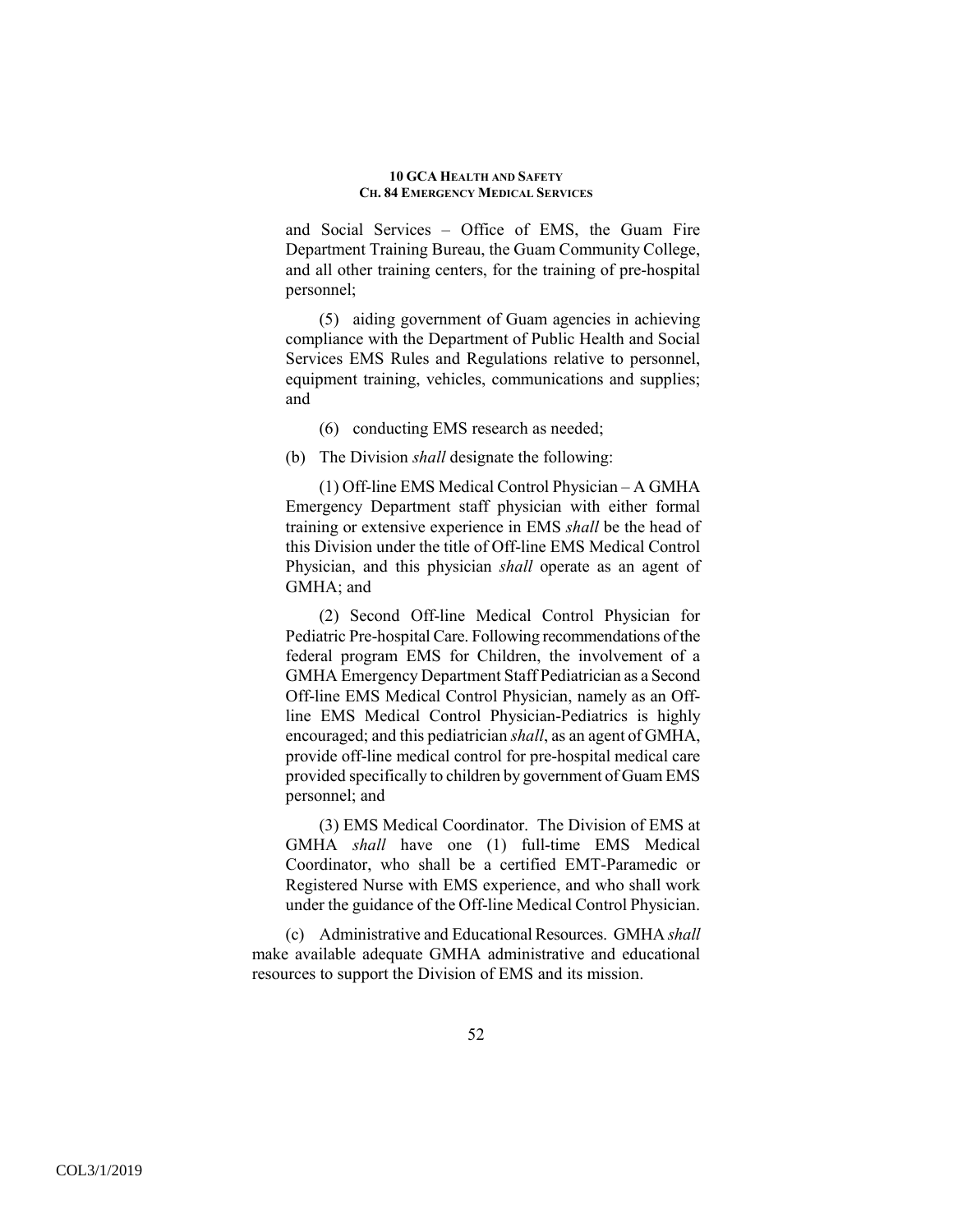(d) EMS Agencies to Share Resources. In recognition of the multi-agency nature of EMS Medical Direction, all agencies involved with EMS on Guam *shall*, within reason, share personnel and other resources with each other across agency lines in an effort to assure the uninterrupted and effective existence of all three (3) levels of physician involvement in Guam's EMS system.

(e) EMS Oversight Authority. The authority of the Division at GMH in EMS oversight *shall not* supersede the regulatory authority of the Department of Public Health and Social Services and the EMS Commission as previously established in Guam law.

(f) The amount of Two Hundred Thousand Dollars (\$200,000) is hereby appropriated from the General Fund to the Guam Office of EMS under the DPHSS. The unexpended balance of the appropriation shall *not* revert back to the General Fund, but *shall* be carried over into the next fiscal year to be expended in accordance with the original purpose of said funds. The funds appropriated herein *shall not* be subject to *I Maga'Låhen Guåhan's*  transfer authority.

(g) The Civil Service Commission, in collaboration with the Guam Memorial Hospital Authority, *shall* develop the job descriptions and salary structure for the positions delineated in this Act within six (6) months upon enactment of this Act.

(h) Severability. *If* any provision of this Act or its application to any person or circumstances is found to be invalid or contrary to law, such invalidity shall *not* affect other provisions or applications of this Act which can be given effect without the invalid provisions or applications, and to this end the provisions of this Act are severable.

**SOURCE:** Added by P.L. 31-146:2 (Nov. 17, 2011).

## **§ 84123. Community Paramedic Outreach Program.**

(a) The Guam EMS Commission and the Office of EMS, in coordination with the Guam Fire Department and other government of Guam agencies, *shall* establish a Community Paramedic Outreach Program (CPOP) as part of the EMS Comprehensive Plan established in § 84105 of this Chapter no later than October 1, 2020.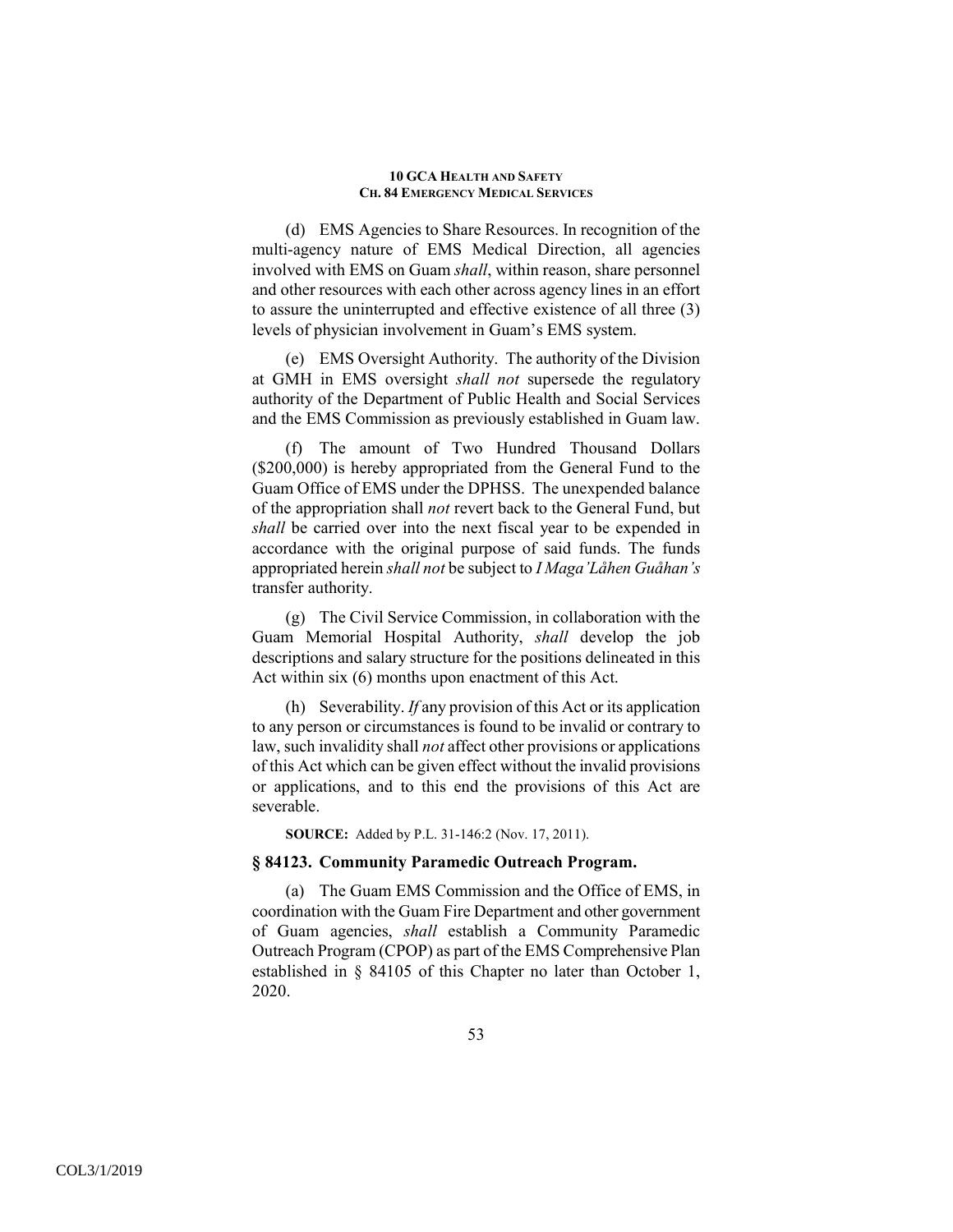(b) The Guam EMS Commission and Office of EMS *shall* develop, no later than October 1, 2020, the scope of care, training requirements and initial certification requirements for the CPOP. It is understood that the training required to achieve full NEMT EMT-O certification will take time to develop. Therefore, the initial phase of the CPOP may be limited to a visitation program utilizing current scope of care criteria. Full certification criteria will *not* preclude the development and implementation of the initial CPOP.

(c) The Chief of the Guam Fire Department or designated repre-sentative, working with the EMS Commission and Office of EMS, and local civilian, public, and military hospitals, *shall* develop a process of identifying patients discharged from the hospital that request participation in the CPOP. This process will become part of the comprehensive EMS plan and subject to the CPOP.

(d) The Chief of the Guam Fire Department or designated repre-sentative, working with the EMS Commission and Office of EMS, *shall* work with the Mayors Council of Guam to establish a process in identifying village residents that would like to participate and will benefit in the CPOP.

(e) The Chief of the Guam Fire Department or designated repre-sentative, working with the EMS Commission and Office of EMS, *shall* work with local health care providers on Guam to establish a process in identifying village residents that would like to participate and will benefit in the CPOP.

(f) Prospective EMT participants in the CPOP *shall* attend a culturally and linguistically appropriate services (CLAS) training conducted by the Guam Office of Minority Health, DPHSS, prior to initiation of outreach services.

(g) The Chief of the Guam Fire Department or designated repre-sentative, working with the EMS Commission and Office of EMS, *shall* develop reporting criteria for the management of the CPOP. At a minimum, the reports *shall* include the number of residents who have used program services, and the types of program services used, as a measurement of any reduction in the use of the 911 systems for nonemergency, non-urgent medical assistance by residents. Reports *shall not* include any personally identifiable information concerning a resident in the program.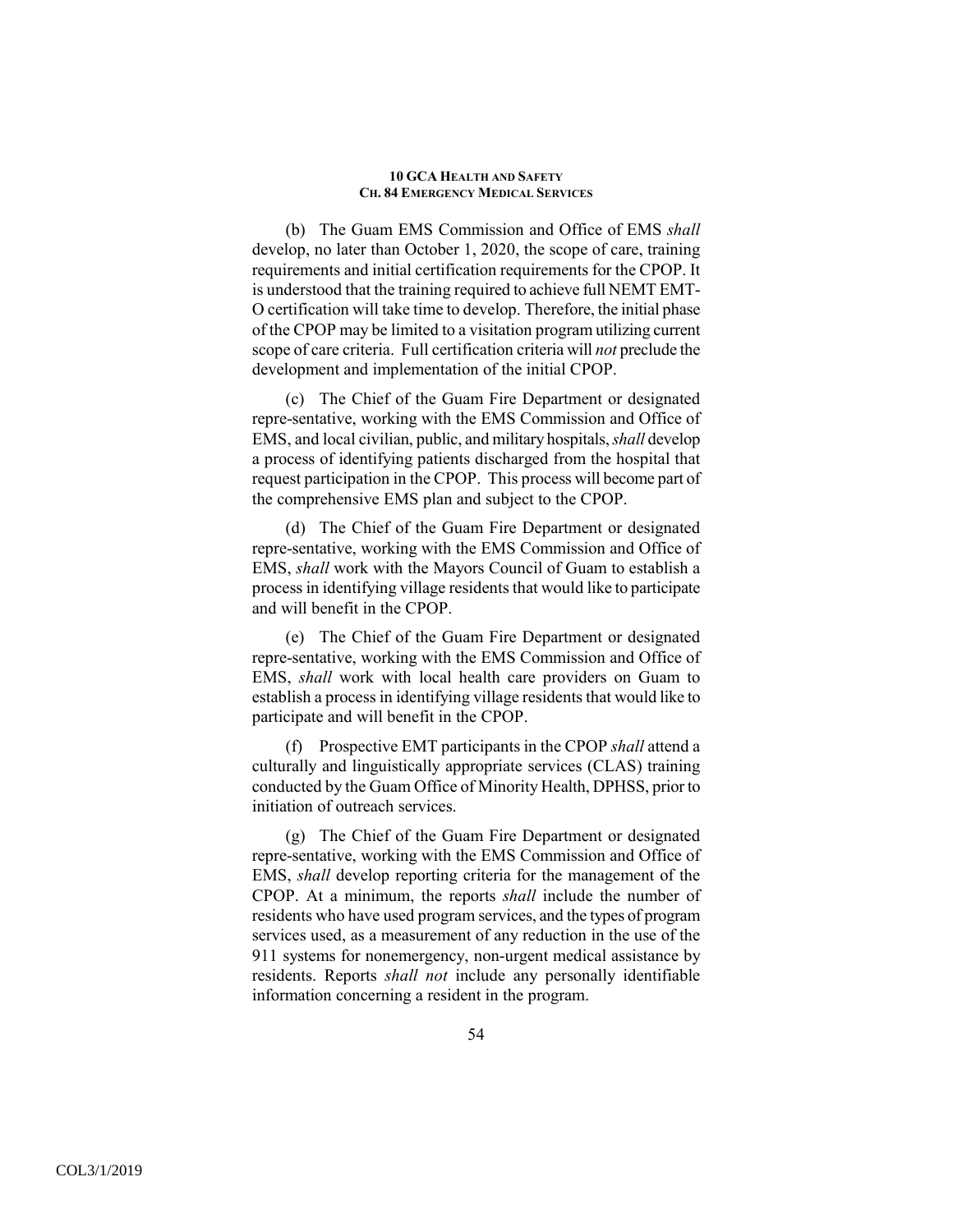(h) On or before March 31 of each year after the establishment of the CPOP, the Guam Fire Department, in coordination with the Office of EMS, *shall* compile annual reports in the previous year into a single report and post it on its website.

(i) The Guam Community College School of Allied Health, the Guam Fire Department, the University of Guam, and other EMS training service providers approved by the DPHSS Office of EMS, *shall* provide training courses in community paramedic and are subject to the provisions of § 84110 of this Chapter.

(j) The CPOP *shall* strive to incorporate concepts of the Primary Care Medical Home model of extending the care provided by a patient's primary care provider. This can be achieved in many different manners:

(1) linking patients with primary care providers;

(2) future innovations may include linking EMT-Os in the patient's overall care plan developed by the PCP; and

(3) it is *not* the intent of the CPOP to be a patient's medical home.

(k) Use of the CPOP should be a part of the patient's care plan ordered by the primary care provider in consultation with the medical director of the EMS.

(l) The CPOP *shall* augment and integrate with other services such as home health care and community nursing programs. The CPOP is *not* a home health nursing service and as such is not subject to home health licensure or other home health regulatory requirements.

(m) EMT-Os, working under the physician's direction and approved patient care protocols to ensure patient safety, *shall* work with recently discharged patients. During downtime, the EMT-O will follow up on healthcare provider referrals in the patient's home; and

(1) must be currently certified as an EMT;

(2) must successfully complete training prescribed by the EMS Commission; and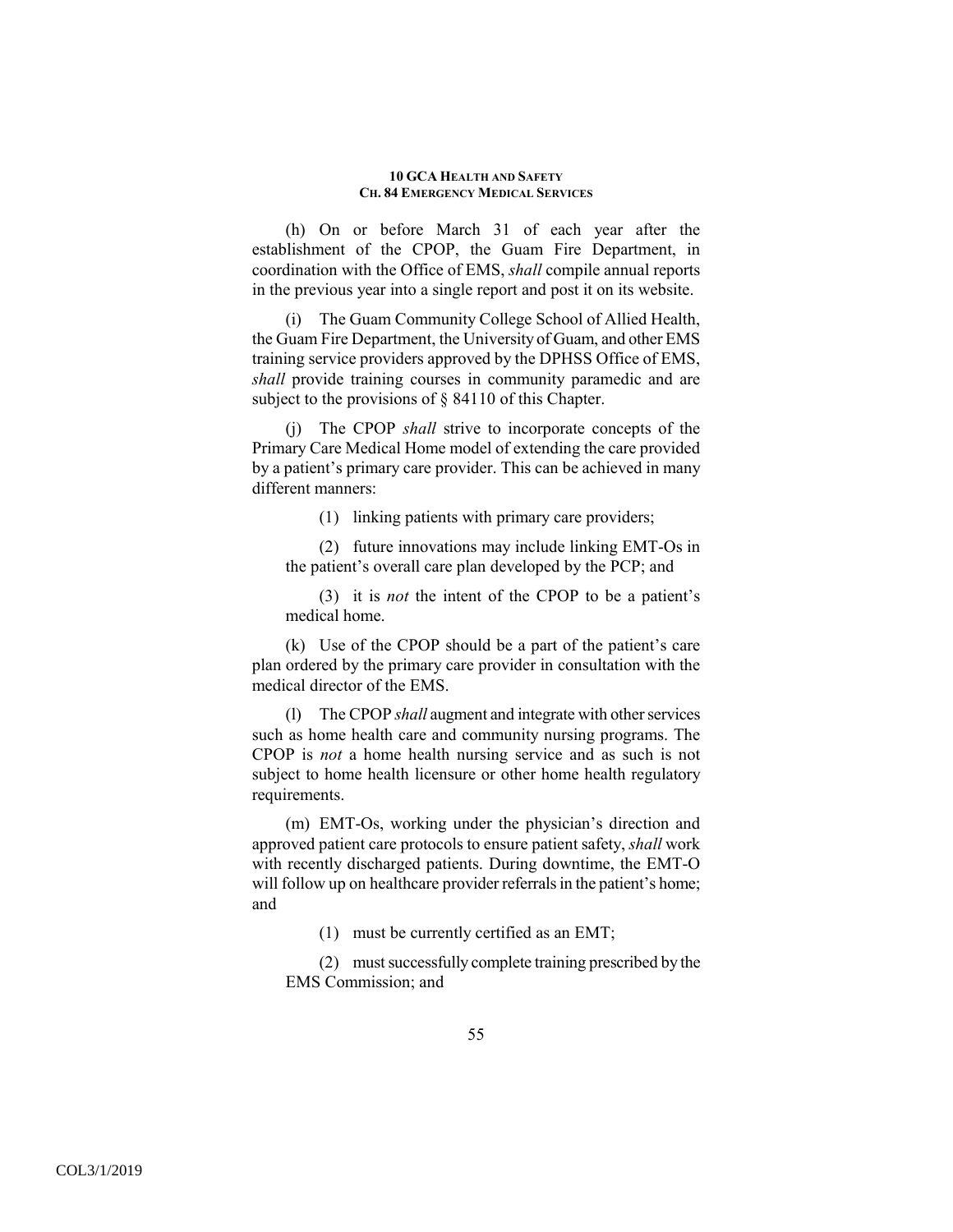(3) must comply with the defined scope of care set by the EMS Commission or as described in the PCP care plan.

- (n) Scope of care may include:
	- (1) Assessments:
		- (A) checking vital signs;
		- (B) blood pressure screening and monitoring;
		- (C) prescription drug compliance monitoring;

(D) assessing patient safety risks (e.g., risk for falling); and

- (E) home safety checks.
- (2) Treatment/Intervention:
	- (A) breathing treatments;
	- (B) providing wound care, changing dressings;
	- (C) patient education; and
	- (D) intravenous monitoring.
- (3) Referrals:

(A) mental health and substance use disorder referrals;

- (B) social services referrals;
- (C) collaboration with the DPHSS programs; and

(D) referral recommendation to higher levels of nursing care.

- (o) Training coursework of the EMT-O may include:
	- (1) social determinants of health;
	- (2) illness preventions;
	- (3) advanced wound care;
	- (4) health promotion;
	- (5) risk assessment; and